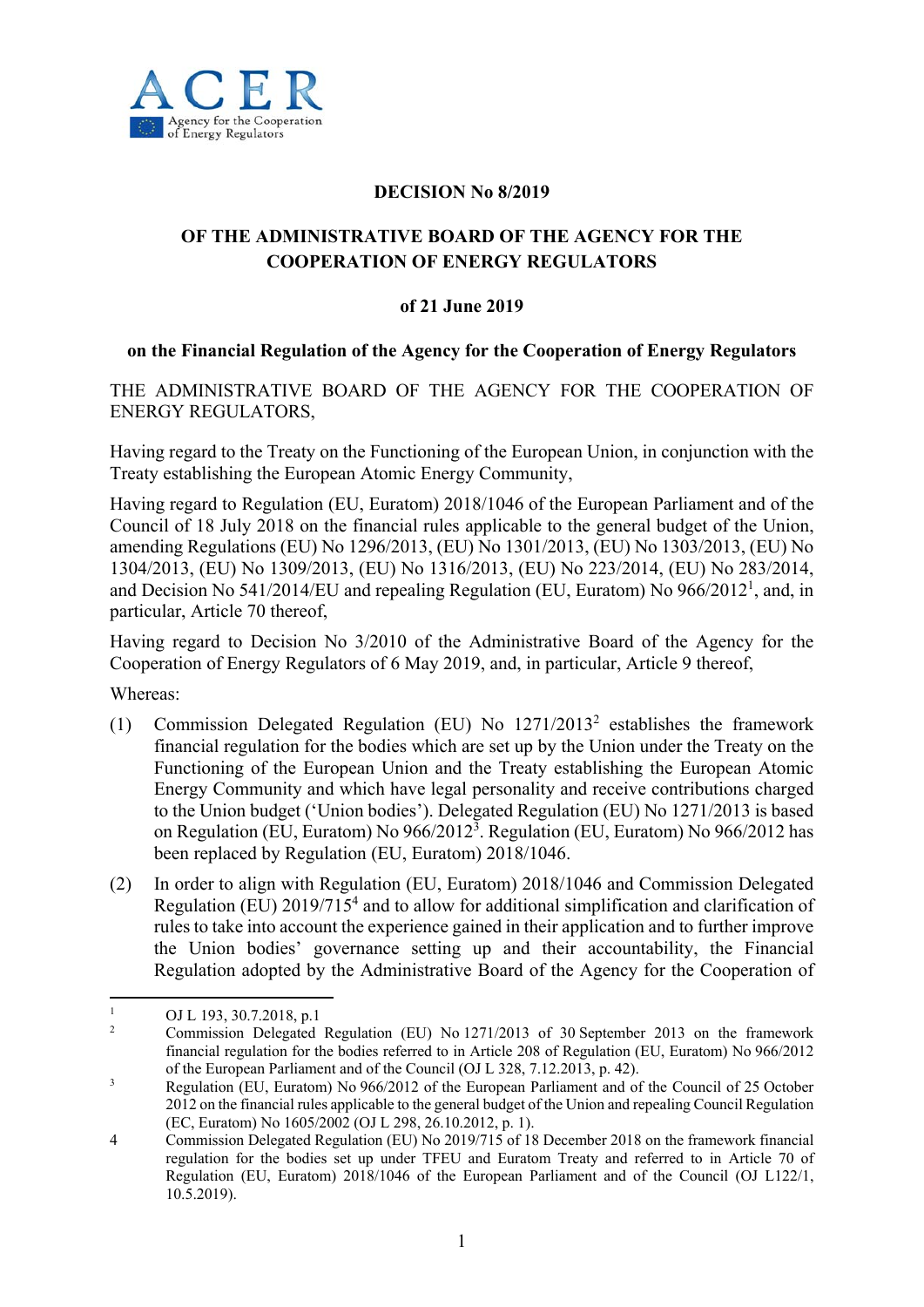

Energy Regulators with Decision No 22/2013 of 12 December 2013 is repealed and replaced by this Decision.

- (3) This Decision should establish the broad principles and basic rules applicable to the bodies set up under TFEU and the Euratom Treaty (hereinafter 'the Agency') that receive contributions charged to the Union budget and without prejudice to the constituent act. On the basis of this Decision the Agency should adopt its own financial rules that may not depart from the Deccion except where its specific needs so require, and with the Commission's prior consent.
- (5) The Agency should establish and implement its budget in accordance with the principles of unity, accuracy, universality, specification, annuality, equilibrium, unit of account, sound financial management and performance, and transparency.
- (6) The balancing nature of the Union contribution should be emphasised. The part of the Agency's positive budget result that exceeds the amount of the Union contribution paid during the year should be returned to the Union budget.
- (7) Where the constituent act provides that revenue is constituted by fees and charges in addition to the Union contribution and that revenue arising from fees and charges is assigned to particular items of expenditure, the Agency should have the possibility to carry forward the balance in the form of assigned revenue. In order to allow for flexibility, the negative result related to assigned revenue from fees and charges could be offset against the accumulated surplus from previous years.
- (8) It is necessary to ensure that the fees are set at an appropriate level to cover the costs of providing the services and to avoid significant surpluses.
- (9) The exceptional delegation of tasks and award of grants to the Agency needs to be allowed in the constituent act or in a basic act and duly justified by the characteristics of the tasks and the specific expertise of the Agency, while ensuring sound financial management and cost-efficiency. Those additional tasks should fall within the scope of the Agency's objectives and should be compatible with the Agency's mandate, as defined in the constituent act.
- (10) In order to increase transparency the Commission should, in principle, conclude partnership agreements with the Agency covering all funding given in addition to the annual Union contribution, notably when this funding has a significant impact on the Agency's operations.
- (11) The provisions on carryovers and assigned revenues should be amended to take into account the provisions of Regulation (EU, Euratom) 2018/1046. With regard to internal assigned revenue, the financing of new building projects with the revenue from lettings and the sale of buildings should be allowed as provided for in Regulation (EU, Euratom) 2018/1046. To that end, such revenue should be considered as internal assigned revenue that can be carried over until it is fully used.
- (12) In order to allow for additional flexibility, the Agency should be able to carry out transactions in currencies other than euro for the needs of administrative management.
- (13) In line with Regulation (EU, Euratom) 2018/1046, the breaking down of commitments extending over several years into annual instalments should be allowed only where the constituent act or basic act provides so or where the commitments relate to administrative expenditure.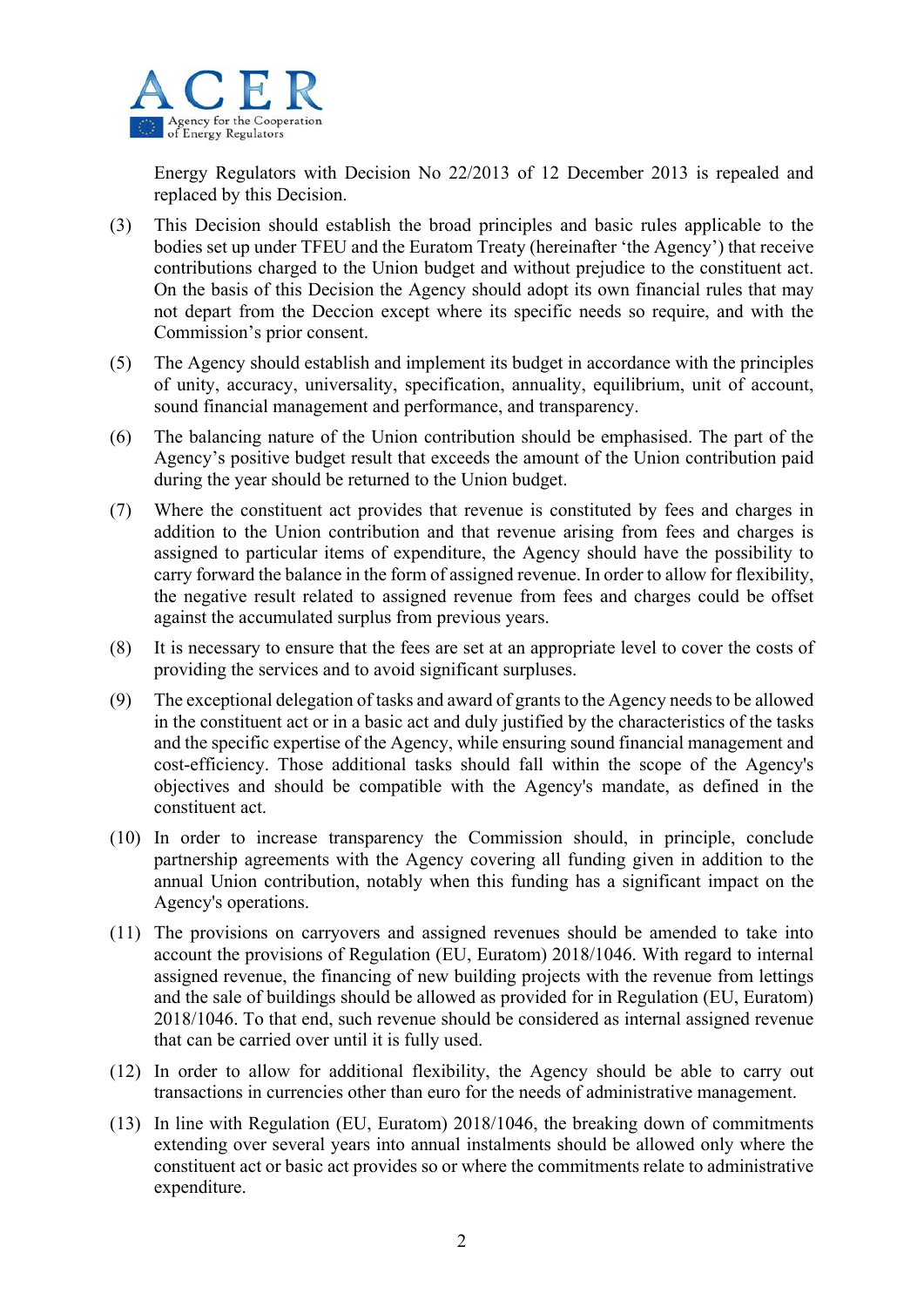

- (14) Taking into account the specificities of the Agency, the acceptance of donations should be made subject to enhanced scrutiny. Moreover, the Agency should not be able to use corporate sponsoring.
- (15) The concept of performance should be clarified. Performance should be linked to the principle of sound financial management. The principle of sound financial management should be clarified. A link should be established between objectives set and performance indicators, results and economy, efficiency and effectiveness in the use of appropriations.
- (16) Pursuant to Article 53 of Regulation (EU, Euratom) 2018/1046, the Agency has to take part in a benchmarking exercise with other Union bodies and with Union institutions.
- (17) It is necessary to establish rules on the action plan to follow up on the conclusions of overall periodic evaluations in order to ensure their efficient implementation.
- (18) For the purpose of ensuring consistent programming, the Agency should draw up a single programming document containing annual and multiannual programming, an estimate of its revenue and expenditure, resources programming, information on its building policy, a strategy for cooperation with third countries and/or international organisations, a strategy for achieving efficiency gains and synergies. The Agency should also draw up a strategy for operational management and internal control systems, including an anti-fraud strategy. The single programming document should take into account Commission guidelines.
- (19) The programming document should include the strategy for preventing recurrence of cases of conflict of interest, irregularities and fraud, in particular where weaknesses have led to critical recommendations.
- (20) The timetable for the single programming document should be aligned with the budgetary procedure to ensure its efficiency and consistency of all programming documents.
- (21) The Agency should adjust its internal control systems where it runs offices away from the main seat.
- (22) It is appropriate to provide for the possibility for the Agency to conclude service-level agreements in accordance with Article 59 of Regulation (EU, Euratom) 2018/1046, in particular with each other and with Union institutions, in order to facilitate the implementation of its appropriations, when this is in line with sound financial management. Appropriate reporting on those service-level agreements should be ensured.
- (23) It is necessary to clarify the architecture of the internal audit and internal control functions and to streamline reporting requirements. The internal audit function within the Agency should be performed by the Commission's internal auditor who should carry out audits when justified by the risks involved. It is necessary to provide rules on the establishment and functioning of internal audit capabilities.
- (24) Reporting obligations should be streamlined. The Agency should provide a consolidated annual activity report that includes comprehensive information on the achievement of objectives and results, the implementation of its work programme, budget, staff policy, and its operational management and internal control systems.
- (25) In order to improve the cost-efficiency of the Agency, it is necessary to provide for the possibility of sharing services or transferring them to another Union body or to the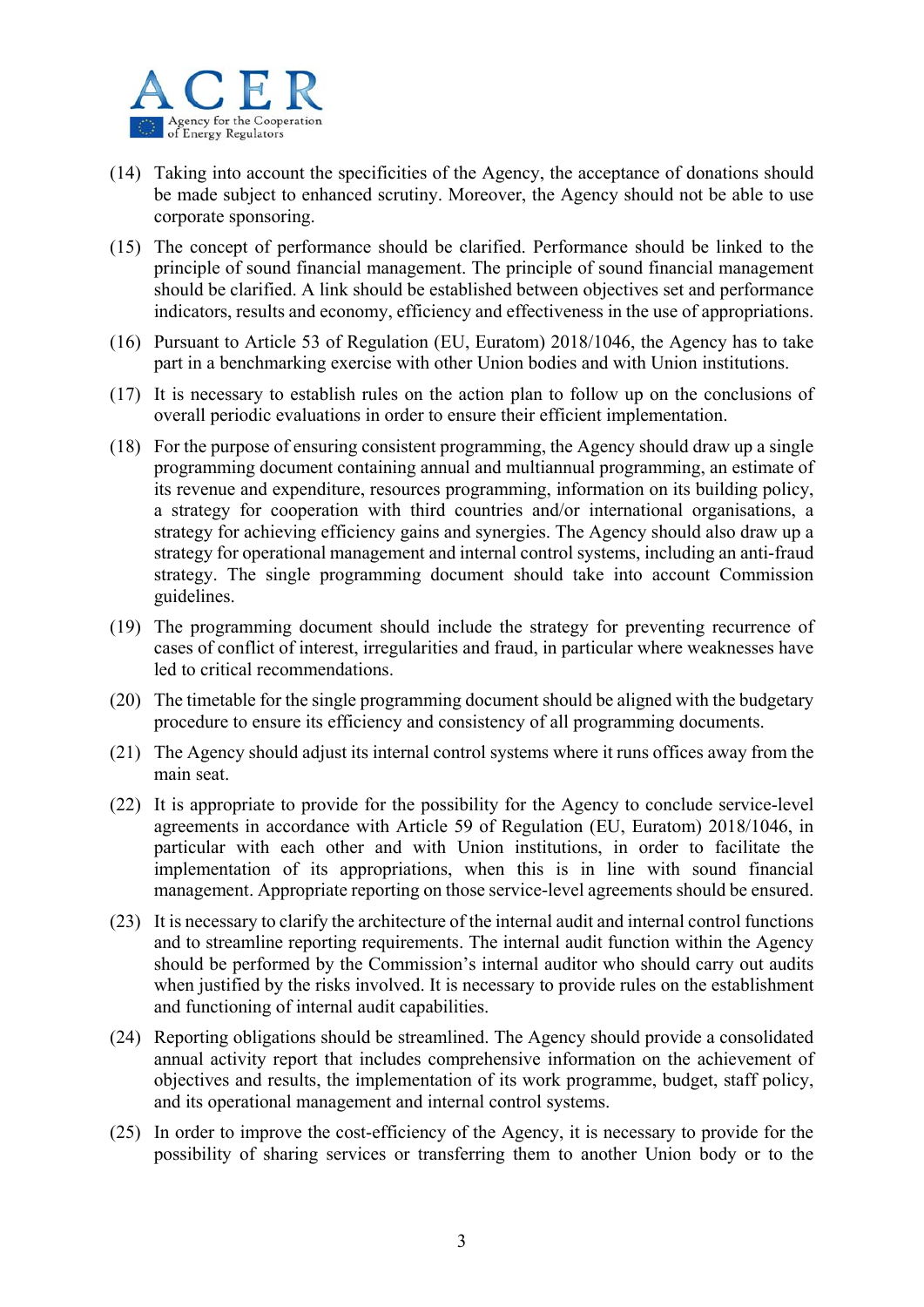

Commission. It is therefore necessary to allow the accounting officer of the Commission to be entrusted with all or part of the tasks of the accounting officer of the Agency.

- (26) In order to align the rules on assigned revenue with those of Regulation (EU, Euratom) 2018/1046, it is necessary to provide for rules on a differentiation of internal and external assigned revenue and on their carry over.
- (27) In order to align the rules on treatment of interest generated by the Union contribution to the Agency with those of Regulation (EU, Euratom) 2018/1046, it is necessary to provide that interest is not due to the budget.
- (28) Regulation (EU, Euratom) 2018/1046 provides for the possibility to enter a legal commitment before a budgetary commitment in specific cases. The Agency should also have that possibility.
- (29) In order to ensure consistency, specific provisions on procurement and grants should not be allowed. The application of a single set of rules ensures simplification of the Agency's work and enables the use of the guidelines and models prepared by the Commission.
- (30) The Agency should have the possibility to award grants and prizes in accordance with the constituent act or by delegation of the Commission pursuant to Article  $62(1)(c)(iv)$  of Regulation 2018/1046.
- (31) In addition to the forms of Union contribution already well established (reimbursement of the eligible costs actually incurred, unit cost, lump sums and flat-rate financing), it is appropriate to allow the Agency to provide financing not linked to costs of the relevant operations. This additional form of financing should be based on the fulfilment of certain conditions ex ante or on the achievement of results measured by reference to previously set milestones or through performance indicators.
- (32) In order to protect the financial interests of the Union, the rules on a single early-detection and exclusion system set up by Regulation (EU, Euratom) 2018/1046 should apply to the Agency.
- (33) Pursuant to Article 8(1) of Regulation (EU, Euratom) No 883/2013, the Agency shall transmit to the European Anti-Fraud Office without delay any information relating to possible cases of fraud, corruption or any other illegal activity affecting the financial interests of the Union. Pursuant to Article 24(1) of Council Regulation (EU) 2017/1939, the Agency shall without undue delay report to the European Public Prosecutor's Office any criminal conduct in respect of which it could exercise its competence in accordance with that regulation. In order to strengthen the governance of the Agency, it should also report cases of fraud, financial irregularities, as well as investigations, to the Commission without delay. The Commission and the Agency should put procedures in place that duly protect personal data and ensure the respect of the need-to-know principle in any transmission of information related to presumed fraud and other irregularities and ongoing or completed investigations.
- (34) To identify and correctly manage the risk of actual or perceived conflict of interests, the Agency should be required to adopt rules on the prevention and management of conflict of interests. Such rules should take into account guidance developed by the Commission.
- (35) Comprehensive access rights for the Commission, the European Anti-Fraud Office and the Court of Auditors should be spelled out in this Decision.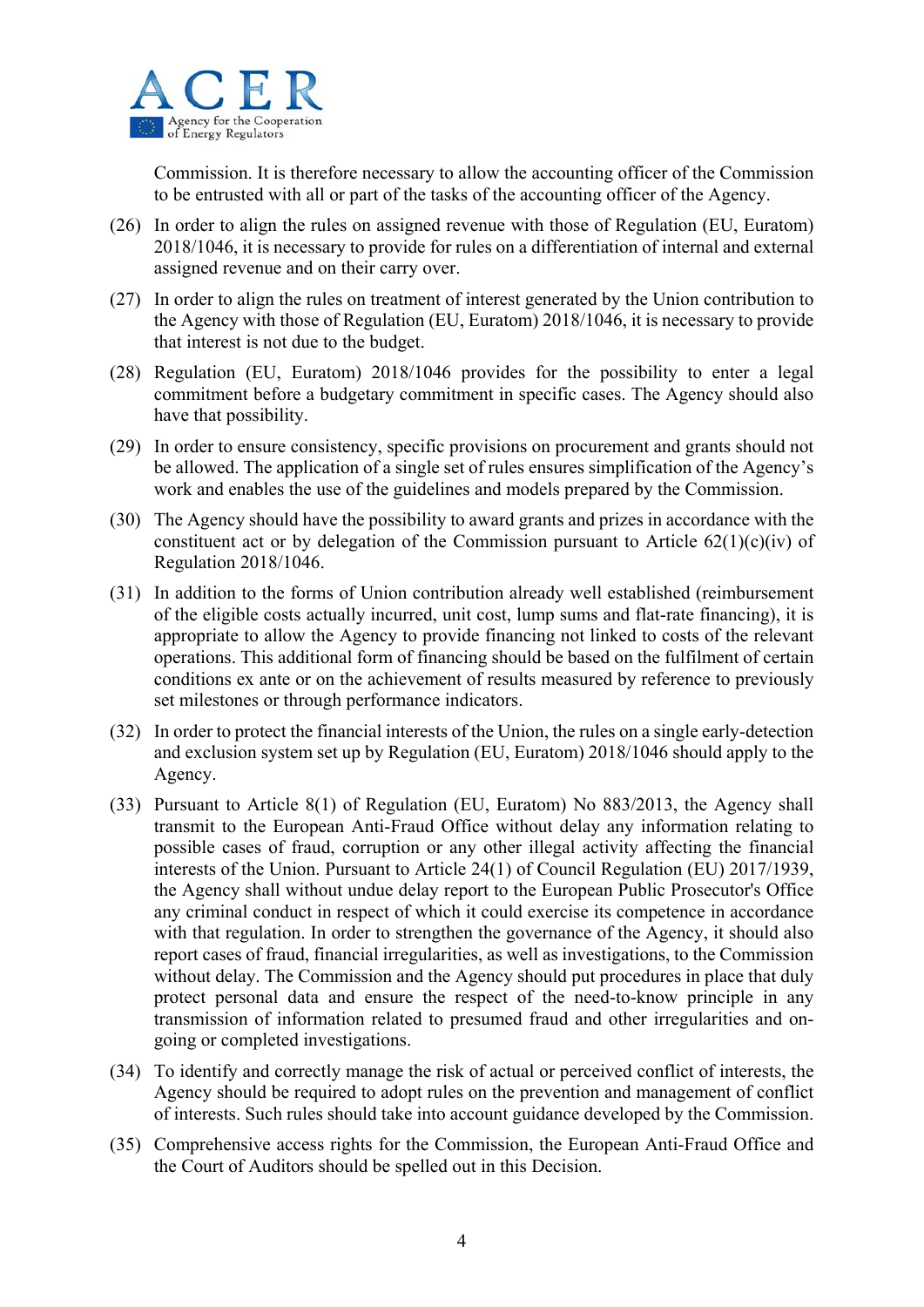

- (36) The provisions regarding building policy, including the possibility and conditions for the Agency to finance building acquisition projects through loans, should be aligned with Regulation (EU, Euratom) 2018/1046 to ensure a consistent application of the rules by all Union bodies and institutions.
- (37) Given that Delegated Regulation (EU) No  $1268/2012^5$  has been repealed, the requirement for the the Agency to adopt its own implementing rules with Commission's prior consent should also be deleted.
- (38) It is necessary to provide for transitional provisions for programming and for the consolidated annual activity reporting given that the Commission needs time to develop the appropriate guidelines in cooperation with the Union bodies and the Union bodies need time to adapt to the new programming and reporting.
- (39) This Decision should enter into force on the day following that of its adoption at the latest by 1 July 2019 so that the Agency benefits from the simplification and alignment with Regulation (EU, Euratom) 2018/1046.

HAS ADOPTED THIS DECISION:

## **TITLE I GENERAL PROVISIONS**

## *Article 1*

#### **Subject matter**

This Decision lays down the Financial Regulation of the Agency (hereinafter 'Regulation'), containing the essential financial rules for the Agency for the Cooperation of Energy Regulators (hereinafter 'the Agency'), which has legal personality and receives contributions charged to the Union budget. It is based and does not depart, from the Commission Delegated Regulation (EU) 2019/715 on the framework financial regulation for the bodies set up under TFEU and Euratom Treaty and referred to in Article 70 of Regulation (EU, Euratom) 2018/1046 of the European Parliament and of the Council.

## *Article 2*

## **Definitions**

For the purposes of this Regulation, the following definitions shall apply:

- 'constituent act' means the instrument of Union law governing the main aspects of the setting up and operation of the Agency,
- 'management board' means the main internal body of the Agency that is responsible for taking decisions on financial and budgetary matters, irrespective of the name given to it in the constituent act,

 $\frac{1}{5}$ 

Commission Delegated Regulation (EU) No 1268/2012 of 29 October 2012 on the rules of application of Regulation (EU, Euratom) No 966/2012 of the European Parliament and of the Council on the financial rules applicable to the general budget of the Union (OJ L 362, 31.12.2012, p. 1).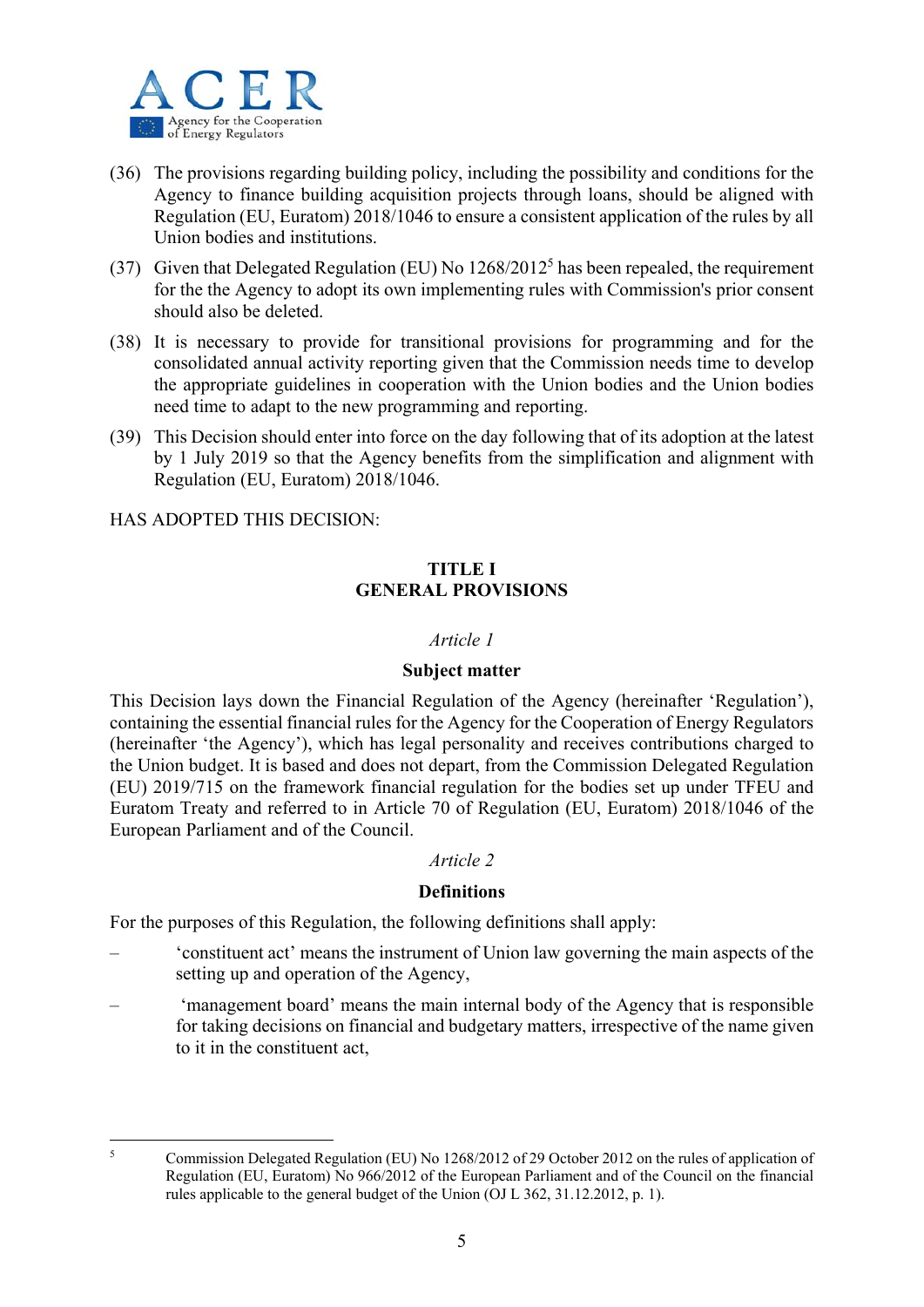

1

- 'director' means the person responsible for implementing the decisions of the management board and the budget of the Agency as authorising officer, irrespective of the title given to that person in the constituent act,
- 'executive board' means the internal body of the Agency that assists the management board and whose responsibilities and rules of procedures are, in principle, set out in the constituent act irrespective of the name given to this body in the constituent act.

Article 2 of Regulation (EU, Euratom) 2018/1046 shall apply *mutatis mutandis*.

*Article 3* 

#### **Periods, dates and time limits**

Unless otherwise provided, Council Regulation (EEC, Euratom) No 1182/71<sup>6</sup> shall apply to the deadlines set out in this Regulation..

*Article 4* 

#### **Protection of personal data**

*This Regulation is without prejudice to the requirements of Regulations (EU) 2018/17257 and (EU) 2016/6798 .* 

## **TITLE II BUDGET AND BUDGETARY PRINCIPLES**

#### *Article 5*

#### **Respect for budgetary principles**

The budget of the Agency shall be established and implemented in accordance with the principles of unity, budgetary accuracy, annuality, equilibrium, unit of account, universality, specification, sound financial management and transparency as set out in this Regulation.

## **CHAPTER 1 Principles of unity and of budgetary accuracy**

## *Article 6*

## **Scope of the budget of the Agency**

1. For each financial year, the budget of the Agency shall forecast and authorise all revenue and expenditure considered necessary for the Agency. It shall comprise the revenue and expenditure of the Agency, including administrative expenditure.

<sup>6</sup> Council Regulation (EEC, Euratom) No 1182/71 of 3 June 1971 determining the rules applicable to periods, dates and time limits (OJ L 124, 8.6.1971, p. 1).

Regulation (EU) 2018/1725 of the European Parliament and of the Council of 23 October 2018 on the protection of natural persons with regard to the processing of personal data by the Union institutions, bodies, offices and agencies and on the free movement of such data, and repealing Regulation (EC) No 45/2001 and Decision No 1247/2002/EC Text with EEA relevance (OJ L 295, 21.11.2018, p. 39).

<sup>8</sup> Regulation (EU) 2016/679 of the European Parliament and of the Council of 27 April 2016 on the protection of natural persons with regard to the processing of personal data and on the free movement of such data, and repealing Directive 95/46/EC (General Data Protection Regulation) (Text with EEA relevance) (OJ L 119, 4.5.2016, p. 1).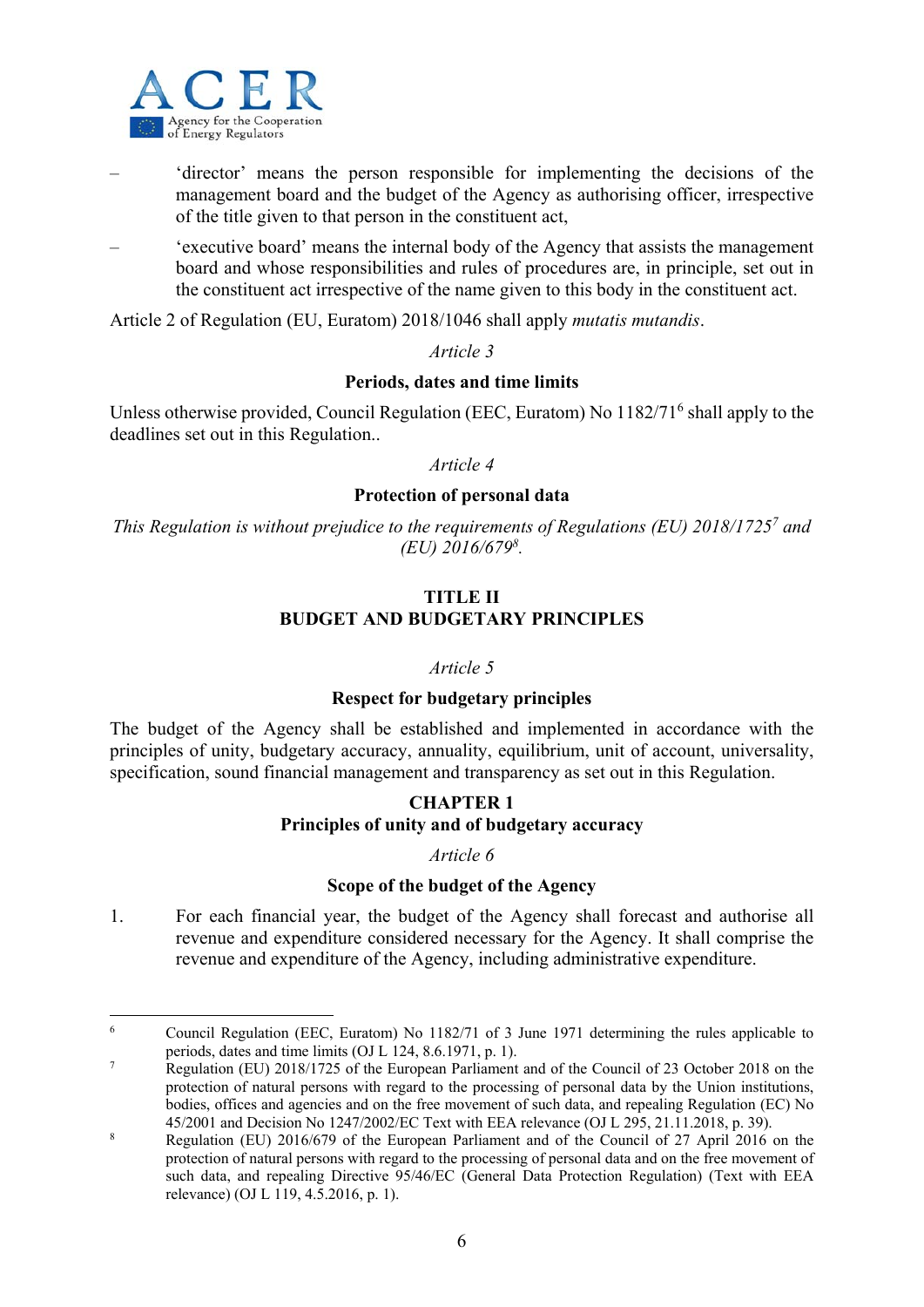

- 2. The budget of the Agency shall contain the following:
	- (a) non-differentiated appropriations;
	- (b) where justified by operational needs, differentiated appropriations, which consist of commitment appropriations and payment appropriations.
- 3. The appropriations authorised for the financial year shall consist of:
	- (a) appropriations consisting of the annual contribution granted by the Union;
	- (b) appropriations arising from own revenue consisting of all fees and charges which the Agency is authorised to collect by virtue of the tasks entrusted to it, and any other revenue;
	- (c) appropriations consisting of any financial contributions from the host Member States;
	- (d) appropriations provided following the receipt of revenue assigned during the financial year to specific items of expenditure in accordance with Article 20(1);
	- (e) appropriations carried over from the preceding financial years.
- 4. Revenue consisting of fees and charges shall only be assigned in exceptional and duly justified cases provided for in the constituent act.
- 5. Commitment appropriations shall cover the total cost of the legal commitments entered into during the financial year, subject to Article 75(2).
- 6. Payment appropriations shall cover payments made to honour the legal commitments entered into in the financial year or preceding financial years.
- 7. Paragraphs 3 and 5 of this Article shall not prevent appropriations being committed globally or budgetary commitments being made in annual instalments as respectively provided for in point (b) of Article 74(1) and in Article 74(2).

## **Contribution agreements, grant agreements and financial framework partnerships**

- 1. Contribution agreements and grant agreements may be exceptionally concluded between the Commission and the Agency provided that the following conditions are met:
	- (a) the constituent act of the Agency or a basic act expressly provides for such possibility;
	- (b) the conclusion of such an agreement is duly justified by the special nature of the action and specific expertise of the Agency;
	- (c) the tasks to be implemented by the Agency under the agreement satisfy the following criteria:
		- (i) fall within the scope of the Agency's objectives and the tasks are compatible with the Agency's mandate as set out in the constituent act;
		- (ii) the tasks do not form part of the tasks assigned to the Agency in the constituent act and financed by the annual contribution granted to it by the Union.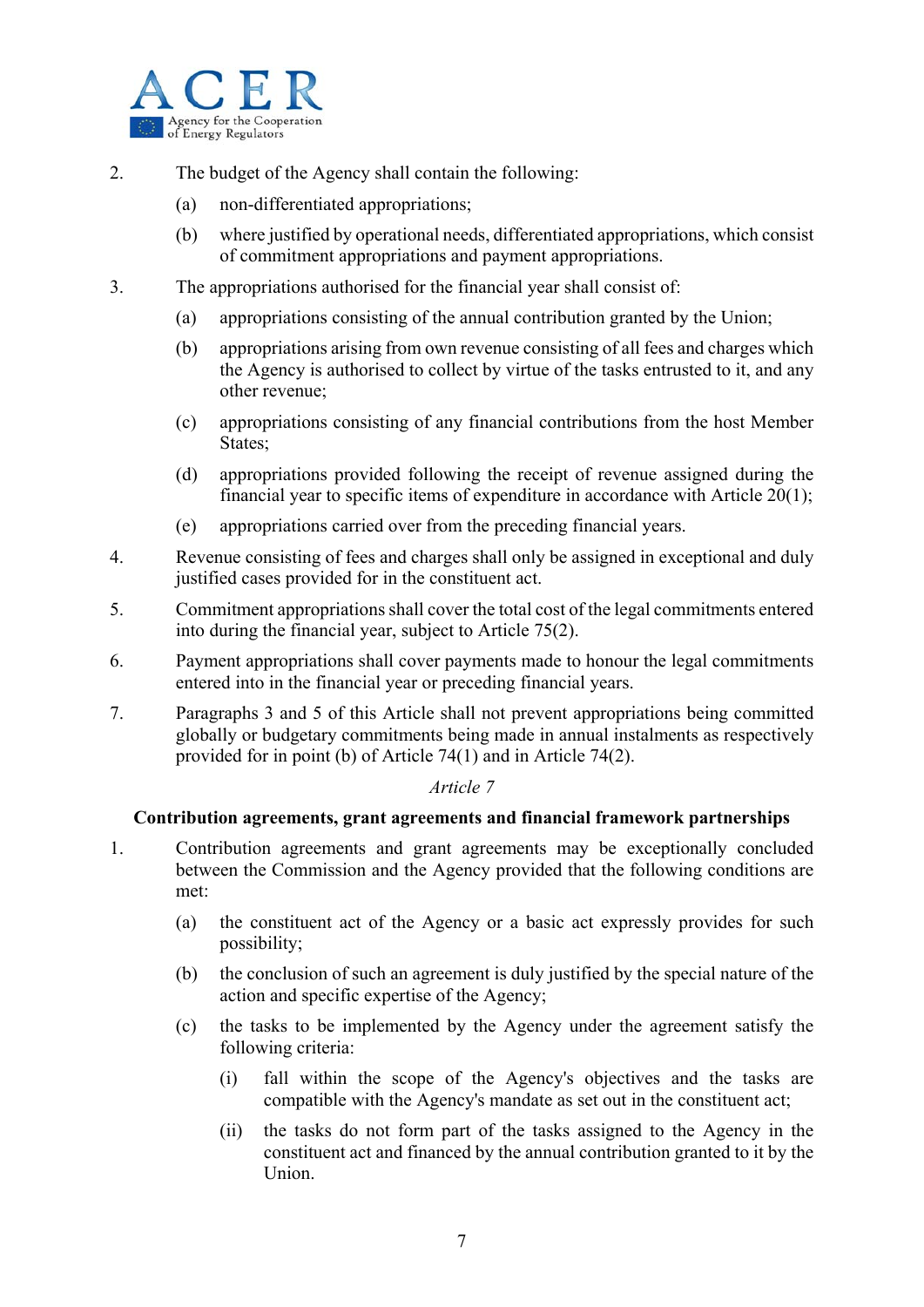

- 2. Where contribution agreements and grant agreements referred in paragraph 1 and service-level agreements are concluded for services offered by the Agency to the Commission, the Commission may establish a financial framework partnership agreement with the Agency in line with Article 130 of Regulation (EU, Euratom) 2018/1046.
- 3. The choice by the Commission of the Agency shall take due account of the cost efficiency of entrusting those tasks.
- 4. Where the Commission exceptionally signs a contribution agreement with the Agency, the rules applicable to indirect management laid down in Titles V and VI of Regulation (EU, Euratom) 2018/1046 shall apply to the Agency in respect of funds allocated to that agreement and Articles 105 and 106 of this Regulation shall not apply.
- 5. The tasks referred to under paragraph 1 should be included in the Single Programming Document of the Agency, referred to in Article 32, for information purposes only. Information on the agreements referred to under paragraph 2 shall be included in the consolidated annual activity report referred to in Article 48.
- 6. The authorising officer shall inform the management board before signing any agreement referred to in paragraph 2.

## **Specific rules on the principles of unity and budgetary accuracy**

- 1. All revenue and expenditure shall be booked to a budget line in the budget of the Agency.
- 2. No expenditure may be committed or authorised in excess of the appropriations authorised by the budget of the Agency.
- 3. An appropriation may be entered in the budget of the Agency only if it is for an item of expenditure considered necessary.
- 4. Interest generated by pre-financing payments made from the budget of the Agency shall not be due to the Agency except as otherwise provided in the contribution agreements referred to in Article 7.

## **CHAPTER 2 Principle of annuality**

## *Article 9*

## **Definition**

The appropriations entered in the budget of the Agency shall be authorised for a financial year that shall run from 1 January to 31 December.

## *Article 10*

## **Budgetary accounting for revenue and appropriations**

1. The Agency's revenue of a financial year, as referred to in Article 6, shall be entered in the accounts for that financial year on the basis of the amounts collected during that financial year.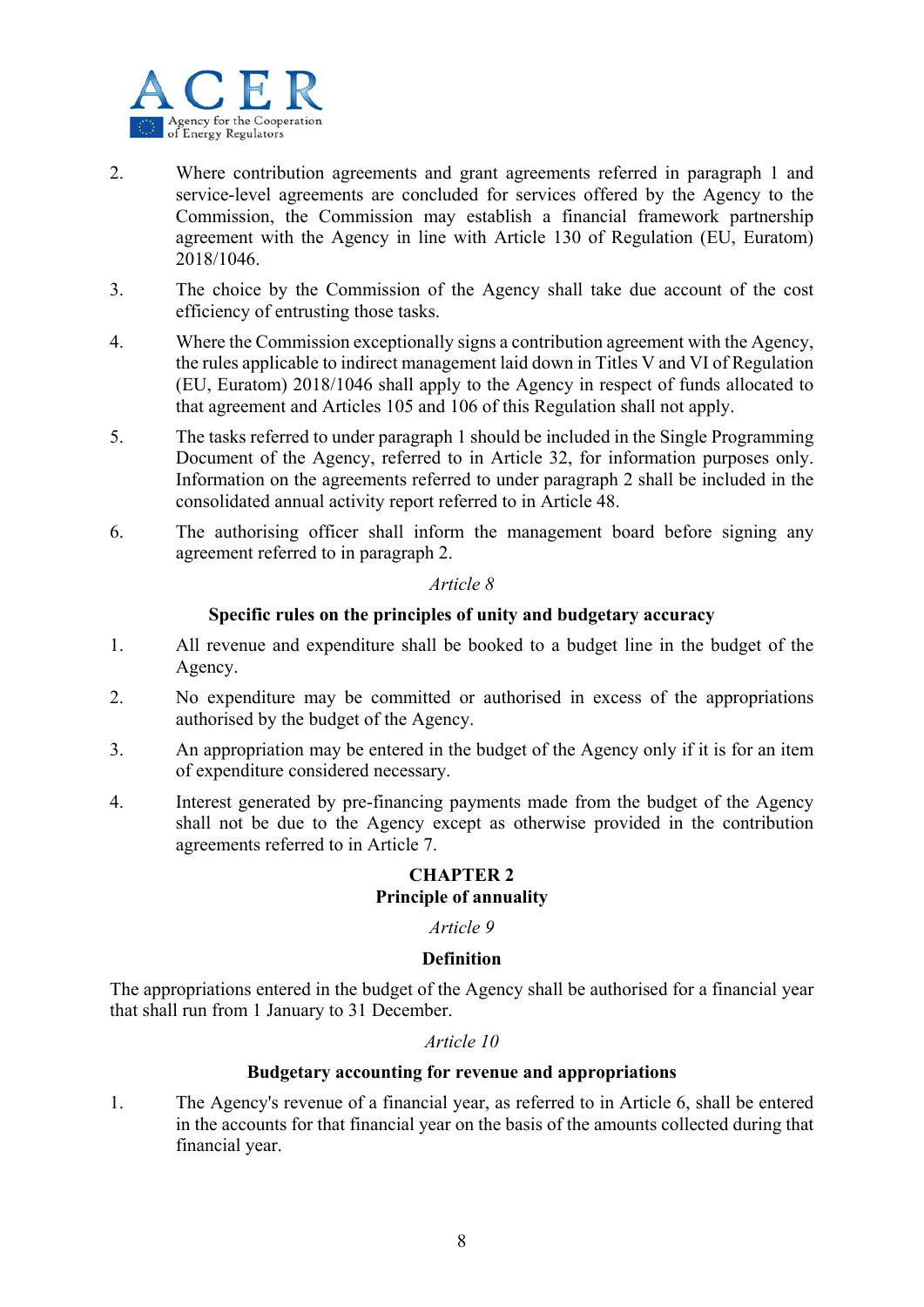

- 2. The revenue of the Agency shall give rise to an equivalent amount of payment appropriations.
- 3. Commitments shall be entered in the accounts for a financial year on the basis of the legal commitments entered into up to 31 December of that year. However, the global budgetary commitments referred to in point (b) of Article 74(1) shall be entered in the accounts for a financial year on the basis of the budgetary commitments up to 31 December of that year.
- 4. Payments shall be entered in the accounts for a financial year on the basis of the payments made by the accounting officer by 31 December of that year.
- 5. Where a constituent act provides that clearly defined tasks are financed separately or where the Agency implements agreements concluded in accordance with Article 7, the Agency shall have specific budget lines on the revenue and expenditure operations. The Agency shall clearly identify each group of tasks in its resource programming included in the single programming document drawn up pursuant to Article 32.

## **Commitment of appropriations**

- 1. The appropriations entered in the budget of the Agency may be committed with effect from 1 January, once the budget of the Agency has been definitively adopted.
- 2. As of 15 October of the financial year, routine administrative expenditure may be committed in advance against the appropriations provided for the following financial year, provided that the expenditure has been approved in the last budget of the Agency duly adopted, and only up to a maximum of one quarter of the appropriations decided upon by the management board on the corresponding budget line for the current financial year.

## *Article 12*

## **Cancellation and carry-over of appropriations**

- 1. Appropriations which have not been used by the end of the financial year for which they were entered shall be cancelled, unless they are carried over in accordance with paragraphs 2 and 4.
- 2. The following appropriations may be carried over by a decision taken pursuant to paragraph 3, but only to the following financial year:
	- (a) commitment appropriations and non-differentiated appropriations, for which most of the preparatory stages of the commitment procedure have been completed by 31 December of the financial year. Such appropriations may be committed up to 31 March of the following financial year, with the exception of non-differentiated appropriations related to building projects which may be committed up to 31 December of the following financial year;
	- (b) payment appropriations which are needed to cover existing commitments or commitments linked to commitment appropriations carried over, where the payment appropriations provided for in the relevant budget lines for the following financial year are insufficient.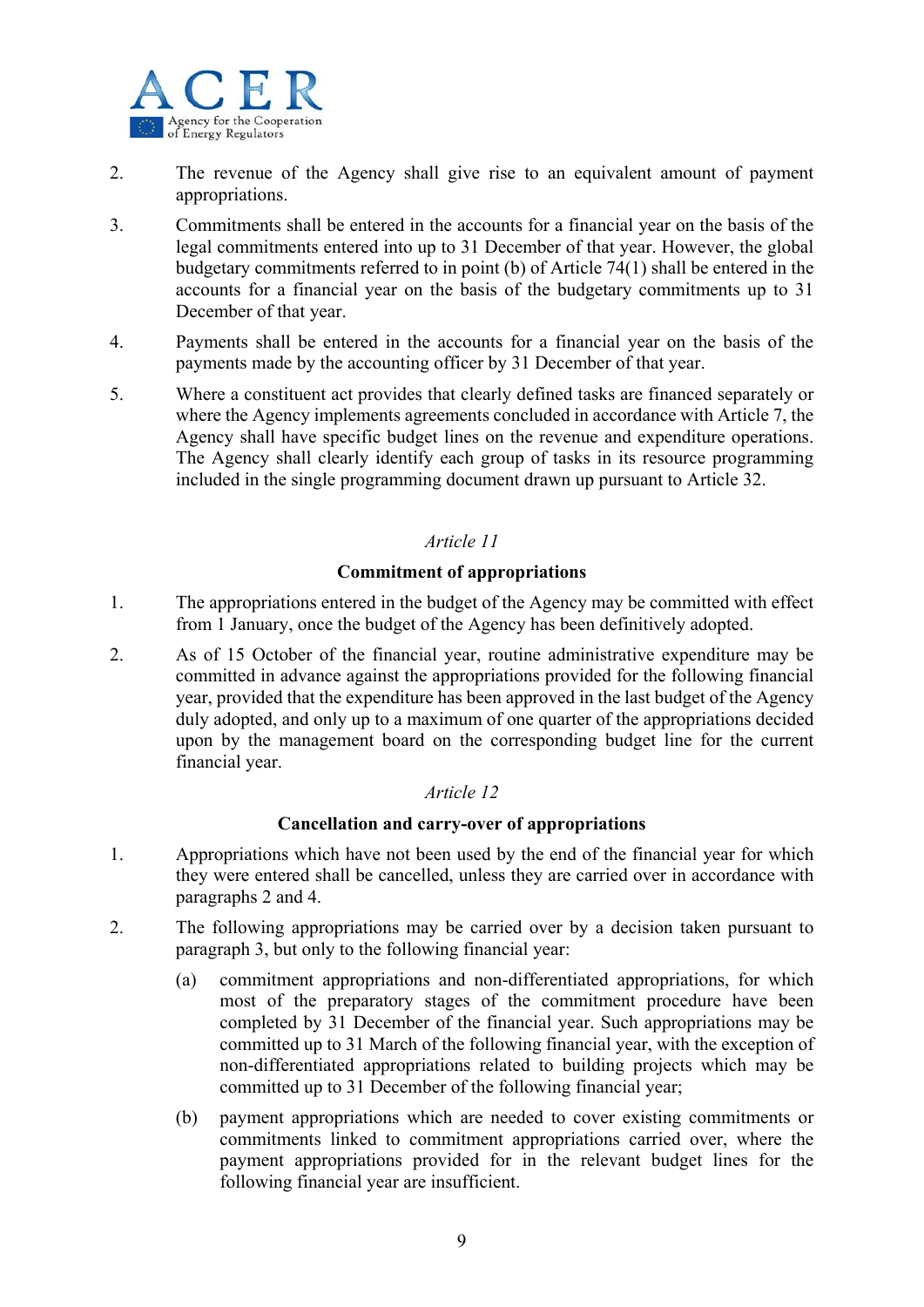

With regard to point (b) of the first subparagraph, the Agency shall first use the appropriations authorised for the current financial year and shall not use the appropriations carried over until the former are exhausted.

- 3. The management board or, where the constituent act allows it, the executive board, shall take its decision on carry-overs as referred to in paragraph 2 by 15 February of the following financial year.
- 4. Appropriations shall be automatically carried over in respect of:
	- (a) appropriations corresponding to internal assigned revenue. Such appropriations may be carried over only to the following financial year and may be committed up to 31 December of that year, with the exception of the internal assigned revenue from lettings and the sale of buildings and land referred to in point (e) of Article 20(3) which may be carried over until it is fully used;
	- (b) appropriations corresponding to external assigned revenue. Such appropriations shall be fully used by the time all the operations relating to the programme or action to which they are assigned have been carried out or they may be carried over and used for the succeeding programme or action.
- 5. Appropriations for staff expenditure shall not be carried over. For the purposes of this Article, staff expenditure comprises remuneration and allowances for the staff of the Agency who are subject to the Staff Regulations.
- 6. Non-differentiated appropriations legally committed by the end of the financial year shall be paid until the end of the following financial year.

## *Article 13*

## **Detailed provisions on cancellation and carryover of appropriations**

- 1. The commitment appropriations and the non-differentiated appropriations referred to in point (a) of the first subparagraph of Article 12(2) may be carried over only if the commitments could not be made before 31 December of the financial year for reasons not attributable to the authorising officer and if the preparatory stages are sufficiently advanced to make it reasonable to expect that the commitment will be made by no later than 31 March of the following financial year, or, in relation to building projects, by 31 December of the following financial year.
- 2. Appropriations carried over in accordance with point (a) of Article 12(2) which have not been committed by 31 March of the following financial year or up to 31 December of the following year for amounts relating to building projects shall be automatically cancelled.
- 3. Appropriations carried over which have been cancelled shall be identified in the accounts.

## *Article 14*

## **Decommitment of appropriations**

1. Where budgetary commitments are decommitted in any financial year after the year in which they were made as a result of total or partial non-implementation of the actions for which they were earmarked, the appropriations corresponding to such decommitments shall be cancelled.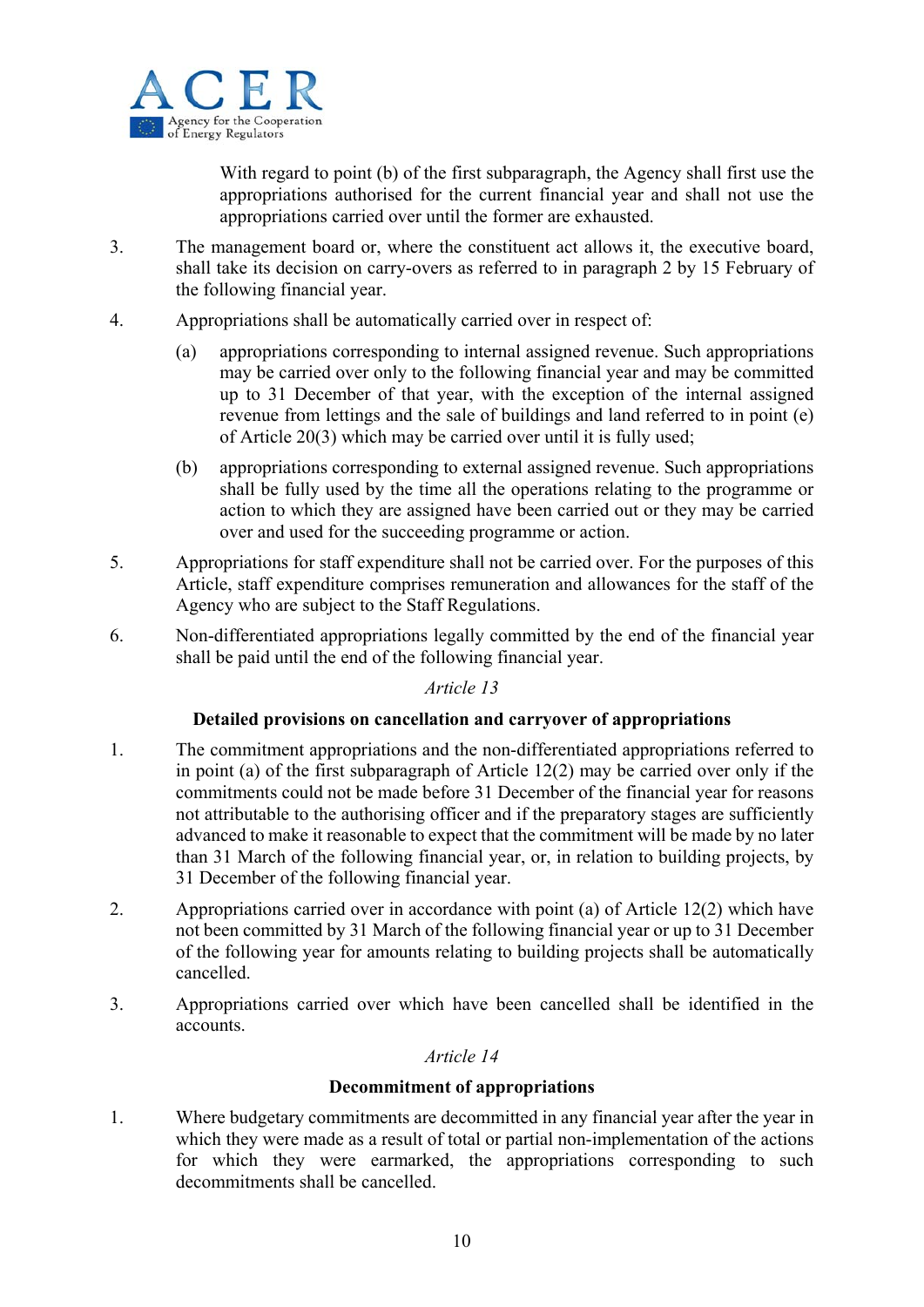

2. This Article shall not apply to external assigned revenue referred to in Article 20(2).

## *Article 15*

## **Rules applicable in the event of late adoption of the budget of the Agency**

- 1. If the budget of the Agency has not been definitively adopted at the beginning of the financial year, the rules set out in paragraphs 2 to 6 shall apply.
- 2. Commitments may be made per chapter up to a maximum of one quarter of the total appropriations authorised in the relevant chapter of the budget of the Agency for the preceding financial year plus one-twelfth for each month that has elapsed.

The limit of the appropriations provided for in the statement of estimates of revenue and expenditure shall not be exceeded.

Payments may be made monthly per chapter up to a maximum of one twelfth of the appropriations authorised in the relevant chapter of the budget of the Agency for the preceding financial year. However, that sum shall not exceed one twelfth of the appropriations provided for in the same chapter of the statement of estimates of revenue and expenditure.

- 3. The appropriations authorised in the relevant chapter of the budget of the Agency for the preceding financial year, as referred to in paragraph 2 , shall be understood as referring to the appropriations voted in the budget of the Agency, including by amending budgets, and after adjustment for the transfers made during that financial year.
- 4. If the continuity of Agency action and management needs so require, the management board may, at the request of the director, authorise expenditure in excess of one provisional twelfth but not exceeding a total of four provisional twelfths, except in duly justified cases, both for commitments and for payments over and above those automatically made available in accordance with paragraph 2.

The additional twelfths shall be authorised in full and shall not be divisible.

5. If, for a given chapter, the authorisation of four provisional twelfths granted in accordance with paragraph 4 is not sufficient to cover the expenditure necessary to avoid a break in continuity of action by the Agency in the area covered by the chapter in question, authorisation may exceptionally be given by the management board, at the request of the director, to exceed the amount of the appropriations entered in the corresponding chapter of the budget of the Agency for the preceding financial year. However, the overall total of the appropriations available in the budget of the Agency of the preceding financial year or in the statement of estimates of revenue and expenditure, as proposed, shall in no circumstances be exceeded.

## **CHAPTER 3 Principle of equilibrium**

## *Article 16*

## **Definition and scope**

- 1. Revenue and payment appropriations shall be in balance.
- 2. Commitment appropriations may not exceed the amount of the Union contribution, plus own revenue and any other revenue referred to in Article 6.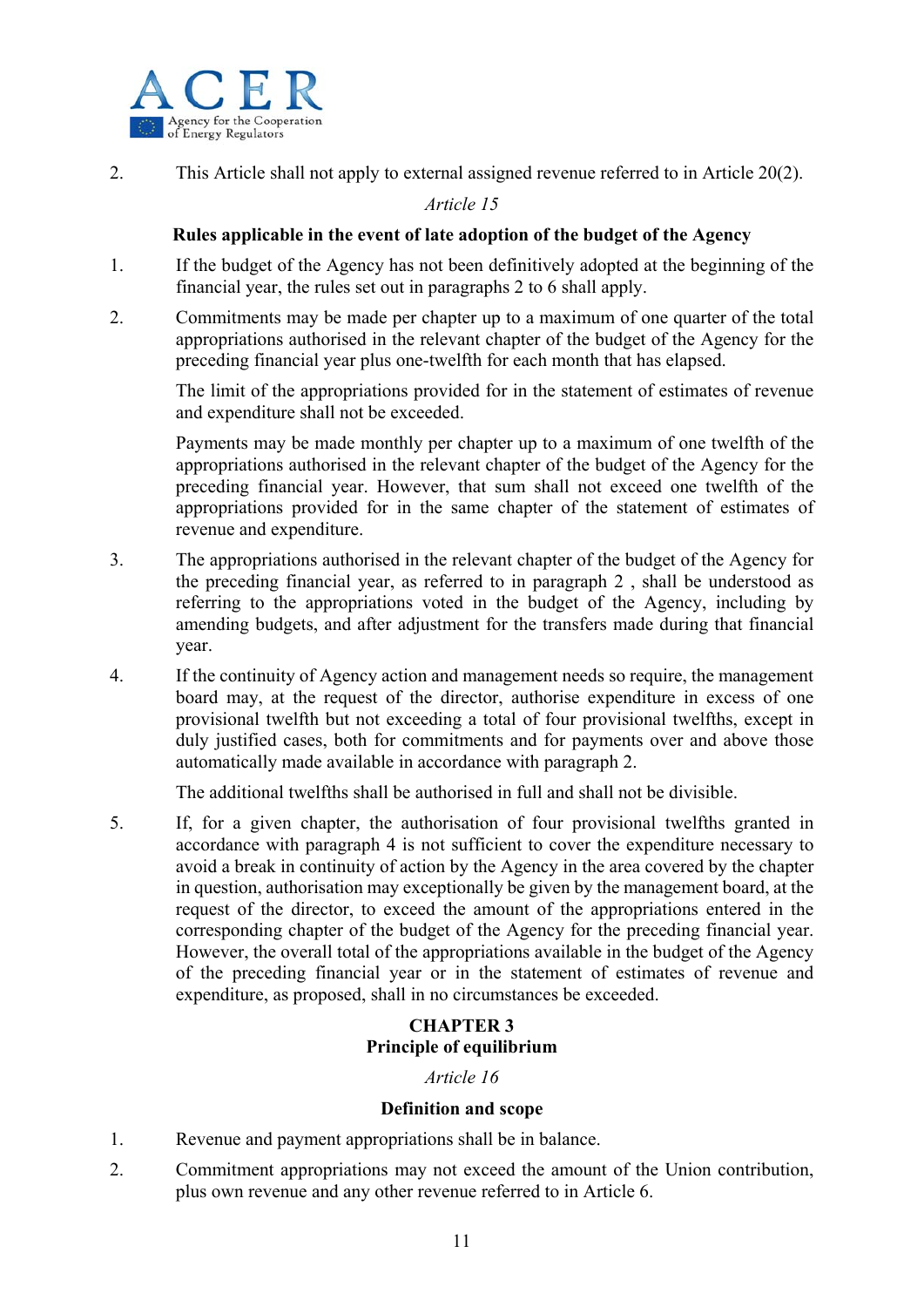

- 3. For bodies for which the revenue is constituted by fees and charges in addition to the Union contribution, fees should be set at a level such as to avoid a significant accumulation of surplus. Where a significant positive or negative budget result, within the meaning of Article 99, becomes recurrent, the level of the fees and charges shall be revised.
- 4. The Agency shall not raise loans within the framework of the budget of the Agency.
- 5. The Union contribution to the Agency shall constitute for the budget of the Agency a balancing contribution and may be divided into a number of payments.
- 6. The Agency shall implement rigorous cash management, taking due account of assigned revenue, in order to ensure that its cash balances are limited to duly justified requirements. With its payment requests it shall submit detailed and updated forecasts on its real cash requirements throughout the year, including information on assigned revenue.

## **Balance from financial year**

1. If the budget result within the meaning of Article 99 is positive, it shall be repaid to the Commission up to the amount of the contribution paid during the year. The part of the budget result exceeding the amount of the Union contribution paid during the year shall be entered in the budget of the Agency for the following financial year as revenue.

The first subparagraph shall also apply when the revenue of the Agency is constituted by fees and charges in addition to the Union contribution.

The difference between the contribution entered in the budget and that actually paid to the Agency shall be cancelled.

- 2. In exceptional cases, where the constituent act provides that the revenues arising from fees and charges are assigned to particular items of expenditure, the Agency may carryover the balance of fees and charges as assigned revenue for the activities related to the provision of the services for which the fees are due.
- 3. If the budget result within the meaning of Article 99 is negative, it shall be entered in the budget of the Agency for the following financial year as payment appropriations or, where appropriate, offset against positive budget result of the Agency in the following financial years.

Where the fees and charges are assigned revenue the negative result related to this assigned revenue can be offset against the accumulated surplus from previous years, if available.

4. The revenue or payment appropriations shall be entered in the budget of the Agency during the budgetary procedure using the letter of amendment procedure set out in Article 42 of Regulation (EU, Euratom) 2018/1046 or, while implementation of the budget of the Agency is under way, by means of an amending budget.

An estimate of the budget result from year N-1 will be provided by the Agency no later than 31 January of the year N. This information shall be duly taken into account by the Commission when assessing the financial needs of the Agency for the year N+1.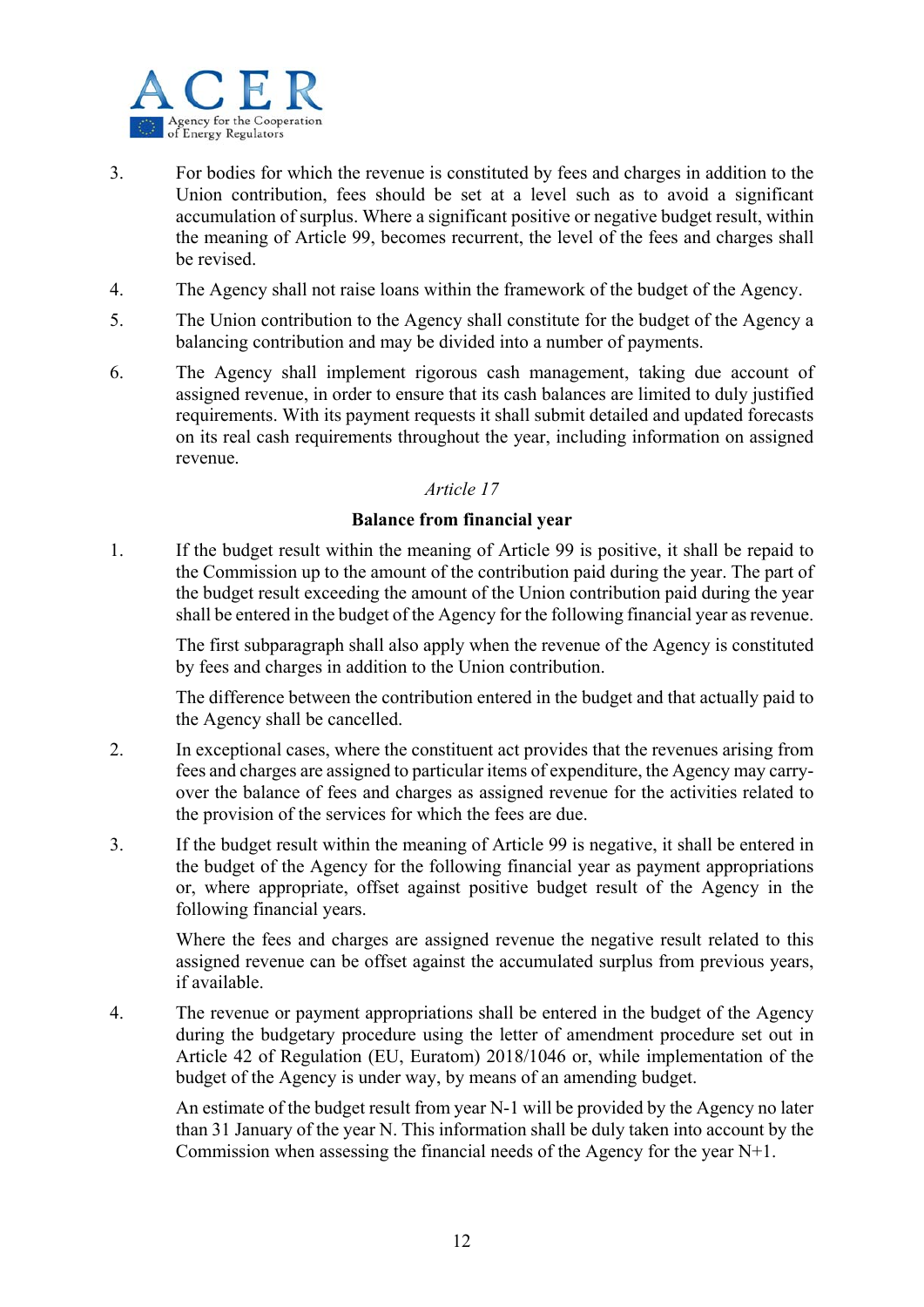

## **CHAPTER 4 Principle of unit of account**

#### *Article 18*

#### **Use of euro**

- 1. The budget shall be drawn up and implemented in euro and the accounts shall be presented in euro. However, for the cash-flow purposes referred to in Article 49, the accounting officer and, in the case of imprest accounts, the imprest administrators, and, for the needs of the administrative management of the Agency, the authorising officer responsible, shall be authorised to carry out operations in other currencies.
- 2. Without prejudice to specific provisions laid down in sector-specific rules, or in specific contracts, grant agreements, contribution agreements and financing agreements, conversion by the authorising officer responsible shall be made using the daily euro exchange rate published in the C series of the Official Journal of the European Union of the day on which the payment order or recovery order is drawn up by the authorising department.

If no such daily rate is published, the authorising officer responsible shall use the one referred to in paragraph 3.

- 3. For the purposes of the accounts provided for in Articles 82, 83 and 84 of Regulation (EU, Euratom) 2018/1046 conversion between the euro and another currency shall be made using the monthly accounting exchange rate of the euro. That accounting exchange rate shall be established by the accounting officer of the Commission by means of any source of information regarded as reliable, based on the exchange rate on the penultimate working day of the month preceding that for which the rate is established.
- 4. Currency conversion operations shall be carried out in such a way as to avoid having a significant impact on the level of the Union co-financing or a detrimental impact on the budget. Where appropriate, the rate of conversion between the euro and other currencies may be calculated using the average of the daily exchange rate in a given period.

## **CHAPTER 5 Principle of universality**

## *Article 19*

## **Scope**

Without prejudice to Article 20, total revenue shall cover total payment appropriations. Without prejudice to Article 24, all revenue and expenditure shall be entered in full without any adjustment against each other.

## *Article 20*

#### **Assigned revenue**

- 1. External assigned revenue and internal assigned revenue shall be used to finance specific items of expenditure.
- 2. The following shall constitute external assigned revenue: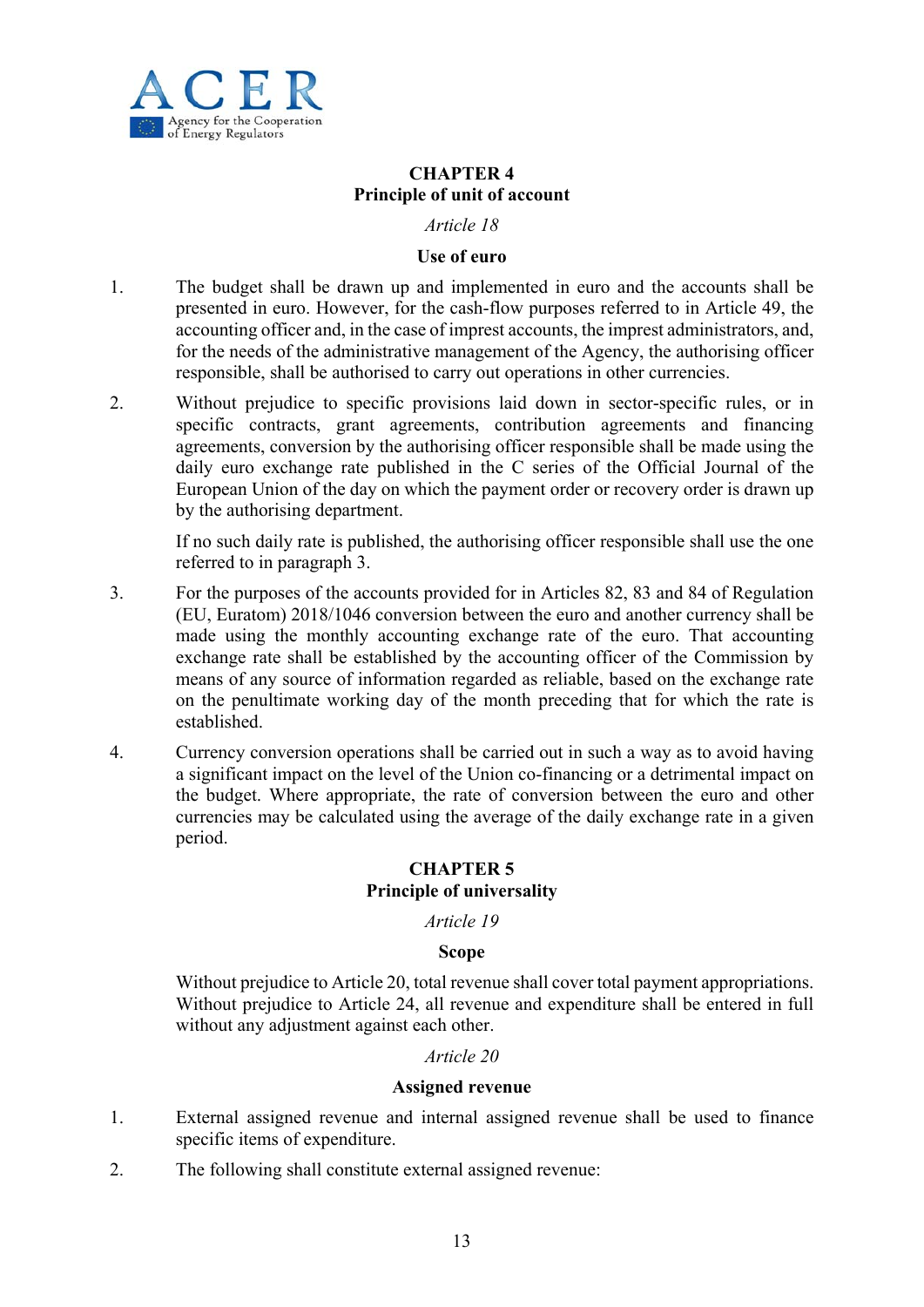

- (a) financial contributions from Member States and third countries, including in both cases their public agencies, entities or natural persons, to certain activities of the Agency insofar as this is provided for in the agreement concluded between the Agency and the Member States, third countries or the public agencies, entities or natural persons in question;
- (b) financial contributions from international organisations;
- (c) revenue earmarked for a specific purpose, such as income from foundations, subsidies, gifts and bequests;
- (d) financial contributions, not covered by point (a), to the Union bodies' activities from third countries or non-Union bodies;
- (e) revenue from agreements referred to in Article 7;
- (f) internal assigned revenue referred to in paragraph 3, to the extent that it is ancillary to the other revenue referred to in points (a) to (c) of this paragraph;
- (g) revenue from fees and charges referred to in Article  $6(3)$ .
- 3. The following shall constitute internal assigned revenue:
	- (a) revenue from third parties in respect of goods, services or work supplied at their request, with the exception of fees and charges referred to in point (b) of Article 6(3);
	- (b) revenue arising from the repayment, in accordance with Article 62, of amounts wrongly paid;
	- (c) proceeds from the supply of goods, services and works for Union institutions or other Union bodies;
	- (d) insurance payments received;
	- (e) revenue from lettings and from the sale of buildings and land;
	- (f) revenue arising from subsequent reimbursement of taxes pursuant to point (b) of Article 27(3) of Regulation (EU, Euratom) 2018/1046.
- 4. Assigned revenue shall be carried over and transferred in accordance with the provisions of points (a) and (b) of Article 12(4) and Article 27.
- 5. Without prejudice to point (f) of the second paragraph, the relevant constituent act may also assign the revenue for which it provides to specific items of expenditure. Unless specified otherwise in the relevant constituent act, such revenue shall constitute internal assigned revenue.
- 6. All items of revenue within the meaning of points (a) to (c) of paragraph 2 and points (a) and (c) of paragraph 3 shall cover all direct or indirect expenditure incurred by the activity or purpose in question.
- 7. The budget of the Agency shall include lines to accommodate external assigned revenue and internal assigned revenue and wherever possible shall indicate the amount.

Assigned revenue may be included in the estimate of revenue and expenditure only for the amounts that are certain at the date of the establishment of the estimate.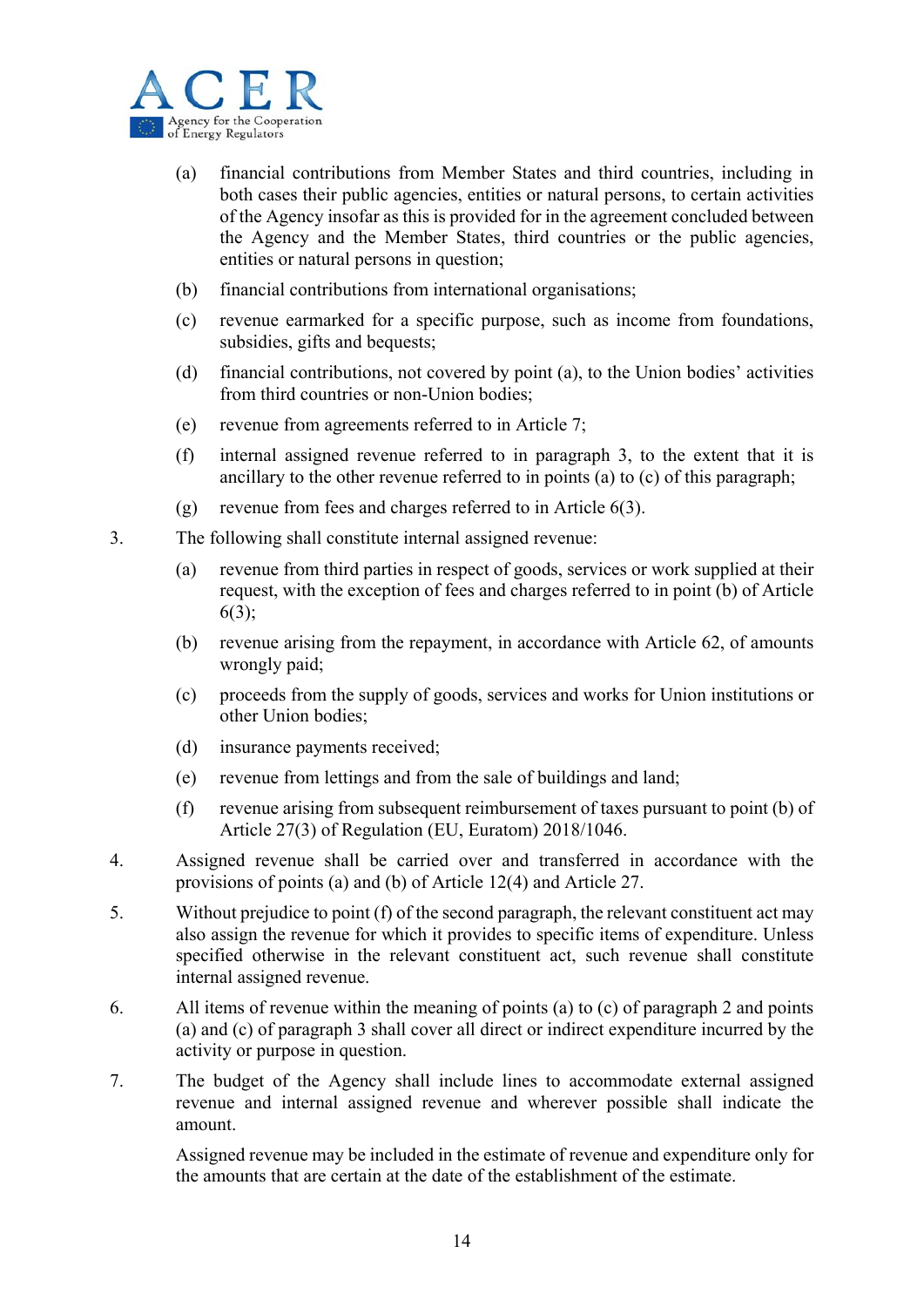

## **Structure to accommodate assigned revenue and provision of corresponding appropriations**

- 1. The structure to accommodate assigned revenue in the budget of the Agency shall comprise:
	- (a) in the statement of revenue, a budget line to receive the revenue;
	- (b) in the statement of expenditure, the budget remarks, including general remarks, showing which budget lines may receive the appropriations corresponding to the assigned revenue which are made available.

In the case referred to in point (a) of the first subparagraph, a token entry 'pro memoria' shall be made and the estimated revenue shall be shown for information in the remarks.

- 2. The appropriations corresponding to assigned revenue shall be made available automatically, both as commitment appropriations and as payment appropriations, when the revenue has been received by the Agency.
- 3. By way of exception from paragraph 2, where assigned revenue stems from the implementation of a contribution agreement concluded pursuant to Article 7, the total amount of commitment appropriations may be made available upon entry into effect of the agreement concerned provided that the basic act with regard to the funds being delegated to the Agency provides for the possibility to make use of annual instalments.

## *Article 22*

#### **Donations**

- 1. The director may accept any donation made to the Agency, such as foundations, subsidies, gifts and bequests.
- 2. Acceptance of a donation of a value of EUR 50 000 or more which involves a financial charge or any type of obligation, including follow-up costs, exceeding 10% of the value of the donation made, shall be subject to the prior authorisation of the management board or, where the constituent act allows it, of the executive board. The management board or executive board, as applicable, shall take a decision within two months of the date on which the request for authorisation is submitted to it. If the management board or, where the constituent act allows it, the executive board fails to take a decision within that period, the donation shall be deemed accepted.
- 3. The director shall, at the request of the management board or, where the constituent act allows it, the executive board, analyse, estimate and duly explain the financial charges, including follow-up costs, and any other obligations as referred to in paragraph 1 that the acceptance of the donation entails.

## *Article 23*

## **Corporate Sponsorship**

Article 26 of Regulation (EU, Euratom) 2018/1046 shall not apply to the Agency.

## *Article 24*

## **Rules on deductions and exchange rates adjustments**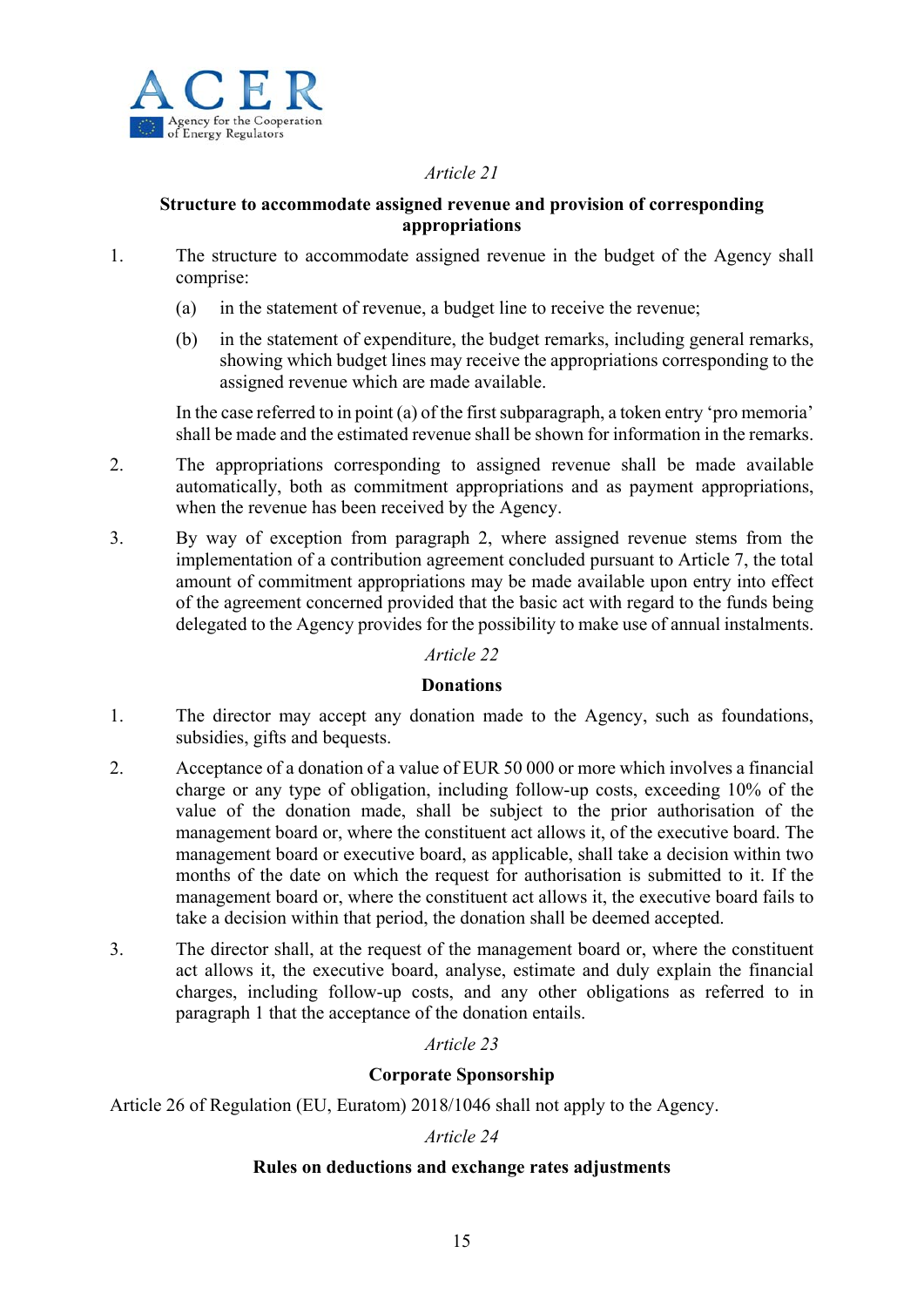

Article 27 of Regulation (EU, Euratom) 2018/1046 shall apply mutatis mutandis.

## **CHAPTER 6 Principle of specification**

## *Article 25*

## **General provisions**

- 1. Appropriations shall be earmarked for specific purposes by title and chapter. The chapters shall be further subdivided into articles and lines.
- 2. In the budget of the Agency, appropriations may only be transferred to lines for which the budget of the Agency has authorised appropriations or which carry a token entry 'pro memoria'.
- 3. The limits referred to in Article 26 shall be calculated at the time the request for transfer is made and with reference to the appropriations provided in the budget of the Agency, including amending budgets.
- 4. The amount to be taken into consideration for the purposes of calculating the limits referred to in Article 26 shall be the sum of the transfers to be made on the line from which transfers are being made, after adjustment for earlier transfers made.

## *Article 26*

## **Transfers**

- 1. The director may transfer appropriations:
	- (a) from one title to another up to a maximum of 10 % of the appropriations for the financial year shown on the line from which the transfer is made;
	- (b) from one chapter to another and within each chapter without limit.
- 2. Beyond the limit referred in paragraph 1, the director may propose transfers of appropriations from one title to another to the management board or, where the constituent act allows it, to the executive board. The management board or, where the constituent act allows it, the executive board shall have two weeks to oppose the proposed transfers. After that time limit, the proposed transfers shall be deemed to be adopted.
- 3. Proposals for transfers and transfers carried out under paragraphs 1 and 2 shall be accompanied by appropriate and detailed supporting documents showing the implementation of appropriations and estimates of requirements up to the end of the financial year, both for the headings to be credited and for those from which the appropriations are drawn.
- 4. The authorising officer shall inform the management board as soon as possible of all transfers made. The authoring officer shall inform the European Parliament and the Council of all transfers carried out under paragraph 2.

## *Article 27*

## **Specific rules on transfers**

Appropriations corresponding to assigned revenue may be transferred only if such revenue is used for the purpose for which it is assigned.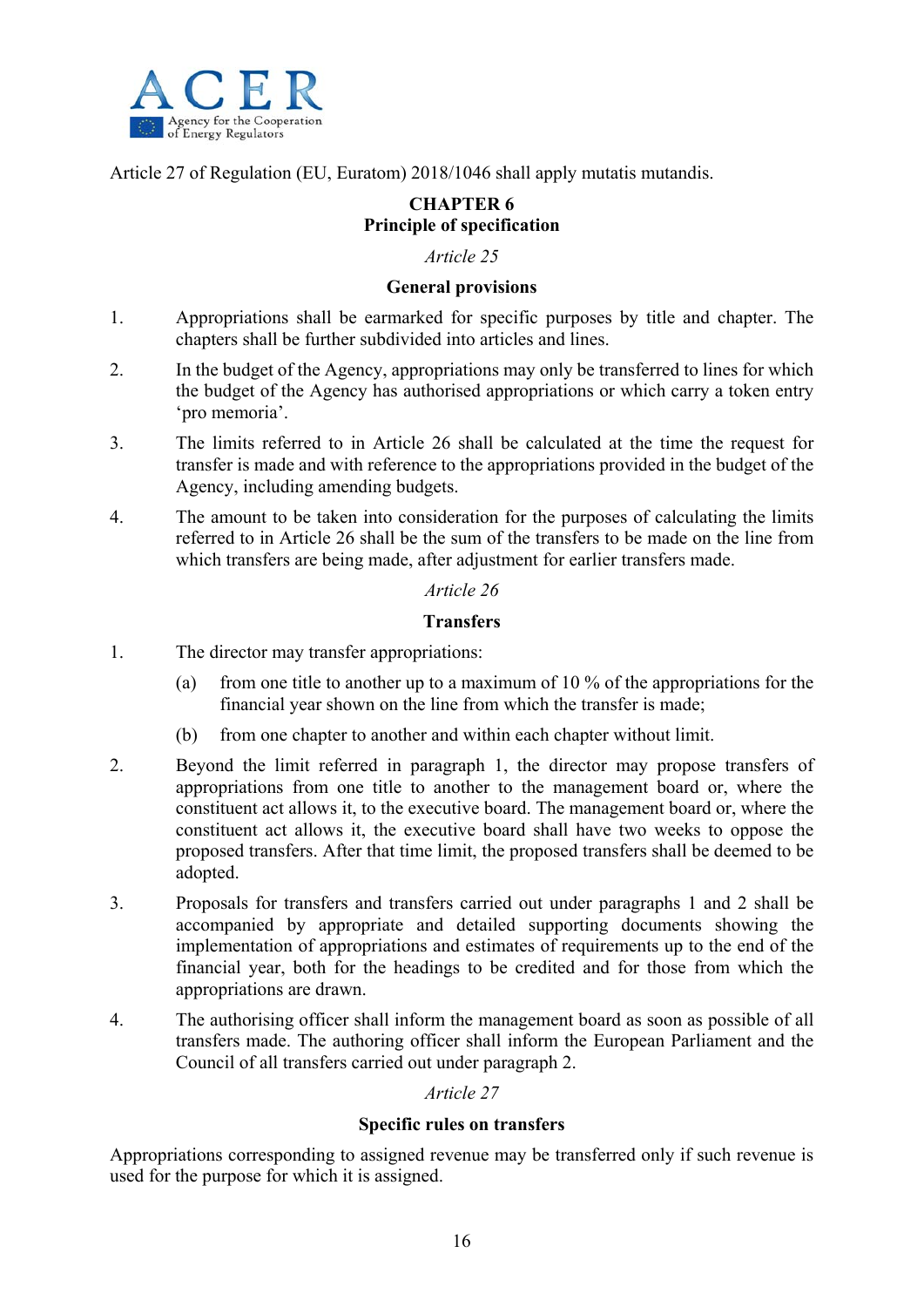

## **CHAPTER 7 Principle of sound financial management and performance**

*Article 28* 

## **Performance and principles of economy, efficiency and effectiveness**

- 1. Appropriations shall be used in accordance with the principle of sound financial management, and thus be implemented respecting the following principles:
	- (a) the principle of economy which requires that the resources used by the Agency in the pursuit of its activities shall be made available in due time, in appropriate quantity and quality and at the best price;
	- (b) the principle of efficiency which concerns the best relationship between the resources employed, the activities undertaken and the achievement of objectives;
	- (c) the principle of effectiveness which concerns the extent to which the objectives pursued are achieved through the activities undertaken.
- 2. In line with the principle of sound financial management, the use of appropriations shall focus on performance and for that purpose:
	- (a) objectives for programmes and activities shall be established ex ante;
	- (b) progress in the achievement of objectives shall be monitored with performance indicators;
	- (c) progress in, and problems with, the achievement of those objectives shall be reported to the European Parliament and the Council in accordance with point (d) of the first subparagraph of Article 32(5) and with point (b) of the first subparagraph of Article 48(1).
- 3. Specific, measurable, attainable, relevant and time-bound objectives as referred to in paragraphs 1 and 2 and relevant, accepted, credible, easy and robust indicators shall be defined where relevant. The indicators used to monitor the achievement of the objectives shall cover all sectors. The director shall provide the relevant information to the management board annually. It shall be included in the Single Programming Document referred to in Article 32.
- 4. The Agency shall carry out a benchmarking exercise referred to in Article 38 of this Regulation.

The benchmarking exercise shall include:

- (a) a review of the efficiency of the Agency's horizontal services,
- (b) a cost-benefit analysis of sharing services or transferring them entirely to another Agency or the Commission.

When carrying out the benchmarking exercise referred to in the first and the second subparagraph the Agency shall make necessary arrangements to avoid any conflict of interests.

## *Article 29*

## **Evaluations**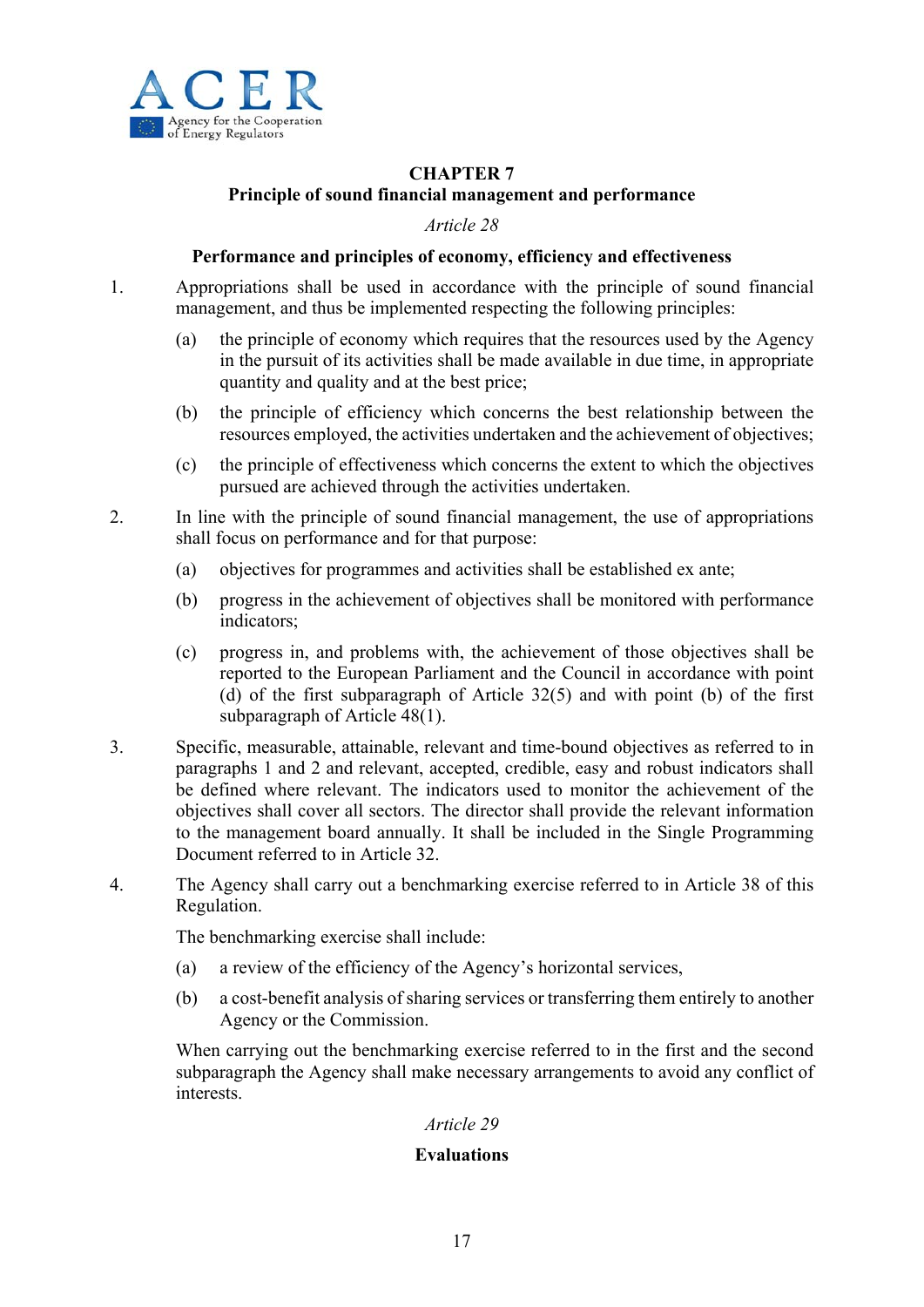

- 1. Programmes and activities that entail significant spending shall be subject to ex-ante and retrospective evaluations ("evaluation"), which shall be proportionate to the objectives and expenditure.
- 2. Ex-ante evaluations supporting the preparation of programmes and activities shall be based on evidence, if available, on the performance of related programmes or activities and shall identify and analyse the issues to be addressed, the added value of Union involvement, objectives, expected effects of different options and monitoring and evaluation arrangements.
- 3. Retrospective evaluations shall assess the performance of the programme or activity, including aspects such as effectiveness, efficiency, coherence, relevance and EU added value. Retrospective evaluations shall be based on the information generated by the monitoring arrangements and indicators established for the action concerned. They shall be undertaken periodically and in sufficient time for the findings to be taken into account in ex-ante evaluations or impact assessments that support the preparation of related programmes and activities.
- 4. The director shall prepare an action plan to follow-up on the conclusions of the evaluations referred to in paragraph 3 and report on its progress to the Commission in the consolidated annual activity report referred to in Article 48 and regularly to the Management Board.
- 5. The management board shall scrutinise the implementation of the action plan referred to in paragraph 4.

## **Internal control of budget implementation**

- 1. Pursuant to the principle of sound financial management, the budget of the Agency shall be implemented in compliance with effective and efficient internal control.
- 2. For the purposes of the implementation of the budget of the Agency, internal control shall be applied at all levels of management and shall be designed to provide reasonable assurance of achieving the following objectives:
	- (a) effectiveness, efficiency and economy of operations;
	- (b) reliability of reporting;
	- (c) safeguarding of assets and information;
	- (d) prevention, detection, correction and follow-up of fraud and irregularities;
	- (e) adequate management of the risks relating to the legality and regularity of the underlying transactions, taking into account the multiannual character of programmes as well as the nature of the payments concerned.
- 3. Effective internal control shall be based on best international practices and on the Internal Control Framework laid down by the Commission for its own departments and shall include, in particular, the following elements:
	- (a) segregation of tasks;
	- (b) an appropriate risk management and control strategy that includes control at recipient level;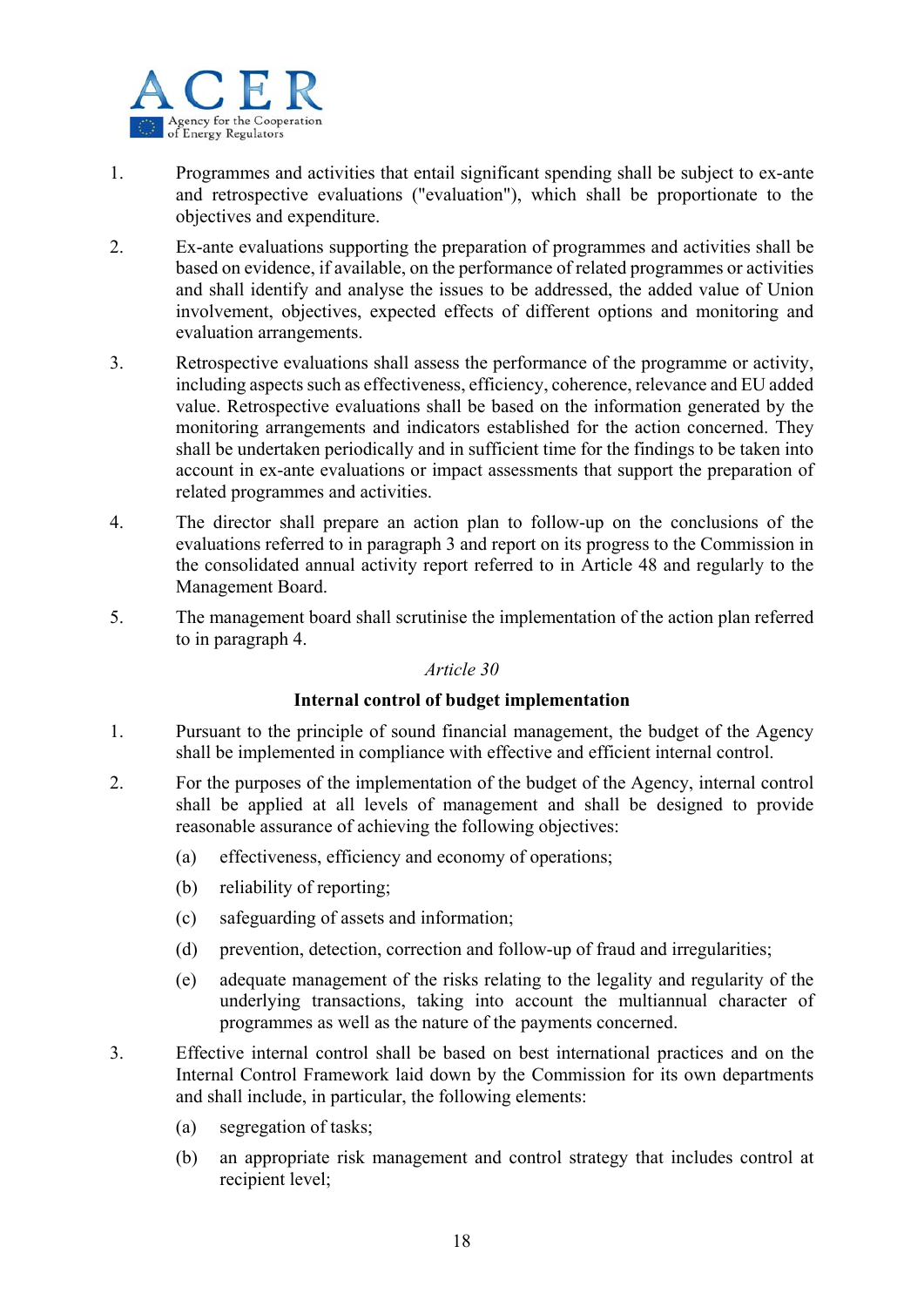

- (c) avoidance of conflicts of interests;
- (d) adequate audit trails and data integrity in data systems;
- (e) procedures for monitoring effectiveness and efficiency;
- (f) procedures for follow-up of identified internal control weaknesses and exceptions;
- (g) periodic assessment of the sound functioning of the internal control system.

4. Efficient internal control shall be based on the following elements:

- (a) the implementation of an appropriate risk management and control strategy coordinated among appropriate actors involved in the control chain;
- (b) the accessibility for all appropriate actors in the control chain of the results of controls carried out;
- (c) reliance, where appropriate, on independent audit opinions, provided that the quality of the underlying work is adequate and acceptable and that it was performed in accordance with agreed standards;
- (d) the timely application of corrective measures including, where appropriate, dissuasive penalties;
- (e) the elimination of multiple controls;
- (f) the improvement of the cost-benefit ratio of controls.
- 5. Where the Agency runs also offices away from the main seat, the internal control system shall be designed in order to mitigate the specific risks of the activities of those offices.

## **CHAPTER 8 Principle of transparency**

## *Article 31*

## **Publication of accounts and budgets**

- 1. The budget of the Agency shall be established and implemented and the accounts presented in accordance with the principle of transparency.
- 2. A summary of the budget of the Agency and any amending budget of the Agency, as definitively adopted, shall be published in the Official Journal of the European Union within three months of their adoption.

The summary shall show the aggregated figures for each Title of the budget of the Agency, the establishment plan and an estimate of the number of contract staff expressed in full-time equivalents for which appropriations are budgeted, and seconded national experts. It shall also indicate the equivalent information for the previous financial year.

3. The budget of the Agency including the establishment plan and any amending budgets of the Agency, as definitively adopted, as well as an indication of the number of contract staff expressed in full-time equivalents for which appropriations are budgeted, and of the number of seconded national experts, shall be transmitted for information to the European Parliament and the Council, the Court of Auditors and the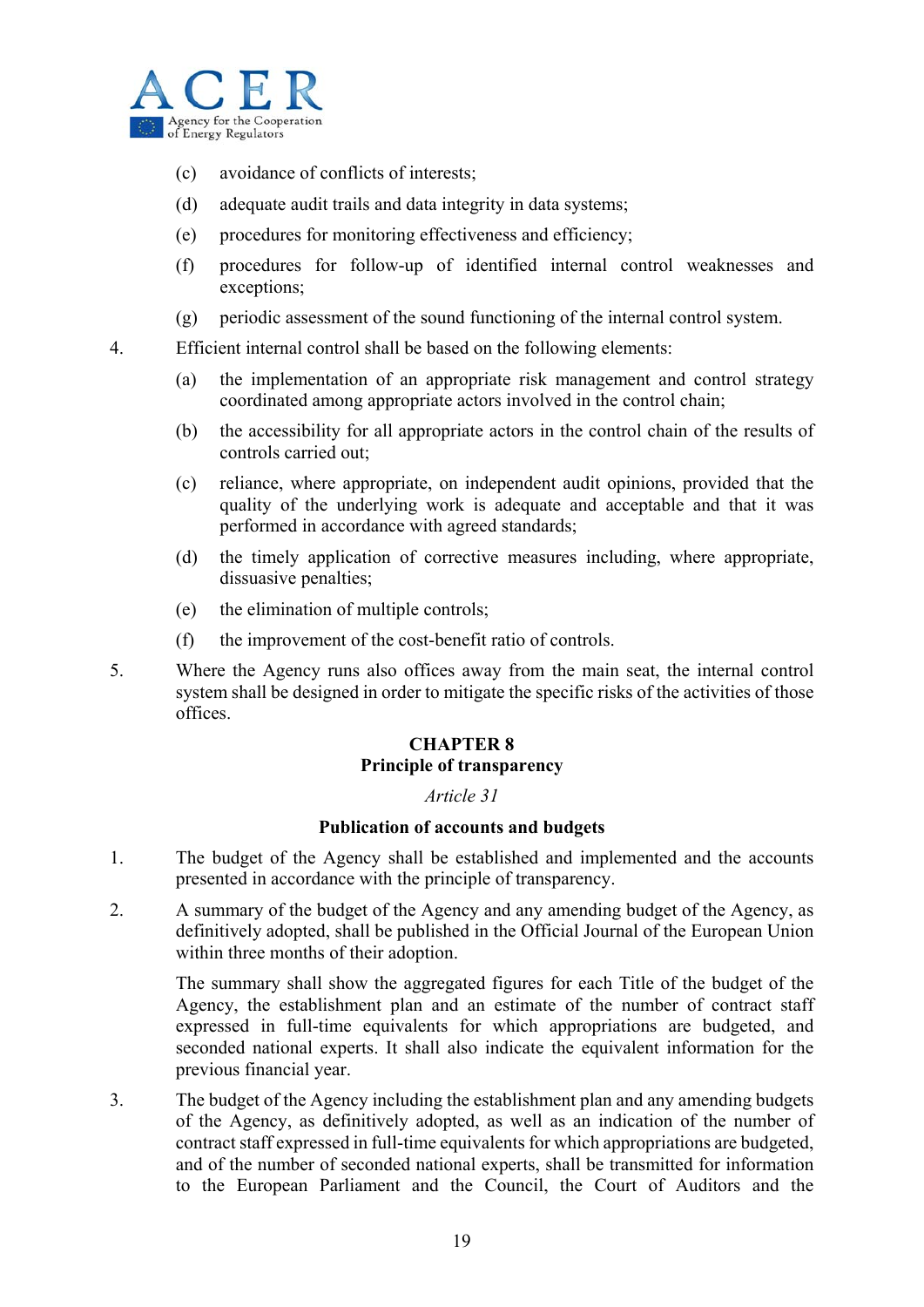

Commission, and shall be published on the website of the Agency within four weeks of their adoption.

4. The Agency shall make available on its website, no later than 30 June of the year following the financial year in which the funds were legally committed, information on the recipients of funds financed from the budget of the Agency, including experts contracted pursuant to Article 93 of this Regulation, in accordance with Article 38 of Regulation (EU, Euratom) 2018/1046 and following a standard presentation. The published information shall be easily accessible, transparent and comprehensive. The information shall be made available with due observance of the requirements of confidentiality and security, in particular the protection of personal data laid down in Regulation (EU) 2018/1725<sup>9</sup>.

## **TITLE III**

## **ESTABLISHMENT AND STRUCTURE OF THE BUDGET**

#### **CHAPTER 1 Establishment of the budget of the Agency**

#### *Article 32*

#### **Single programming document**

- 1. In accordance with Article 40 of Regulation (EU, Euratom) 2018/1046 the Agency shall send by 31 January each year to the Commission, the European Parliament and the Council its draft single programming document, as endorsed by its Management Board, containing:
	- (a) a multiannual work programme;
	- (b) an annual work programme;
	- (c) an estimate of its revenue and expenditure;
	- (d) a resources programming document;
	- (e) information on its building policy;
	- (f) strategy for cooperation with third countries and/or international organisations;
	- (g) strategy for achieving efficiency gains and synergies;
	- (h) strategy for the organisational management and internal control systems including their anti-fraud strategy as last updated and an indication of measures to prevent recurrence of cases of conflict of interest, irregularities and fraud, in particular where weaknesses, reported under Article 48 or paragraph 6 of Article 78, have led to critical recommendations.

The strategies referred to in the first subparagraph shall be assessed annually and updated as necessary.

1 9

Regulation (EU) 2018/1725 of the European Parliament and of the Council of 23 October 2018 on the protection of natural persons with regard to the processing of personal data by the Union institutions, bodies, offices and agencies and on the free movement of such data, and repealing Regulation (EC) No 45/2001 and Decision No 1247/2002/EC Text with EEA relevance (OJ L 295, 21.11.2018, p. 39).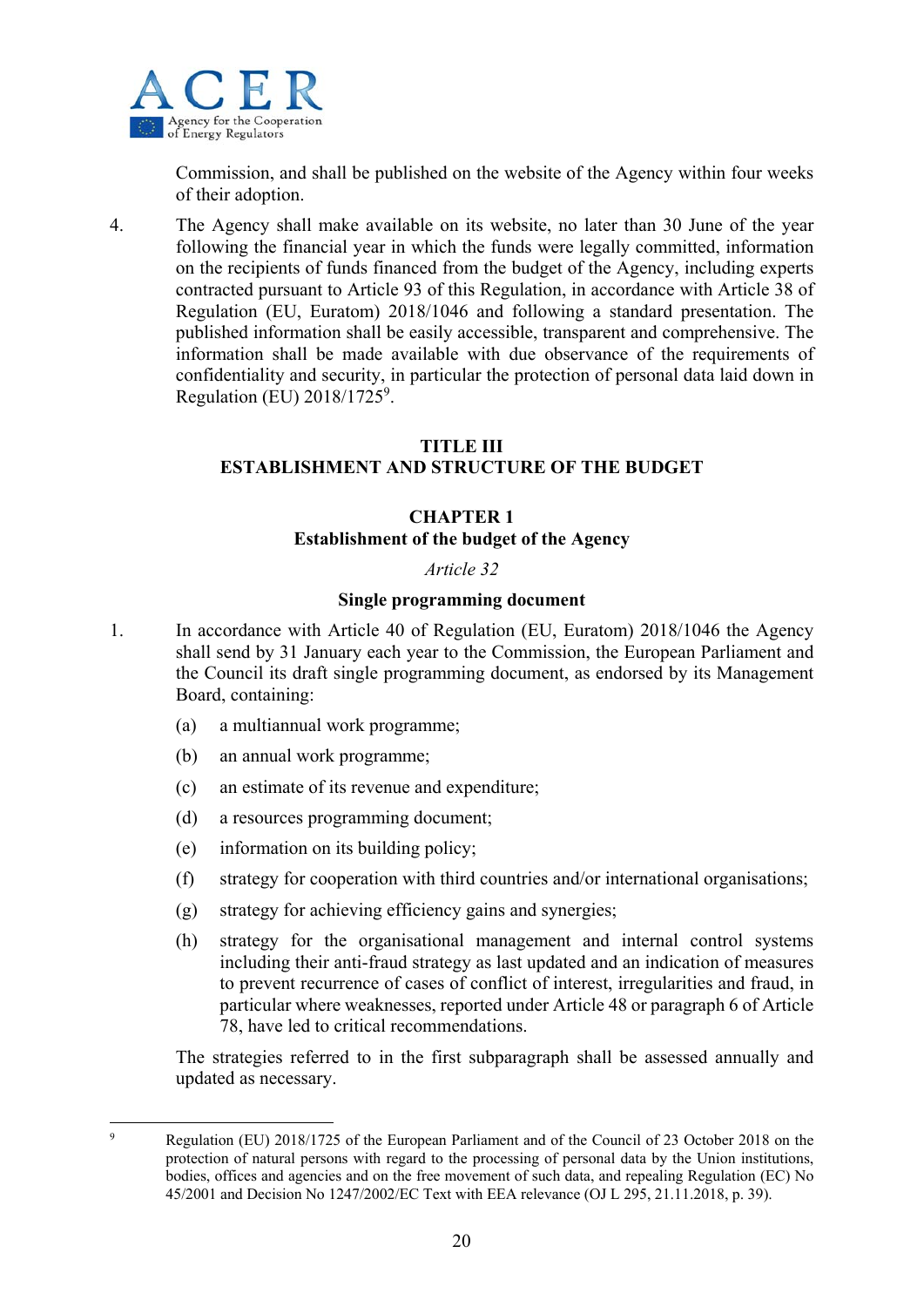

The single programming document shall be drawn up taking into account guidelines set by the Commission.

2. The multiannual work programme shall set out the overall strategic programming for the years  $N+1$  to  $N+3$ , including the objectives, expected results and performance indicators to monitor the achievement of the objectives and the results.

This overall strategic programming shall also show, per activity, the indicative financial and human resources considered necessary to attain the objectives set and shall also demonstrate the contribution of the Agency to the achievement of the EU political priorities.

This strategic programming will be updated where appropriate, and in particular, to address the outcome of the overall evaluations referred to in the constituent act.

- 3. The annual work programme shall set out for the year N+1:
	- (a) the expected outputs that will contribute to the achievement of the objectives set in the overall strategic programming;
	- (b) a description of the activities to be financed together with an indication of the amount of financial and human resources, showing the number of officials, temporary and contract staff as defined in the Staff Regulations, as well as Seconded National Experts.

It shall clearly indicate which tasks of the Agency have been added, changed or deleted in comparison with the adopted annual work programme of the previous financial year. Evaluation results shall be taken into account as evidence of the likely merits of an increase or decrease of the proposed budget of the Agency in comparison with its budget of the previous financial year.

The annual work programme shall be coherent with the multiannual programme referred to in paragraph 2.

Any substantial amendment to the annual work programme shall be adopted by the same procedure as the initial work programme, in accordance with the provisions of the constituent act.

The management board may delegate the power to make non-substantial amendments to the annual work programme to the authorising officer of the Agency.

- 4. The estimate of revenue and expenditure of the Agency, supported by the general guidelines underlying that estimate, shall include:
	- (a) an estimate of revenue broken down by Title; indicating fees and charges separately, where appropriate;
	- (b) an estimate of expenditure (commitment and payment appropriations), broken down by expenditure Title and Chapter;
	- (c) quarterly estimate of cash payments and receipts;
	- (d) an establishment plan setting the number of permanent and temporary posts by grade and by function group authorised within the limits of the budget appropriations requested for year  $N+1$ . Where there is a change in the number of establishment plan posts requested for year N+1, a statement justifying the request for new posts shall be provided;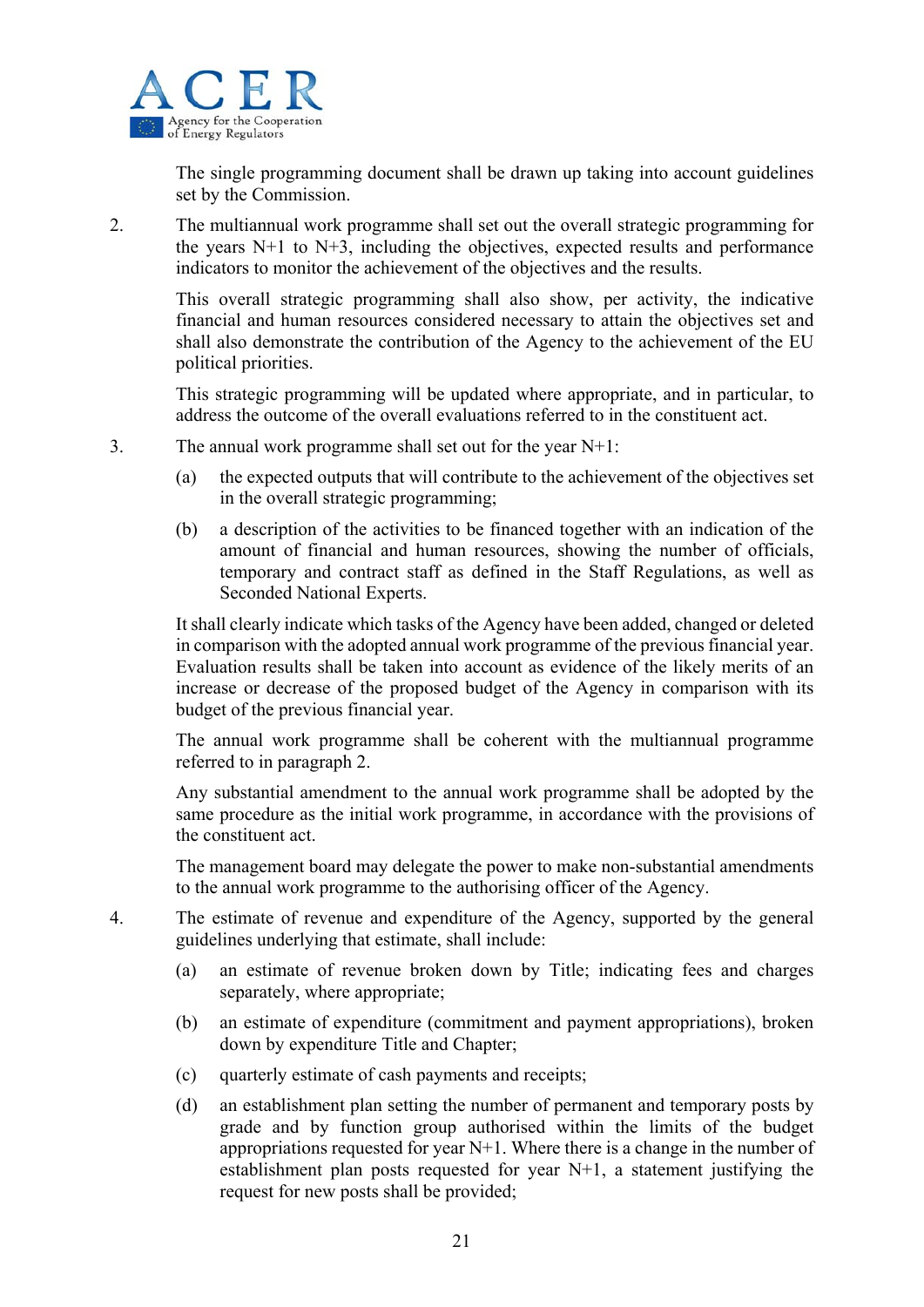

The same information shall be provided on the number of contract staff and seconded national experts and shall be expressed in full-time equivalents.

- 5. The resources programming shall include qualitative and quantitative information on the human resource and budgetary matters for the reporting purposes, in particular:
	- (a) an estimate of the budget result from the year N-1 as referred to in Article 17;
	- (b) information on contribution in kind granted by the host Member State to the Agency for year N-1;
	- (c) information on the number of officials, temporary and contract staff as defined in the Staff Regulations as well as seconded experts for year N-1 and for year N.
	- (d) information on the achievement of all previously set objectives for the various activities for year N-1, showing the actual use of the human and financial resources by the end of year split between activities.

The resource programming document shall be updated annually.

- 6. Information on the building policy of the Agency shall include:
	- (a) for each building, including of offices away from the main seat, the expenditure and surface area covered by the appropriations of the corresponding lines in the budget of the Agency;
	- (b) the expected evolution of the global programming of surface area and premises for the coming years with a description of the building projects in planning phase which are already identified;
	- (c) the final terms and costs, as well as relevant information regarding project implementation of new building projects previously submitted to the European Parliament and the Council under the procedure established in Article 266 of Regulation (EU, Euratom) 2018/1046 and not included in the preceding year's working documents.
- 7. The Commission shall send its opinion on the draft Single Programming Document to the Agency in a timely manner in any case not later than 1st July of the year N.

If the Agency does not fully take into account the Commission's opinion, it shall provide the Commission with adequate explanations.

- 8. The final single programming document shall be adopted by the management board.
- 9. The Agency shall send any later updated version of the single programming document, notably to reflect the Commission's opinion and the outcome of the annual budgetary procedure, to the Commission, the European Parliament and the Council.

## *Article 33*

## **Establishment of the budget**

- 1. The budget of the Agency shall be established in accordance with the provisions of the constituent act.
- 2. As part of the procedure for adoption of the budget, the Commission shall send the Agency's statement of estimates to the European Parliament and the Council and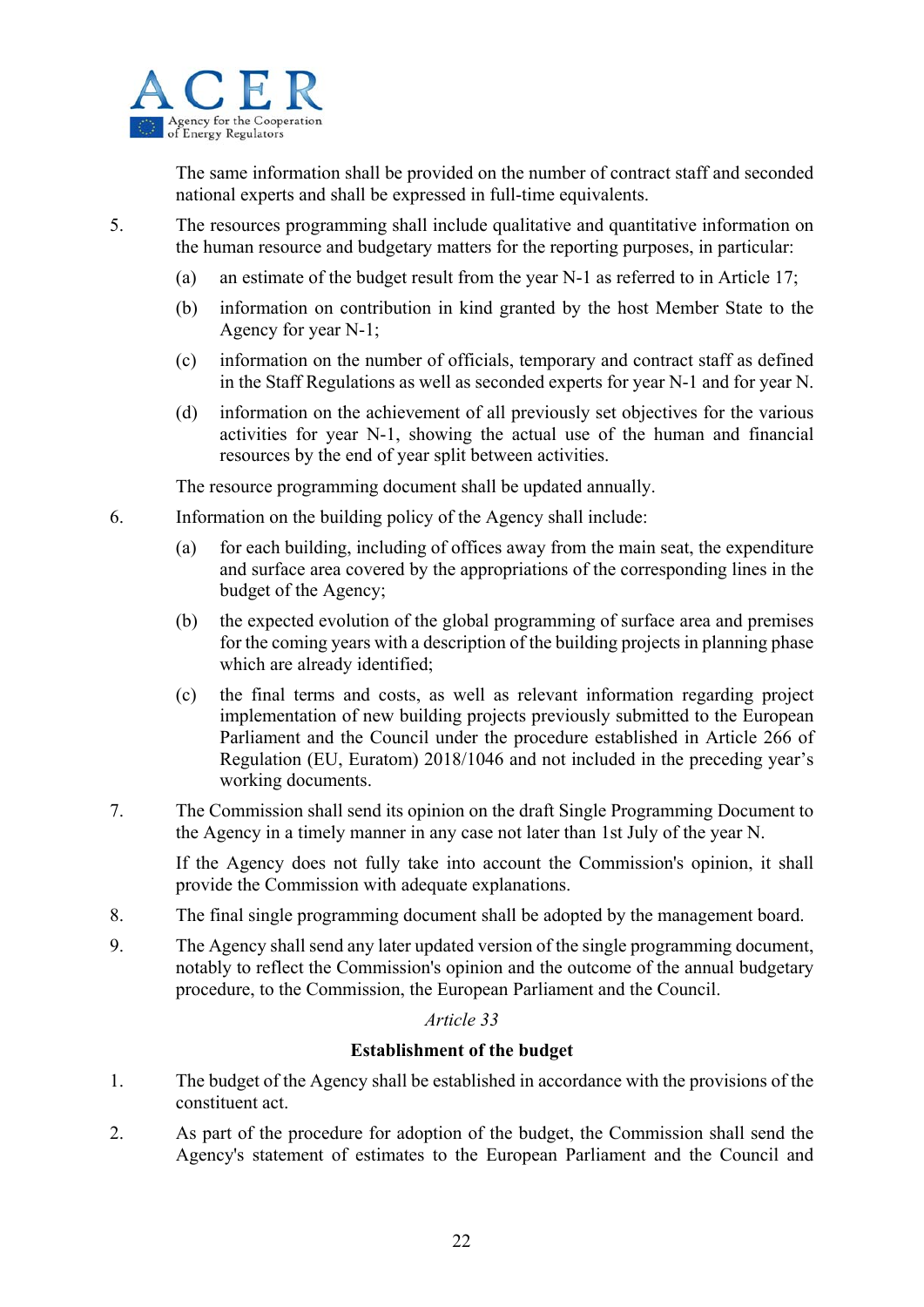

propose the amount of the contribution for the Agency and the number of staff it considers the Agency needs.

The Commission shall provide the draft establishment plan of the Agency and an estimate of the number of contract staff and of seconded national experts expressed in full-time equivalents for which appropriations are proposed as soon as the Commission has established the draft budget.

- 3. The European Parliament and the Council shall adopt the establishment plan of the Agency and any subsequent amendments thereto, in accordance with Article 34.
- 4. After adoption of the draft budget by the Commission, the single programming document shall be adopted by the management board. It shall become definitive after final adoption of the Union budget setting the amount of the contribution and the establishment plan. If necessary the budget of the Agency and its establishment plan shall be adjusted accordingly.
- 5. When proposing to entrust new tasks to a Agency, the Commission shall, without prejudice to the legislative procedures for the modification of the constituent act, submit to the European Parliament and to the Council the necessary information to assess the impact of the new tasks on the resources of the Agency so as to review, where necessary, its financing and its staffing level.

## *Article 34*

## **Amending budgets**

Any amendment to the budget of the Agency, including to the establishment plan, beyond the modifications authorized under Articles 26(1) and 38(1) of this Regulation, shall be the subject of an amending budget adopted by the same procedure as the initial budget of the Agency, in accordance with the provisions of the constituent act and Article 32 of this Regulation.

Amending budgets shall be accompanied by statements of reasons and the information on the implementation of the budget for the preceding and current financial years available at the time of their establishment.

## **CHAPTER 2**

## **Structure and presentation of the budget of the Agency**

## *Article 35*

## **Structure of the budget of the Agency**

The budget of the Agency shall consist of a statement of revenue and a statement of expenditure.

## *Article 36*

## **Budget nomenclature**

As far as it is justified by the nature of the Agency's activities, the statement of expenditure must be set out on the basis of a nomenclature with a classification by purpose. That nomenclature shall be determined by the Agency and shall make a clear distinction between administrative appropriations and operational appropriations.

The budget nomenclature shall comply with the principles of specification, sound financial management and transparency. It shall provide the clarity and transparency necessary for the budgetary process, facilitating the identification of the main objectives as reflected in the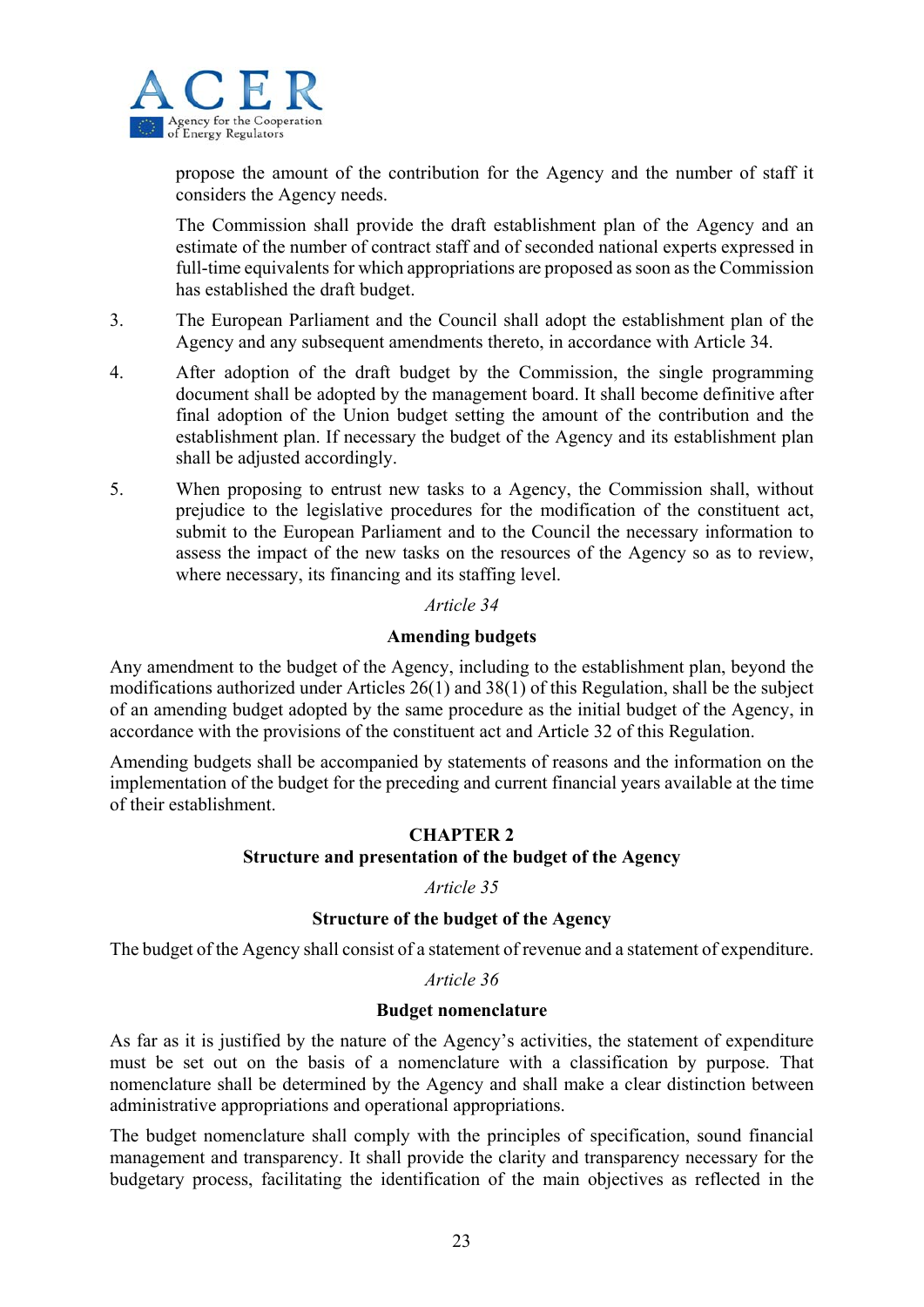

relevant legal bases, making choices on political priorities possible and enabling efficient and effective implementation.

#### *Article 37*

## **Presentation of the budget of the Agency**

The budget of the Agency shall show:

- (a) in the statement of revenue:
	- (i) the estimated revenue of the Agency for the financial year concerned ( $\text{year } N$ );
	- (ii) the estimated revenue for the preceding financial year and the revenue for year N-2;
	- (iii) appropriate remarks on each revenue line.
- (b) in the statement of expenditure:
	- (i) the commitment and payment appropriations for year N;
	- (ii) the commitment and payment appropriations for the preceding financial year, and the expenditure committed and the expenditure paid in year N-2 — the latter also expressed as a percentage of the budget of the Agency of year N;
	- (iii) a summary statement of the schedule of payments due in subsequent financial years to meet budget commitments entered into in earlier financial years;
	- (iv) appropriate remarks on each subdivision.

#### *Article 38*

#### **Rules on the establishment plans for staff**

1. The establishment plan referred to in Article 32(4) shall show next to the number of posts authorised for the financial year, the number authorised for the preceding year and the number of posts actually filled. It shall constitute an absolute limit for the Agency. No appointment may be made in excess of the limit set.

However, save in the case of grades AD 16, AD 15, AD 14 and AD 13, the management board may modify the establishment plan by up to 10 % of posts authorised, subject to the following conditions:

- (a) the volume of staff appropriations corresponding to a full financial year is not affected;
- (b) the limit of the total number of posts authorised by the establishment plan is not exceeded;
- (c) the Agency has taken part in a benchmarking exercise with other Union bodies as initiated by the Commission's staff screening exercise.
- 2. By derogation from the second subparagraph of paragraph 1, the effects of part-time work authorised by the appointing authority in accordance with the Staff Regulations may be offset by other appointments. Where a staff member requests the withdrawal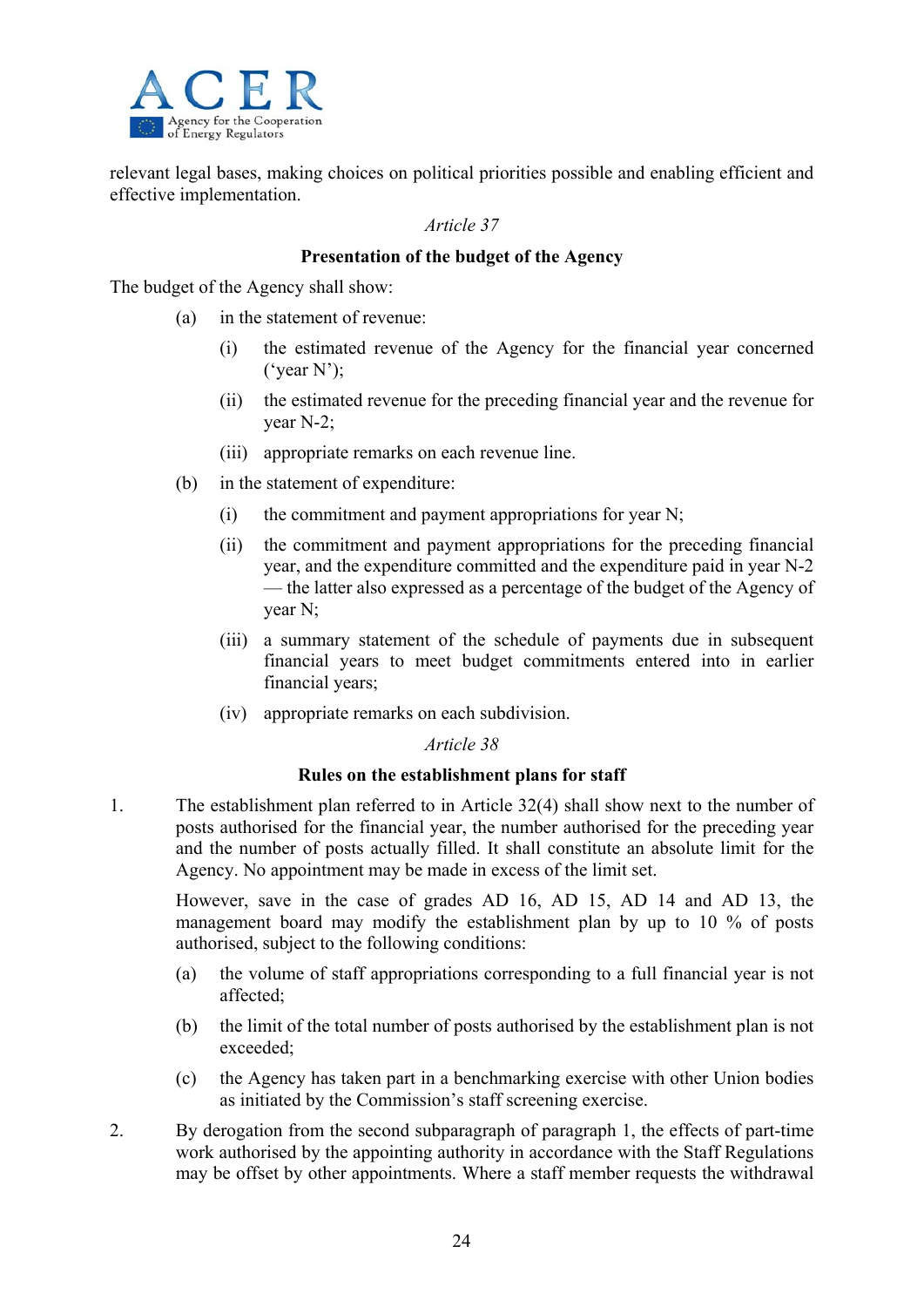

of the authorisation before expiry of the granted period, the Agency shall take appropriate measures to respect the limit referred to in point (b) of the second subparagraph of paragraph 1 as soon as possible.

## **TITLE IV**

## **IMPLEMENTATION OF THE BUDGET OF THE AGENCY**

## **CHAPTER 1**

#### **General provisions**

## *Article 39*

## **Budget implementation in accordance with the principle of sound financial management**

- 1. The director shall perform the duties of authorising officer. He or she shall implement the revenue and expenditure of the budget in accordance with the financial rules of the Agency and the principle of sound financial management under his or her own responsibility and within the limits of the appropriations authorised.
- 2. Without prejudice to the responsibilities of the authorising officer as regards prevention and detection of fraud and irregularities, the Agency shall participate in fraud prevention activities of the European Anti-fraud Office.

## *Article 40*

## **Information on transfers of personal data for audit purposes**

In any call made in the context of grants, procurement or prizes implemented in direct implementation, potential beneficiaries, candidates, tenderers and participants shall, in accordance with Regulation (EU)  $2018/1725^{10}$  be informed that, for the purposes of safeguarding the financial interests of the Union, their personal data may be transferred to internal audit services, to the European Court of Auditors, or to the European Anti-Fraud Office and between authorising officers of the Union bodies, the Commission and the executive agencies.

## *Article 41*

## **Delegation of budget implementation powers**

- 1. The director may delegate the powers of budget implementation to staff of the Agency covered by the Staff Regulations, in accordance with the conditions laid down in the financial rules of the Agency adopted by the management board. Those so empowered may act only within the limits of the powers expressly conferred upon them.
- 2. The delegatee may subdelegate the powers received with the explicit agreement of the director.

## *Article 42*

## **Conflict of interests**

<sup>1</sup> <sup>10</sup> Regulation (EU) 2018/1725 of the European Parliament and of the Council of 23 October 2018 on the protection of natural persons with regard to the processing of personal data by the Union institutions, bodies, offices and agencies and on the free movement of such data, and repealing Regulation (EC) No 45/2001 and Decision No 1247/2002/EC Text with EEA relevance (OJ L 295, 21.11.2018, p. 39).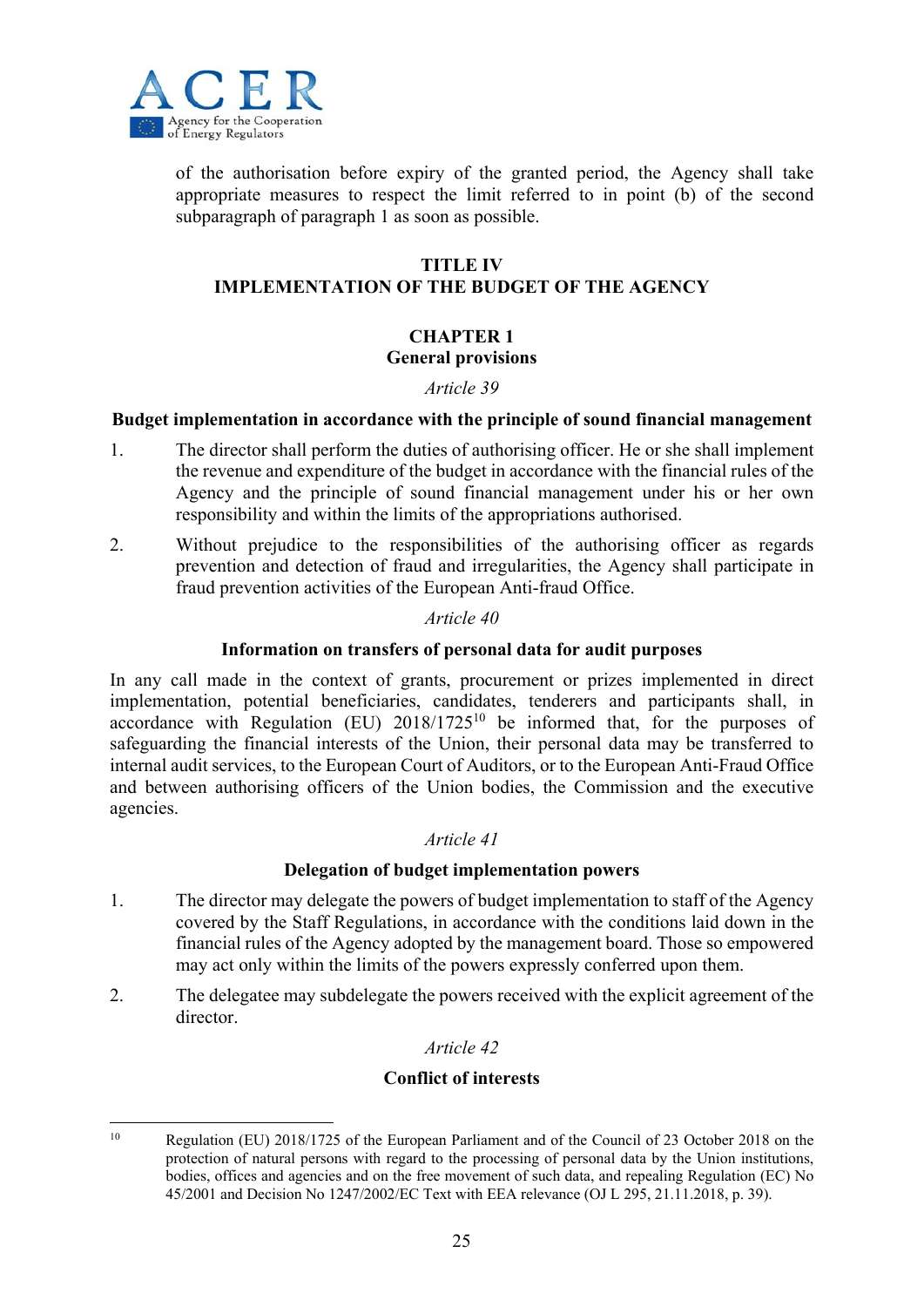

1. Financial actors within the meaning of Chapter 3 of this Title and other persons, including the members of the Management Board, involved in budget implementation and management, including acts preparatory thereto, audit or control shall not take any action that may bring their own interests into conflict with those of the Agency. They shall also take appropriate measures to prevent a conflict of interest from arising in the functions under their responsibility and to address situations which may objectively be perceived as a conflict of interest.

Where there is a risk of a conflict of interest, the person in question shall refer the matter to the competent authority. The competent authority shall confirm in writing, whether a conflict of interest is found to exist. In that case, the competent authority shall ensure that the person concerned ceases all activities in the matter. The competent authority shall take any further appropriate action.

- 2. For the purposes of paragraph 1, a conflict of interest exists where the impartial and objective exercise of the functions of a financial actor or other person, as referred to in paragraph 1, is compromised for reasons involving family, emotional life, political or national affinity, economic interest or any other direct or indirect personal interest.
- 3. The competent authority referred to in paragraph 1 shall be the director. If the member of staff concerned is the director, the competent authority shall be the management board or, where the constituent act allows it, the executive board. In case of a conflict of interest involving a member of the management board, the competent authority shall be the management board, exclusive of the member concerned.
- 4. The Agency shall adopt rules on the prevention and management of conflict of interests and shall publish annually on its website the declaration of interests of the management board members.

## **CHAPTER 2**

## *Article 43*

## **Method of implementation of the budget of the Agency**

- 1. The budget of the Agency shall be implemented by the director in the departments placed under his or her authority.
- 2. In order to facilitate the implementation of their appropriations, the Agency may conclude service-level agreements as referred to in Article 59 of Regulation (EU, Euratom) 2018/1046.
- 3. Technical expertise tasks and administrative, preparatory or ancillary tasks not involving the exercise of public authority or the use of discretionary powers of judgement may be entrusted by contract to external private-sector entities, where this proves to be indispensable.

## **CHAPTER 3 Financial actors**

#### **SECTION 1 PRINCIPLE OF SEGREGATION OF DUTIES**

## *Article 44*

## **Segregation of duties**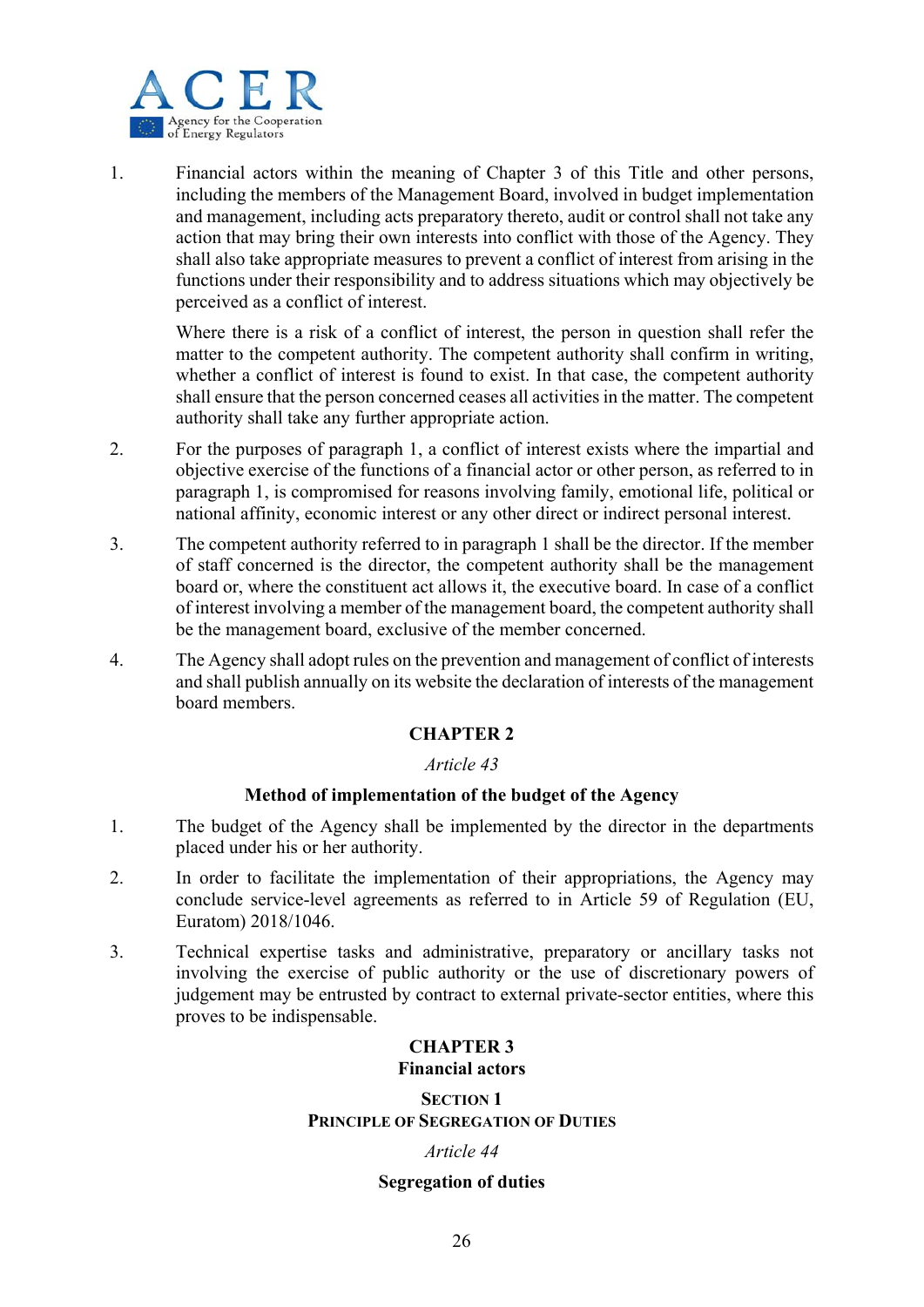

The duties of authorising officer and accounting officer shall be segregated and mutually exclusive.

The Agency shall provide each financial actor with the resources required to perform his or her duties and a charter describing in detail his or her tasks, rights and obligations.

## **SECTION 2 AUTHORISING OFFICER**

## *Article 45*

## **Powers and duties of authorising officer**

- 1. The authorising officer shall be responsible for implementing revenue and expenditure in accordance with the principle of sound financial management, including through ensuring reporting on performance and for ensuring compliance with the requirements of legality and regularity and equal treatment of recipients of Union funds.
- 2. The authorising officer shall put in place the organisational structure and the internal control systems suited to the performance of the duties of authorising officer, in accordance with the minimum standards or principles adopted by the management board or, where the constituent act allows it, by the executive board, on the basis of the Internal Control Framework laid down by the Commission for its own departments and having due regard to the risks associated with the management environment, including where applicable specific risks associated to decentralized offices, and the nature of the actions financed.

The establishment of such structure and systems shall be supported by a comprehensive risk analysis, which takes into account their cost-effectiveness and performance considerations.

The authorising officer may establish within his or her departments an expertise and advice function to help him or her control the risks involved in his or her activities.

- 3. To implement expenditure, the authorising officer shall make budgetary and legal commitments, shall validate expenditure and authorise payments and shall undertake the preliminary steps for the implementation of appropriations.
- 4. To implement revenue, the authorising officer shall draw up estimates of amounts receivable, establish entitlements to be recovered and issue recovery orders. Where appropriate, the authorising officer shall waive established entitlements.
- 5. In order to prevent errors and irregularities before the authorization of operations and to mitigate risks of non-achievement of objectives, each operation shall be subject at least to an ex ante control relating to the operational and financial aspects of the operation, on the basis of a control strategy which takes risk and cost-effectiveness into account.

The extent in terms of frequency and intensity of the ex ante controls shall be determined by the authorising officer taking into account the results of prior controls as well as risk-based and cost-effectiveness considerations, on the basis of his or her own risk analysis. In case of doubt, the authorising officer responsible for validating the relevant operations shall, as part of the ex ante control, request complementary information or perform an on-the-spot control in order to obtain reasonable assurance.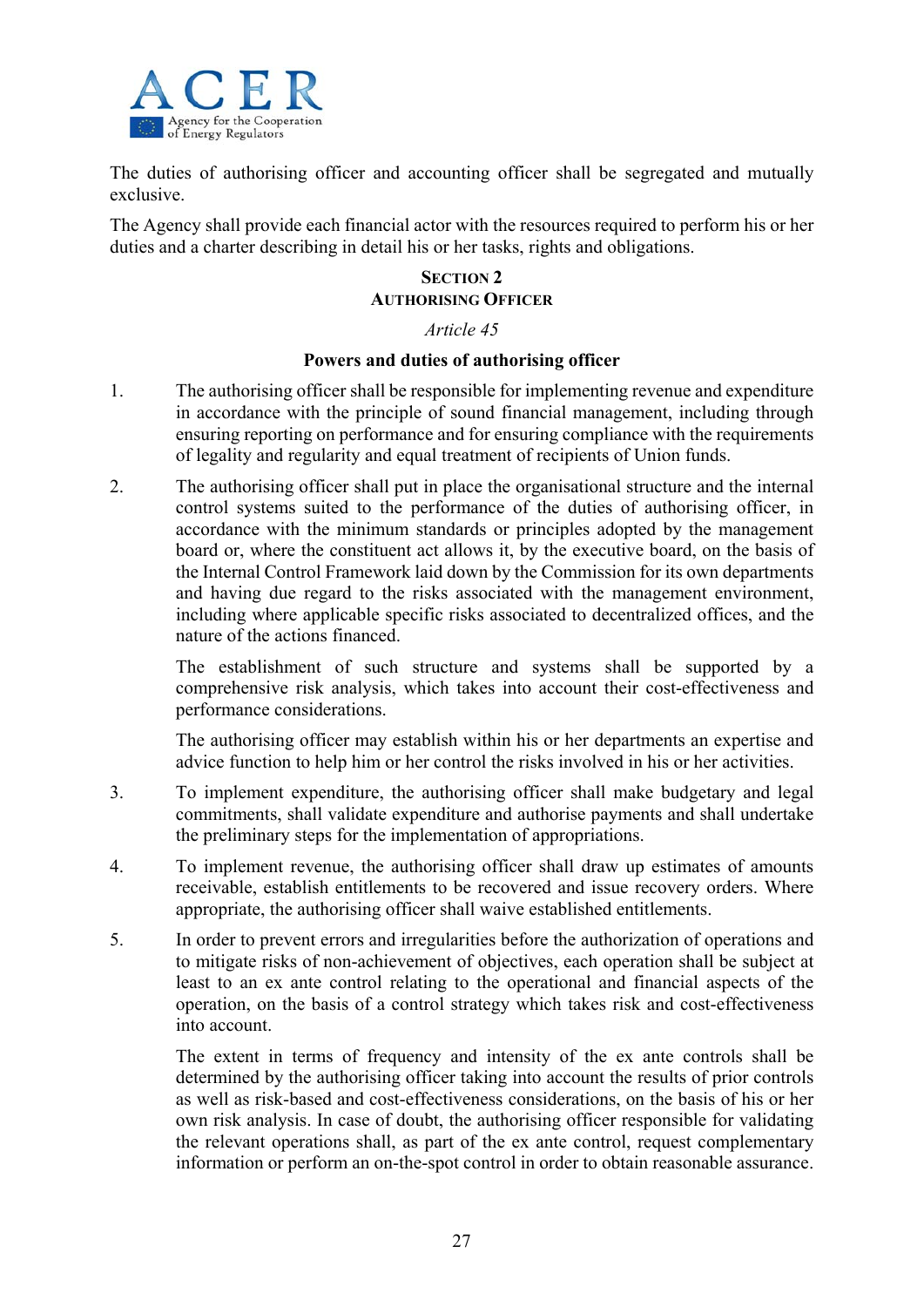

- 6. For the purpose of controls, a series of similar individual transactions relating to routine expenditure on salaries, pensions, reimbursement of mission expenses and medical expenses may be considered by the authorising officer to constitute a single operation.
- 7. For a given operation, the verification shall be carried out by staff other than those who initiated the operation. The staff who carry out the verification shall not be subordinate to the members of staff who initiated the operation.
- 8. The authorising officer may put in place ex post controls to detect and correct errors and irregularities of operations after they have been authorized. Such controls may be organised on a sample basis according to risk and shall take account of the results of prior controls as well as cost-effectiveness and performance considerations.
- 9. The ex post controls shall be carried out by staff other than those responsible for the ex ante controls. The staff responsible for the ex post controls shall not be subordinate to the members of staff responsible for the ex ante controls.

The ex post controls may take the form of financial audits at the premises of the beneficiaries.

The rules and modalities, including timeframes, for carrying out audits of the beneficiaries shall be clear, consistent and transparent, and shall be made available when signing the grant agreement.

- 10. Authorising officers and staff responsible for budget implementation shall have the necessary professional skills. They shall respect a specific code of professional standards adopted by the Agency and based on standards laid down by the Commission for its own departments.
- 11. If a member of staff, involved in the financial management and control of transactions, considers that a decision he or she is required by his or her superior to apply or to agree to is irregular or contrary to the principles of sound financial management or the professional rules which that member of staff is required to observe, he or she shall inform the director who shall, if the information is given in writing, reply in writing. If the director fails to take action within a reasonable time given the circumstances of the case and in any event within a month or confirms the initial decision or instruction and the member of staff believes that such confirmation does not constitute a reasonable response to his or her concern, the member of staff shall inform the relevant panel referred to in Article 143 of Regulation (EU, Euratom) 2018/1046 and the management board in writing.
- 12. In the event of any illegal activity, fraud or corruption which may harm the interests of the Union, a member of staff or other servant, including national experts seconded to the Agency, shall inform their immediate superior, the director or the management board of the Agency or the European Anti-Fraud Office or the European Public Prosecutor's Office directly. Contracts with external auditors carrying out audits of the financial management of the Agency shall provide for an obligation of the external auditor to inform the director or, if the latter may be involved, the management board of any suspected illegal activity, fraud or corruption that may harm the interests of the Union.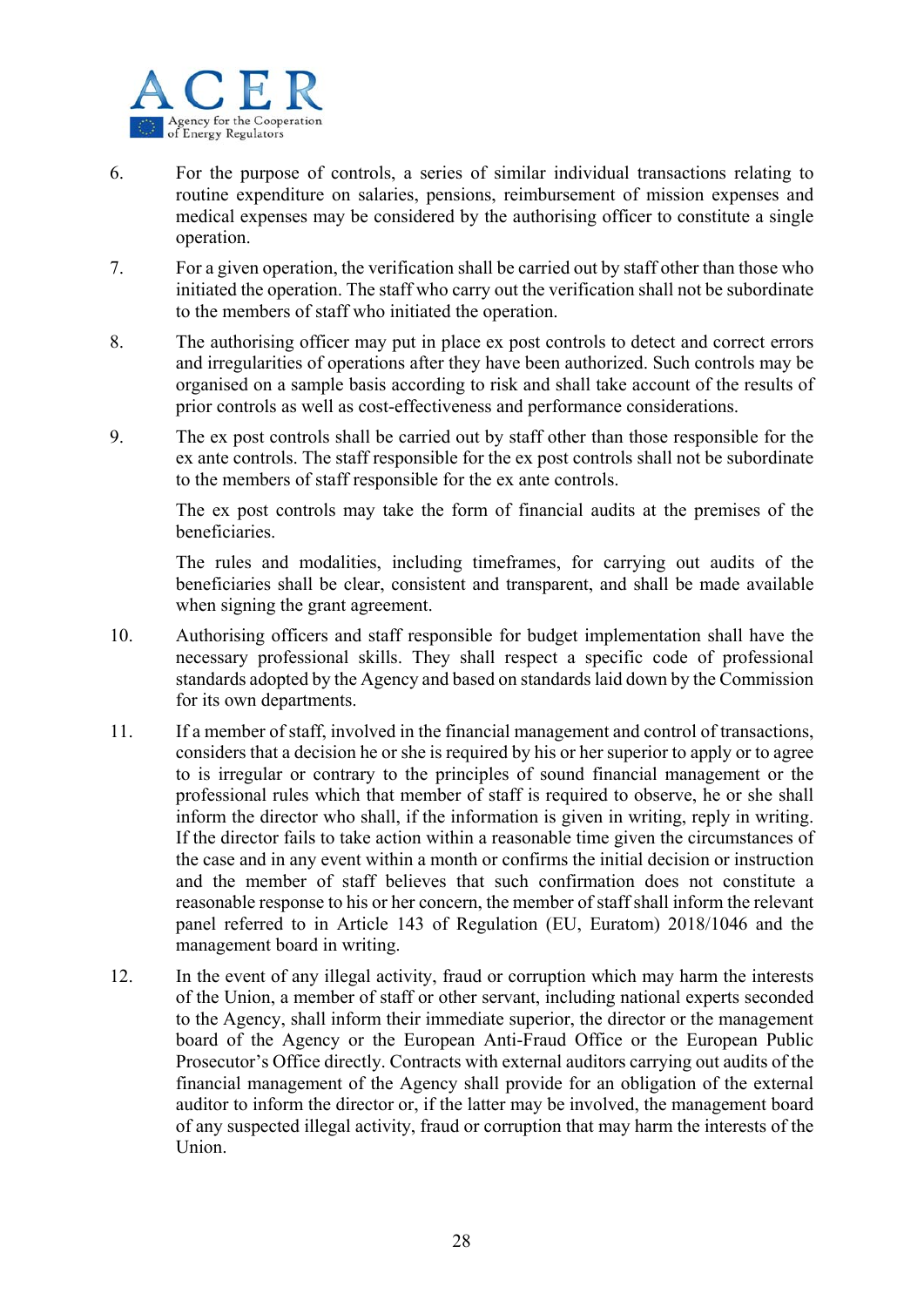

## **Delegation of budget implementation**

Where powers of budget implementation are delegated or subdelegated in accordance with Article 41, the relevant provisions of Article 45 shall apply mutatis mutandis to the authorising officers by delegation or subdelegation.

## *Article 47*

## **Keeping of supporting documents by authorizing officers**

- 1. The authorising officer shall set up paper-based or electronic systems for the keeping of original supporting documents relating to budget implementation. Such documents shall be kept for at least five years from the date on which the European Parliament grants discharge for the financial year to which the documents relate.
- 2. Documents relating to operations not definitively closed shall be kept for longer than provided for in paragraph 1, namely until the end of the year following that in which the operations are closed.
- 3. Personal data contained in supporting documents shall, where possible, be deleted when those data are not necessary for budgetary discharge, control and audit purposes. Article 88 of Regulation (EU)  $2018/1725$ <sup> $\overline{1}$ </sup> shall apply to the conservation of data.

## *Article 48*

## **Consolidated Annual Activity Report**

- 1. The authorising officer shall report to the management board on the performance of his or her duties in a form of a consolidated annual activity report containing:
	- (a) information on:

1

- (i) the achievement of the objectives and results set in the Single Programming Document referred to in Article 32 through the reporting on the set of Performance Indicators;
- (ii) the action plan to follow-up on the conclusions of the evaluations referred to in paragraph 3 of Article 29 and the report on its progress in accordance with Article 29(4);
- (iii) the implementation of the body's annual work programme, budget and staff resources referred to in Article 32(5)(c);
- (iv) the contribution of the Agency to the achievement of the Union political priorities;
- (v) organisational management and on the efficiency and effectiveness of the internal control systems including the implementation of the body's antifraud strategy, the summary of number and type of internal audits carried out by the internal auditor, the internal audit capabilities, the recommendations made and the action taken on these recommendations

<sup>11</sup> Regulation (EU) 2018/1725 of the European Parliament and of the Council of 23 October 2018 on the protection of natural persons with regard to the processing of personal data by the Union institutions, bodies, offices and agencies and on the free movement of such data, and repealing Regulation (EC) No 45/2001 and Decision No 1247/2002/EC Text with EEA relevance (OJ L 295, 21.11.2018, p. 39).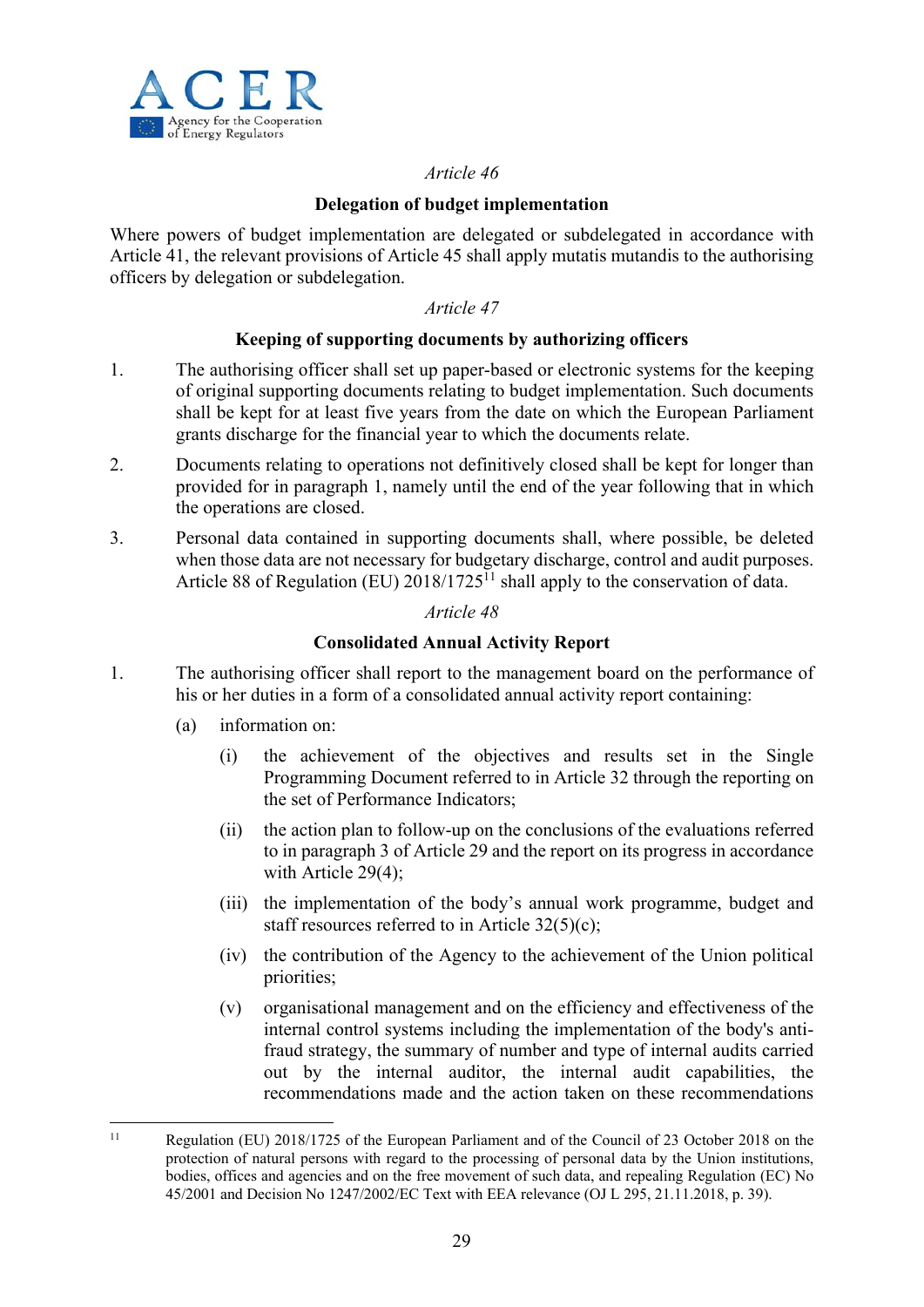

and on the recommendations of previous years, as referred to in Articles 82 and 83;

- (vi) any observations of the Court of Auditors and the actions taken on these observations;
- (vii) the agreements referred to in Article 7;
- (viii) the service-level agreements referred to in Article 43;
- (ix) the acts of delegation and subdelegation referred to in Article 41.
- (b) a declaration of the authorising officer stating whether he or she has a reasonable assurance that unless otherwise specified in any reservations related to defined areas of revenue and expenditure:
	- (i) the information contained in the report presents a true and fair view;
	- (ii) the resources assigned to the activities described in the report have been used for their intended purpose and in accordance with the principle of sound financial management;
	- (iii) the control procedures put in place give the necessary guarantees concerning the legality and regularity of the underlying transactions.

The consolidated annual activity report shall indicate the results of the operations by reference to the objectives set and performance considerations, the risks associated with the operations, the use made of the resources provided and the efficiency and effectiveness of the internal control systems, including an overall assessment of the costs and benefits of controls.

The consolidated annual report shall be submitted to the management board for the assessment.

- 2. No later than 1 July each year the consolidated annual activity report together with its assessment shall be sent by the management board to the Court of Auditors, to the Commission, to the European Parliament and the Council.
- 3. Additional reporting requirements may be provided in the constituent act in duly justified cases, in particular when it is required by the nature of the field in which the body operates.

## **SECTION 3**

#### **ACCOUNTING OFFICER**

#### *Article 49*

#### **Powers and duties of the accounting officer**

The management board shall appoint an accounting officer who shall be responsible in the Agency for:

- (a) properly implementing payments, collecting revenue and recovering amounts established as being receivable;
- (b) preparing and presenting the accounts in accordance with Title  $X$ ;
- $(c)$  keeping the accounts in accordance with Title X;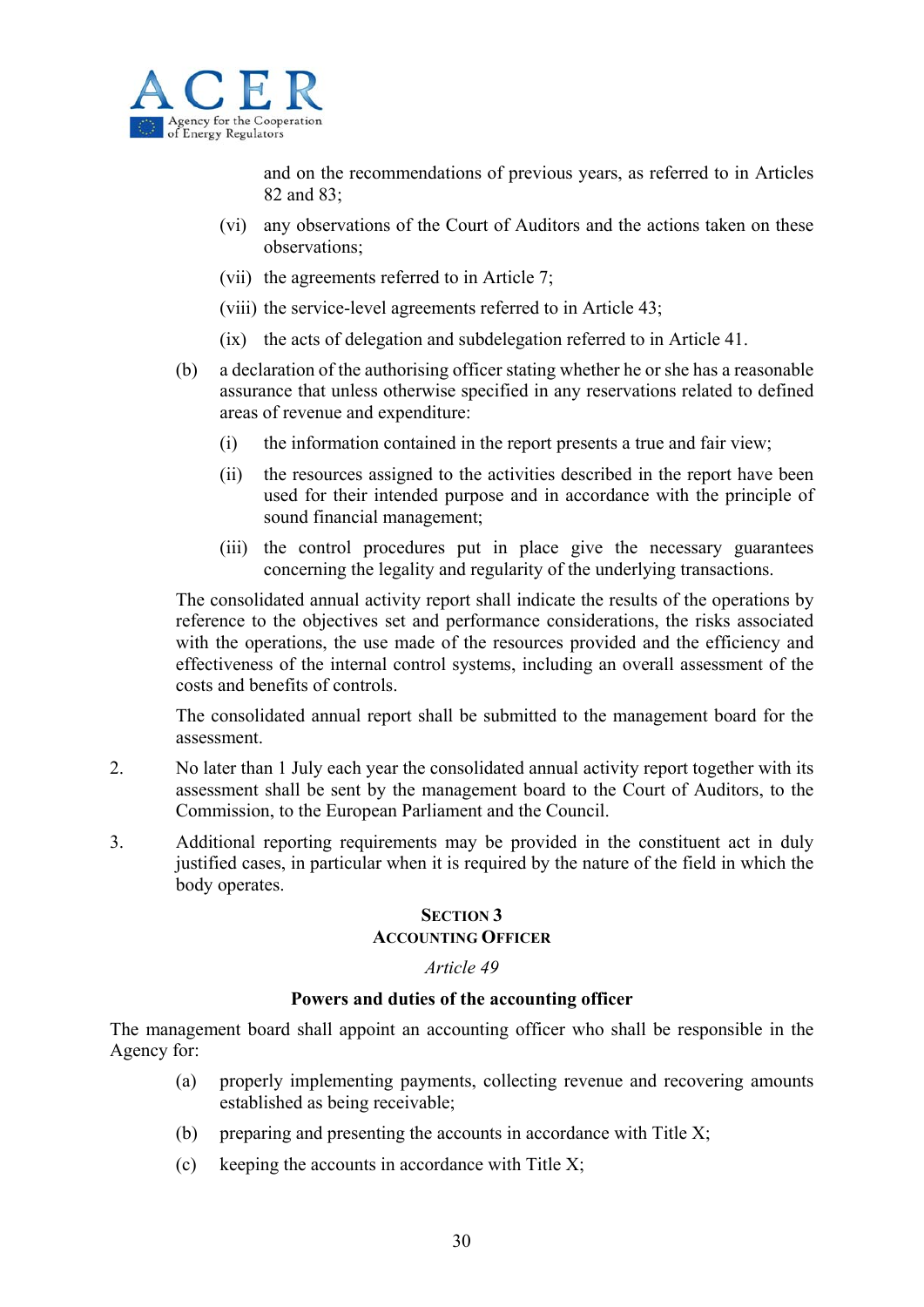

- (d) implementing the accounting rules and the chart of accounts in accordance with the provisions adopted by the Commission's accounting officer;
- (e) laying down and validating the accounting systems and, where appropriate, validating systems laid down by the authorising officer to supply or justify accounting information;
- (f) treasury management.

With respect to the tasks referred to in point (e) of the first subparagraph, the accounting officer shall be empowered to verify at any time compliance with the validation criteria.

#### *Article 50*

#### **Appointment and termination of duties of the accounting officer**

- 1. The management board shall appoint an accounting officer, covered by the Staff Regulations, who shall be completely independent in the performance of his or her duties. The accounting officer shall be chosen by the management board on the grounds of his or her particular competence as evidenced by diplomas or by equivalent professional experience.
- 2. Two or more Union bodies may appoint the same accounting officer. In such case, they shall make the necessary arrangements in order to avoid any conflict of interest.

The Agency may also agree with the Commission that the accounting officer of the Commission shall also act as accounting officer of the Agency.

Union bodies may also entrust the accounting officer of the Commission with part of the tasks of an accounting officer of the Union body, taking into account the costbenefit analysis referred to in Article 28.

3. A trial balance shall be drawn up without delay in the event of termination of the duties of the accounting officer.

The trial balance accompanied by a hand-over report shall be transmitted by the accounting officer who is terminating his or her duties or, if it is not possible, by a member of staff in his or her department to the new accounting officer.

The new accounting officer shall sign the trial balance in acceptance within one month from the date of transmission and he or she may make reservations.

The hand-over report shall also contain the result of the trial balance and any reservations made.

## *Article 51*

#### **Accounting rules**

The accounting officer of the Agency shall apply the rules adopted by the accounting officer of the Commission based on internationally accepted accounting standards for the public sector.

For the purposes of the first paragraph of this Article, Articles 80 to 84 and 87 of Regulation (EU, Euratom) 2018/1046 shall apply. Articles 85 and 86 of Regulation (EU, Euratom) 2018/1046 shall apply mutatis mutandis.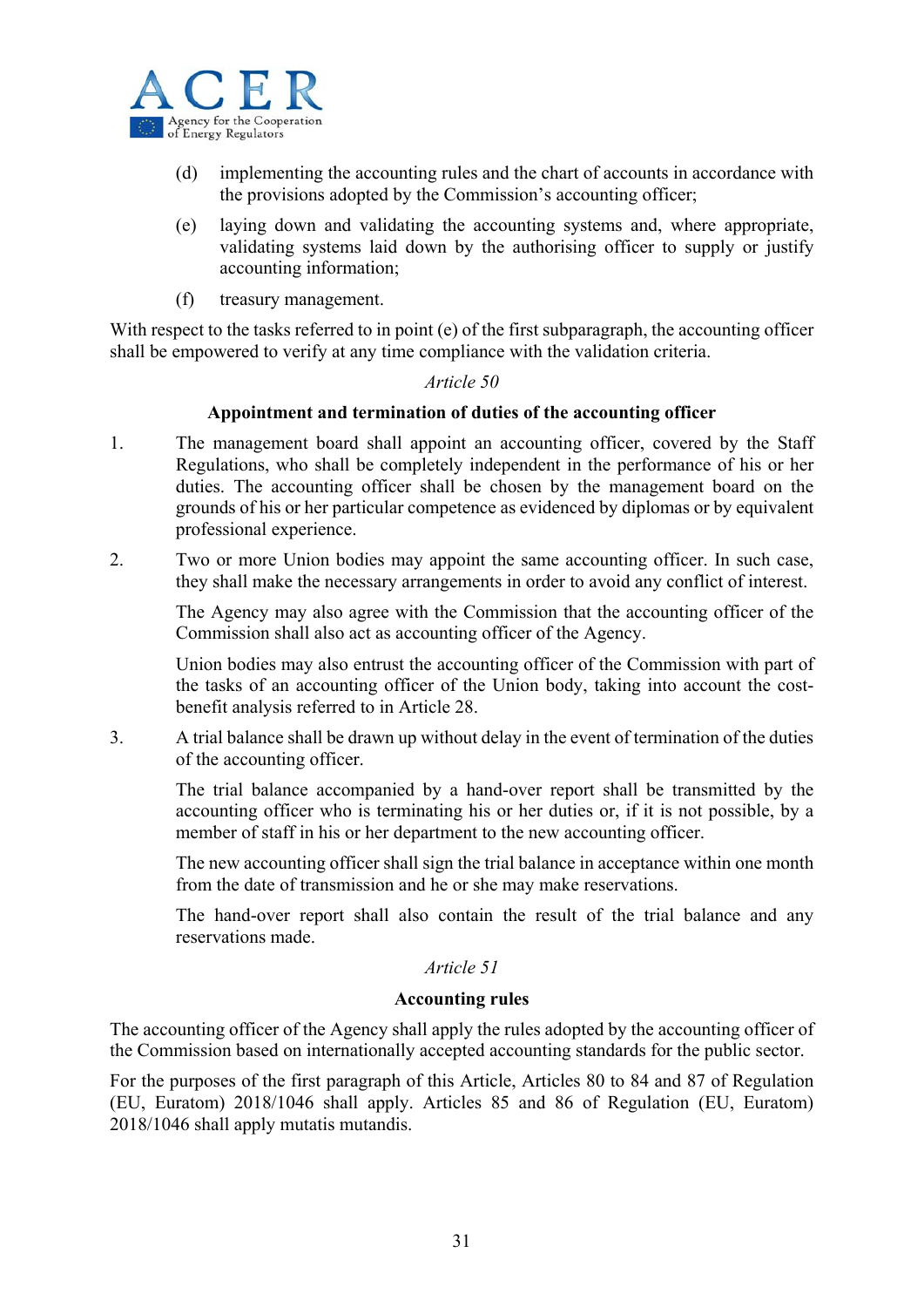

## **SECTION 4 IMPREST ADMINISTRATOR**

## *Article 52*

## **Imprest accounts**

Article 88 of Regulation (EU, Euratom) 2018/1046 shall apply.

*Article 53* 

## **Creation and administration of imprest accounts**

Where imprest accounts are set up by the Agency, Article 89 of Regulation (EU, Euratom) 2018/1046 shall apply.

## **CHAPTER 4**

**Liability of financial actors** 

**SECTION 1 GENERAL RULES**

*Article 54* 

## **Withdrawal of delegation of powers to and suspension of duties of financial actors**

Article 90 of Regulation (EU, Euratom) 2018/1046 shall apply.

*Article 55* 

## **Liability of the financial actors for illegal activity, fraud or corruption**

Article 91 of Regulation (EU, Euratom) 2018/1046 shall apply.

**SECTION 2 RULES APPLICABLE TO AUTHORISING OFFICERS**

*Article 56* 

**Rules applicable to authorising officers** 

Article 92 of Regulation (EU, Euratom) 2018/1046 shall apply.

*Article 57* 

## **Treatment of financial irregularities on the part of a member of staff**

Article 93 of Regulation (EU, Euratom) 2018/1046 shall apply.

## **SECTION 3**

**RULES APPLICABLE TO ACCOUNTING OFFICERS AND IMPREST ADMINISTRATORS**

*Article 58* 

**Rules applicable to accounting officers** 

Article 94 of Regulation (EU, Euratom) 2018/1046 shall apply.

*Article 59* 

**Rules applicable to imprest officers** 

Article 95 of Regulation (EU, Euratom) 2018/1046 shall apply.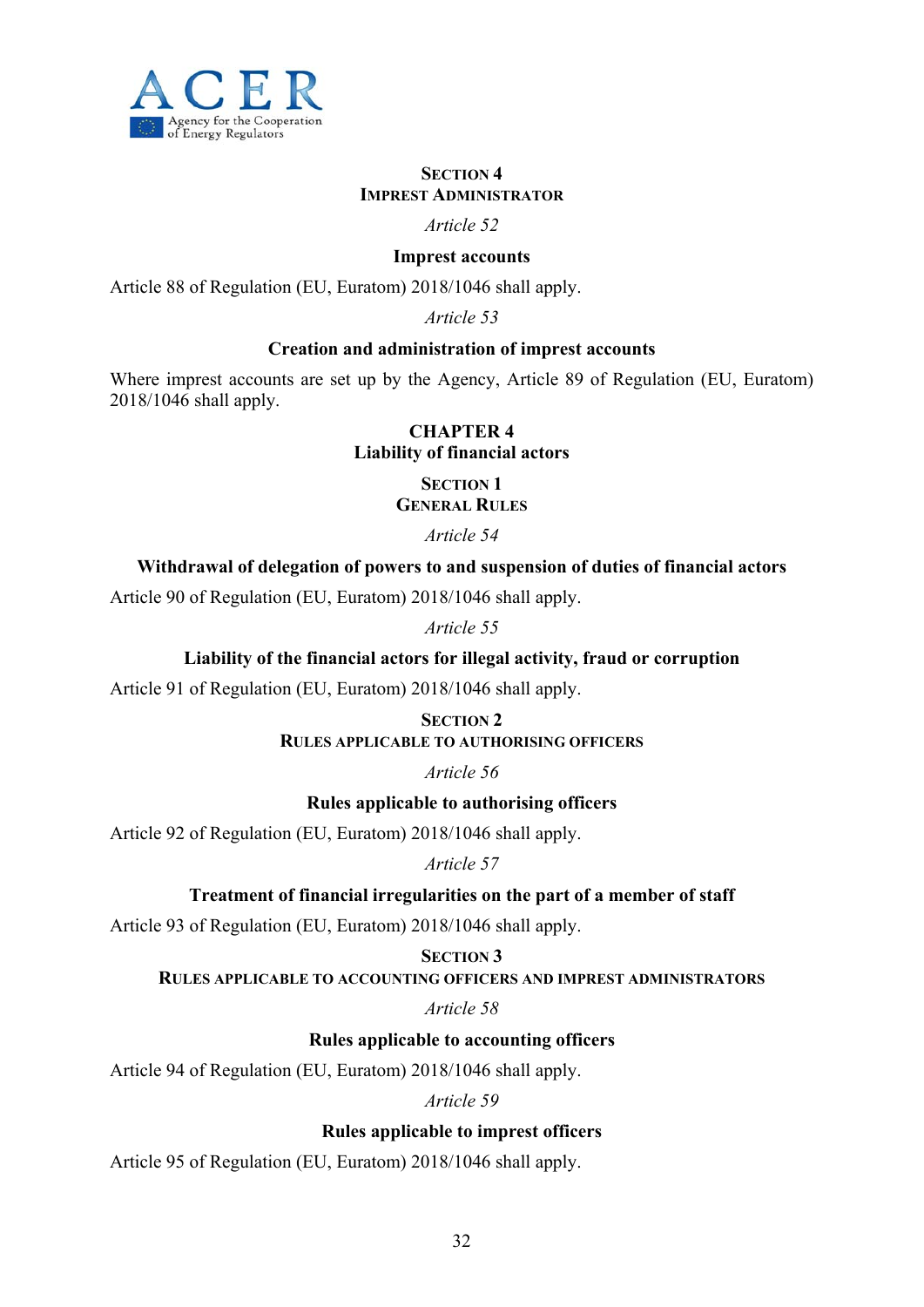

## **CHAPTER 5 Revenue operations**

# *Article 60*

## **Request for payment**

The Agency shall present to the Commission requests for payment of all or part of the annual Union contribution pursuant to Article 16(6) under terms and at intervals agreed with the Commission.

## *Article 61*

## **Treatment of interest**

The interest generated by funds paid to the Agency by the Commission by way of the contribution shall not be due to the budget of the Union.

#### *Article 62*

#### **Estimate of amounts receivable**

Article 97 of Regulation (EU, Euratom) 2018/1046 shall apply.

*Article 63* 

## **Establishment of amounts receivable**

Article 98 of Regulation (EU, Euratom) 2018/1046 shall apply mutatis mutandis.

*Article 64* 

## **Default interest**

Article 99 of Regulation (EU, Euratom) 2018/1046 shall apply.

*Article 65* 

## **Authorisation of recovery**

The authorisation of recovery is the act by which the authorising officer instructs the accounting officer, by issuing a recovery order, to recover an amount receivable that that authorising officer has established.

*Article 66* 

#### **Rules on recovery**

Paragraphs 1 to 6 of Article 101 of Regulation (EU, Euratom) 2018/1046 shall apply mutatis mutandis.

*Article 67* 

## **Recovery by offsetting**

Article 102 of Regulation (EU, Euratom) 2018/1046 shall apply mutatis mutandis.

## *Article 68*

## **Recovery procedure failing voluntary payment**

Article 103 of Regulation (EU, Euratom) 2018/1046 shall apply.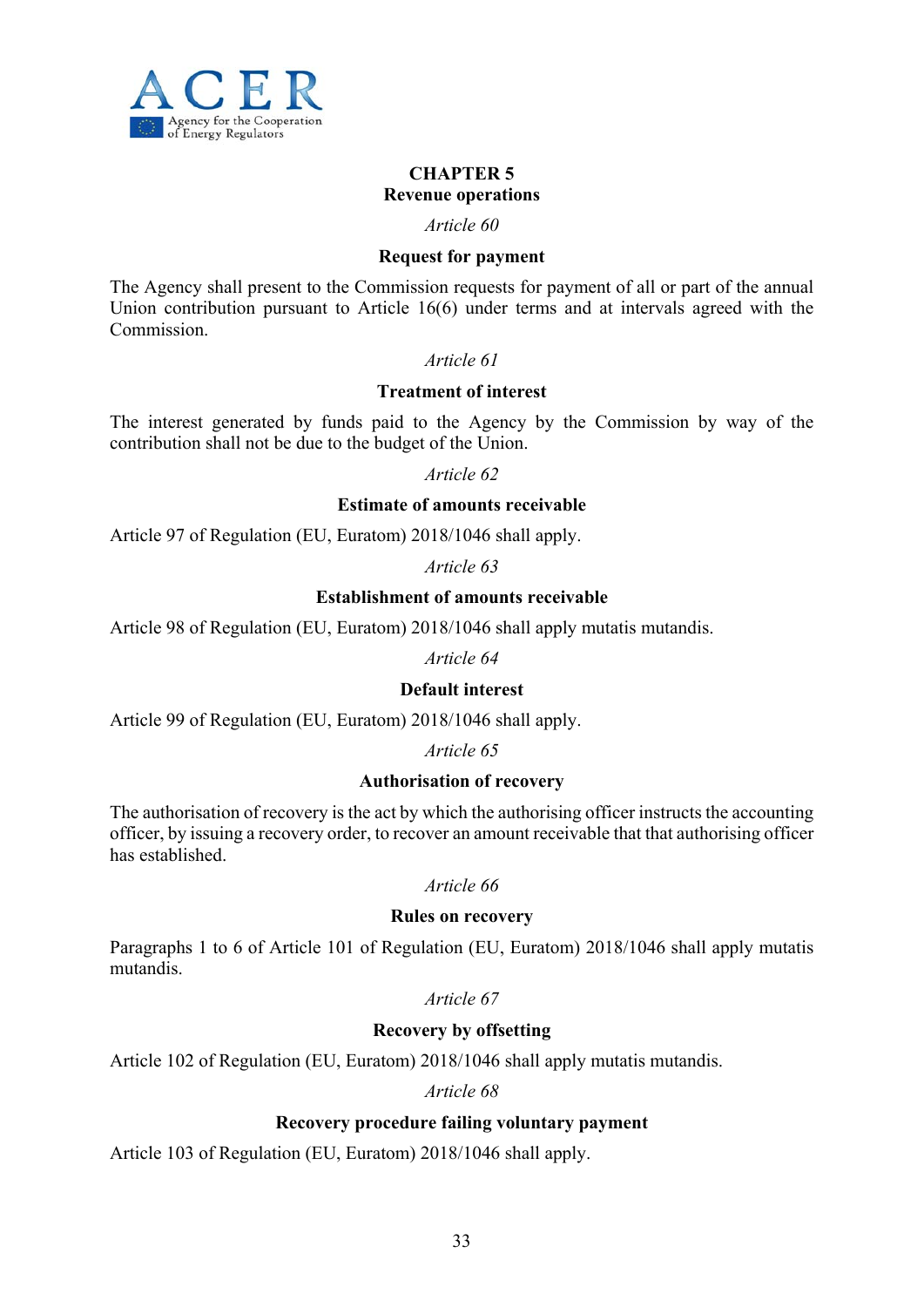

## **Additional time for payment**

Article 104 of Regulation (EU, Euratom) 2018/1046 shall apply.

## *Article 70*

## **Limitation period**

Article 105 of Regulation (EU, Euratom) 2018/1046 shall apply mutatis mutandis.

## *Article 71*

## **Specific provisions applicable to fees and charges**

Where the Agency collects fees and charges referred to in point (b) of Article 6(3), an overall provisional estimate of such fees and charges shall be included in the Single Programming Document referred to in Article 32.

Where fees and charges are entirely determined by legislation or decisions of the management board, the authorising officer may abstain from issuing recovery orders and directly draw up debit notes after having established the amount receivable. In this case, all details of the Agency's entitlement shall be registered. The accounting officer shall keep a list of all debit notes and provide the number of the debit notes and the global amount in the Agency's report on budgetary and financial management.

Where the Agency uses a separate invoicing system, the accounting officer shall regularly, and at least on a monthly basis, enter the accumulated sum of fees and charges received into the accounts.

The Agency shall provide services by virtue of the tasks entrusted to it only after the corresponding fee or charge has been paid in its entirety. However, in exceptional circumstances, a service may be provided without prior payment of the corresponding charge or fee. In cases where service has been provided without prior payment of the corresponding charge or fee, Articles 63 to 70 shall apply.

## **CHAPTER 6 Expenditure operations**

## *Article 72*

## **Financing decisions**

- 1. A budgetary commitment shall be preceded by a financing decision. Administrative appropriations may be implemented without a prior financing decision.
- 2. The annual and multi-annual work programmes of the Agency included in the single programming document referred to in Article 32 shall be equivalent to a financing decision for the activities it covers, provided that the elements set out in Article 32(2) and (3) are clearly identified. A multiannual financing decision shall specify that the implementation of the decision is subject to the availability of budget appropriations for the respective financial years after the adoption of the budget or as provided for in the system of provisional twelfths.
- 3. The financing decision shall also set out the following: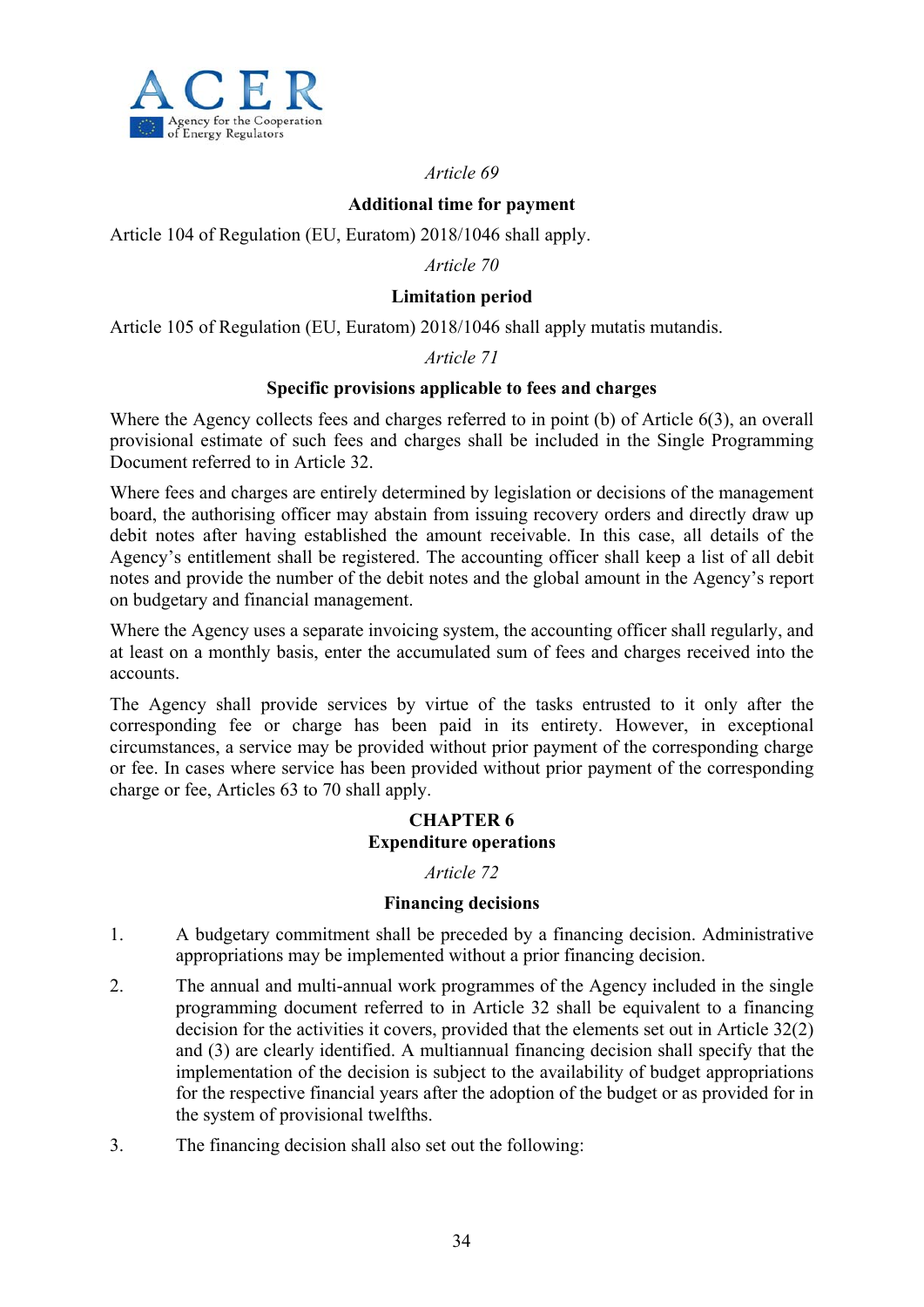

- (a) for grants: the type of applicants targeted by the call for proposals or direct award and the global budgetary envelope reserved for the grants;
- (b) for procurement: the global budgetary envelope reserved for procurements;
- (c) for prizes: the type of participants targeted by the contest, the global budgetary envelope reserved for the contest and a specific reference for prizes with a unit value of EUR 1 000 000 or more.

#### **Expenditure operations**

1. Every item of expenditure shall be committed, validated, authorized and paid.

At the end of the periods referred to in Article 75, the unused balance of budgetary commitments shall be decommitted.

When executing operations, the authorising officer shall ensure that the expenditure complies with the Treaties, the budget, this Regulation and other acts adopted pursuant to the Treaties as well as with the principle of sound financial management.

2. The authorising officer shall make a budgetary commitment before entering into a legal commitment with third parties.

The first subparagraph shall not apply to legal commitments concluded following a declaration of a crisis situation in the framework of a business continuity plan, in accordance with the procedures adopted by the Agency.

- 3. The authorising officer shall validate expenditure by accepting that an item of expenditure is charged to the budget of the Agency, after having checked the supporting documents attesting the creditor's entitlement as per the conditions set in the legal commitment when there is a legal commitment. For this purpose, the authorising officer responsible shall:
	- (a) verify the existence of the creditor's entitlement;
	- (b) determine or verify the reality and the amount of the claim through the endorsement "certified correct";
	- (c) verify the conditions according to which payment is due.

Notwithstanding the first subparagraph, the validation of expenditure shall also apply to interim or final reports not associated with a request for payment in which case the impact on the accounting system will be limited to the general accounts.

4. The validation decision shall be expressed through electronically secured signature in accordance with Article 146 of Regulation (EU, Euratom) 2018/1046 by the authorising officer or by a technically competent member of staff, duly empowered by a formal decision of the authorising officer or, exceptionally, for paper workflow, take the form of a stamp incorporating that signature.

With the endorsement "certified correct", the authorising officer or a technically competent member of staff, duly empowered by the authorising officer, shall certify that:

(a) for the pre-financing: the conditions required in the legal commitment for the payment of the pre-financing are met;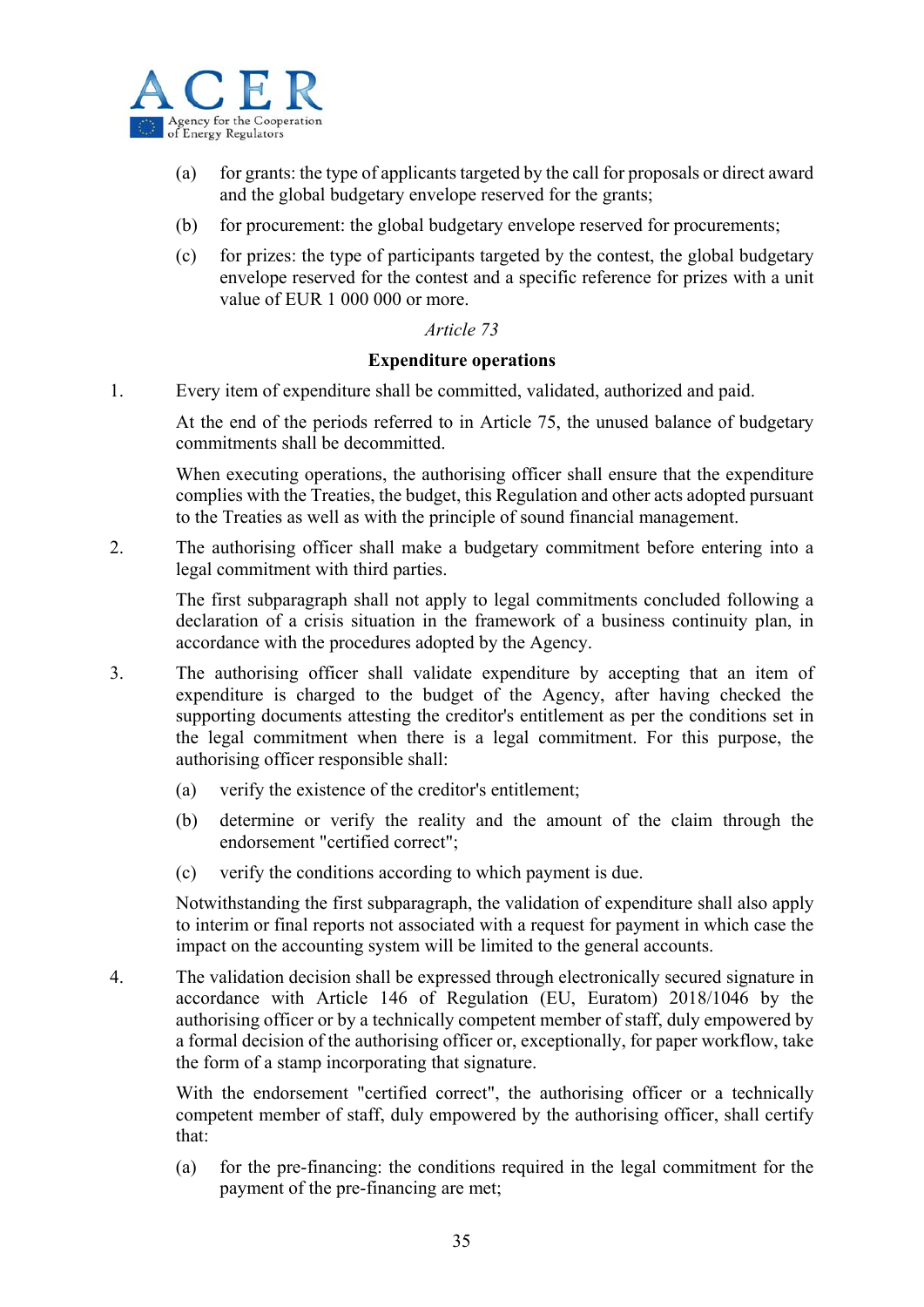

- (b) for interim and balance payments in contracts: the services provided for in the contract have been properly provided, the supplies properly delivered or that the work has been properly carried out;
- (c) for interim and balance payments in grants: the action or work programme carried out by the beneficiary is in all respects in compliance with the grant agreement including, where applicable that the costs declared by the beneficiary are eligible.

In the case referred to in point (c) of the second subparagraph, cost estimates shall not be deemed to comply with the eligibility conditions set out in Article 186(3) of Regulation (EU, Euratom) 2018/1046. The same principle shall also apply for interim and final reports not associated to a payment request.

- 5. In order to authorize the expenditure, the authorising officer shall, after having verified that the appropriations are available, issue a payment order to instruct the accounting officer to pay an amount of expenditure that has been previously validated.
- 6. Where periodic payments are made with regard to services rendered, including rental services, or goods delivered, the authorising officer may, subject to that officer's risk analysis, order the application of a direct debit system from an imprest account.

## *Article 74*

## **Types of budgetary commitments**

- 1. Budgetary commitments shall fall into one of the following three categories:
	- (a) individual: when the recipient and the amount of the expenditure are known;
	- (b) global: when at least one of the elements necessary to identify the individual commitment is still not known;
	- (c) provisional: to cover routine administrative expenditure where either the amount or the final payees are not definitively known.
- 2. Budgetary commitments for actions extending over more than one financial year may be broken down over several years into annual instalments only where the constituent act or basic act so provides or where they relate to administrative expenditure.
- 3. A global budgetary commitment shall be made on the basis of a financing decision.

The global budgetary commitment shall be made at the latest before the decision on the recipients and amounts is taken and, where implementation of the appropriations concerned involves the adoption of a work programme, at the earliest after that programme has been adopted.

- 4. The global budgetary commitment shall be implemented by the conclusion of one or more legal commitments.
- 5. Each individual legal commitment adopted following a global budgetary commitment shall, prior to signature, be registered by the authorising officer in the budgetary accounts and booked to the global budgetary commitment.
- 6. Provisional budgetary commitments shall be implemented by entering into one or more legal commitments giving rise to an entitlement to subsequent payments.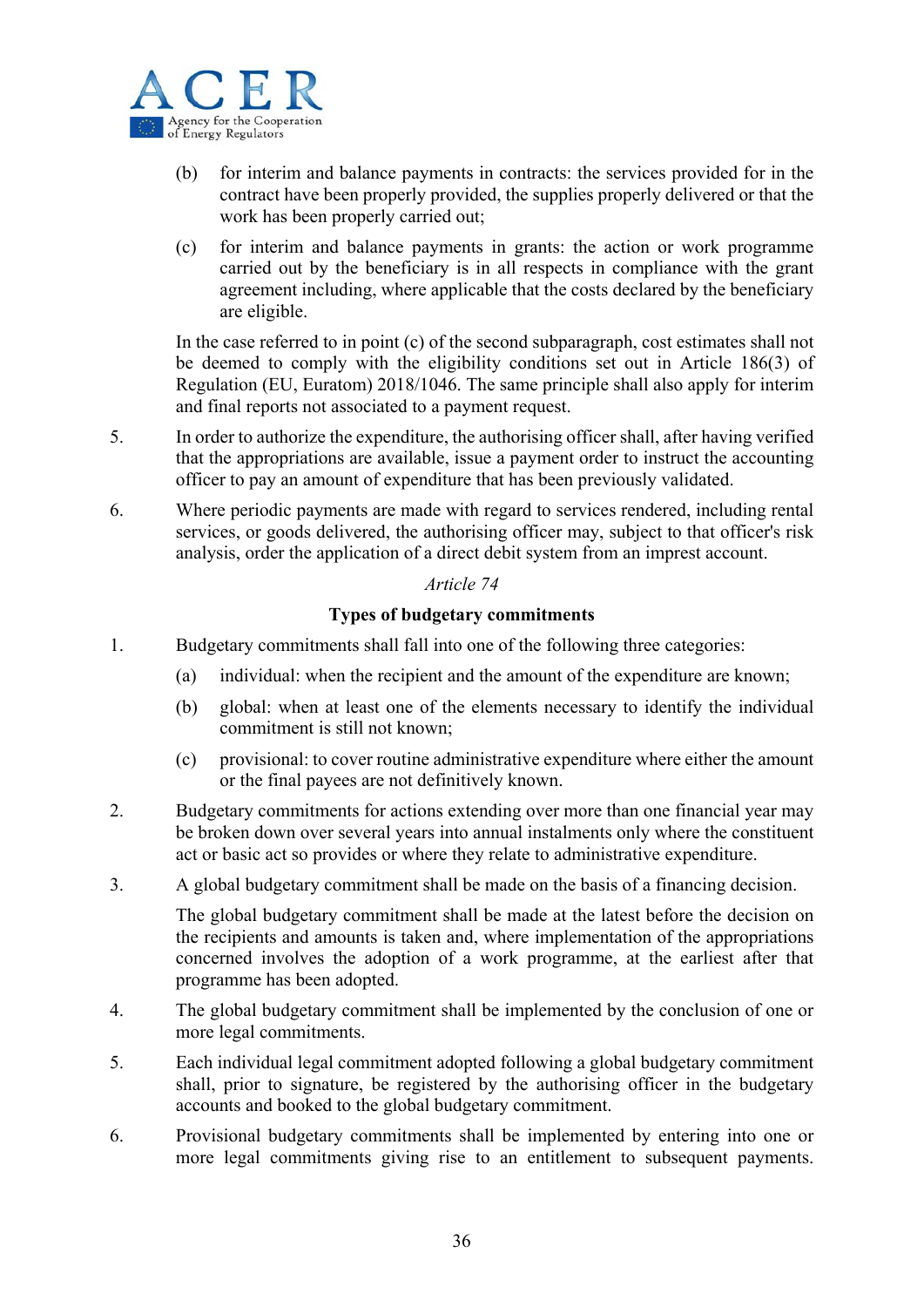

However, in cases relating to expenditure on staff management, they may be implemented directly by payments.

## *Article 75*

#### **Time limits for commitments**

- 1. Without prejudice to Articles 73(2) and 109(2) legal commitments relating to individual or provisional budgetary commitments shall be entered into by 31 December of year n, year n being the one in which the budgetary commitment was made.
- 2. Global budgetary commitments shall cover the total cost of the corresponding legal commitments concluded up to 31 December of year n+1.
- 3. At the end of the periods referred to in paragraphs 1 and 2, the unused balance of such budgetary commitments shall be decommitted by the authorising officer.
- 4. The individual and provisional budgetary commitments for actions extending over more than one financial year shall, except in the case of staff expenditure, have a final date for implementation set, in accordance with the conditions in the legal commitments to which they refer, and taking into account the principle of sound financial management.
- 5. Any parts of budgetary commitments that have not been executed by payments six months after the final date for implementation shall be decommitted in accordance with Article 14.
- 6. The amount of a budgetary commitment for which no payment within the meaning of Article 76 has been made within two years of the signing of the legal commitment shall be decommitted, except where that amount relates to a case under litigation before judicial courts or arbitral bodies or where there are special provisions laid down in sector-specific rules.

## *Article 76*

## **Types of payments**

- 1. Payment of expenditure shall be made by the accounting officer within the limits of the funds available.
- 2. Payment shall be made on production of proof that the relevant action is in accordance with the contract, the agreement or the basic act and shall cover one or more of the following operations:
	- (a) payment of the entire amount due;
	- (b) payment of the amount due in any of the following ways:
		- (i) pre-financing providing a float, which may be divided into a number of payments in accordance with the principle of sound financial management; such pre-financing shall be paid either on the basis of the contract, the grant agreement or the basic act, or on the basis of supporting documents which make it possible to check that the terms of the contract or agreement in question are complied with;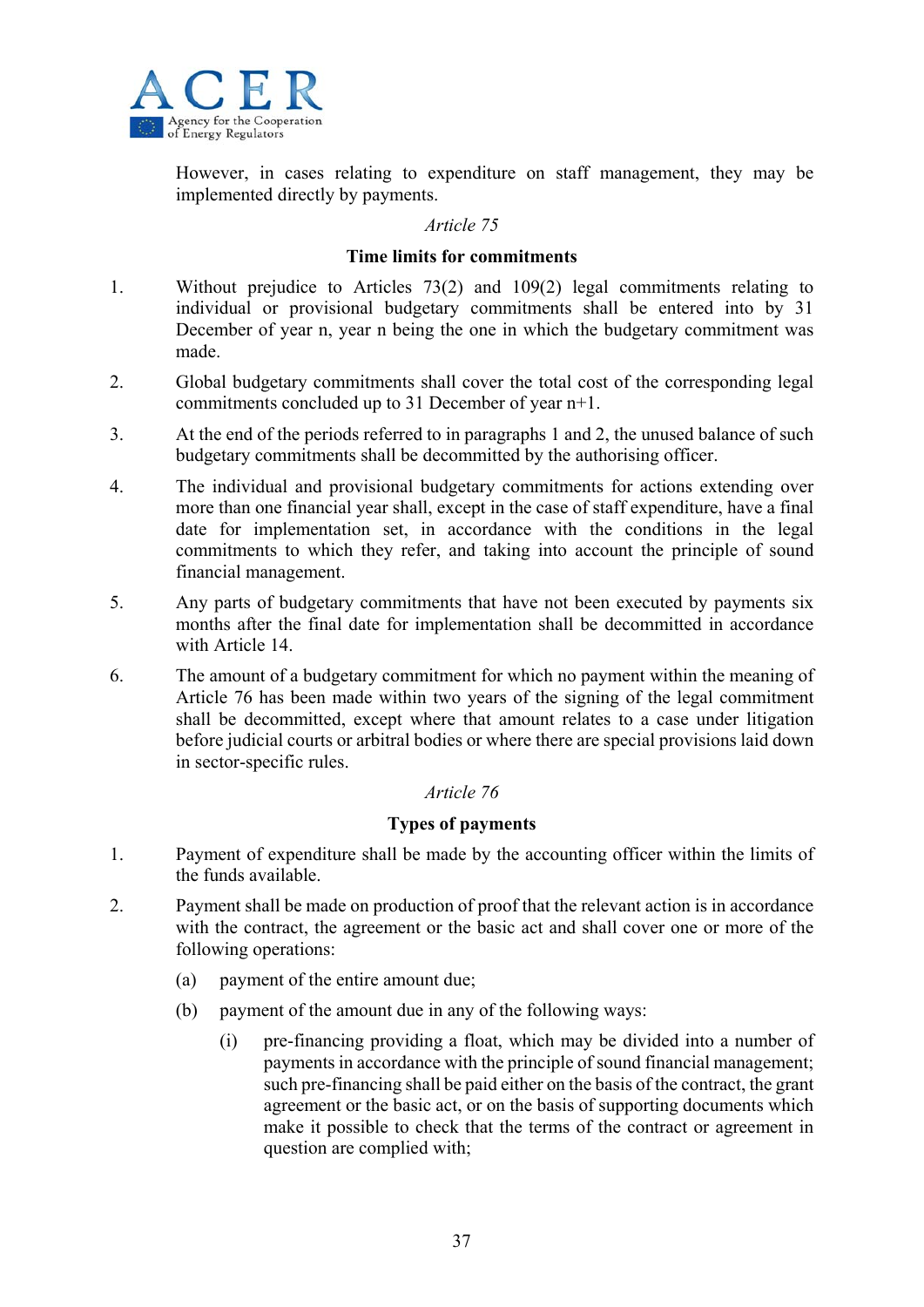

- (ii) one or more interim payments as a counterpart of a partial execution of the action or performance of the contract. It may clear pre-financing in whole or in part, without prejudice to the provisions of the basic act;
- (iii) payment of the balance of the amounts due where the action or contract is completely executed.

The payment of the balance shall clear all preceding expenditure. A recovery order shall be issued to recover unused amounts.

- 3. A distinction shall be made in budgetary accounting between the different types of payment referred to in paragraph 2 at the time each payment is made.
- 4. The accounting rules referred to in Article 51 shall include the rules for clearing the pre-financing in the accounts and for the acknowledgment of the eligibility of costs.
- 5. Pre-financing payments shall be cleared regularly by the authorising officer responsible, according to the economic nature of the project and, at the latest, at the end of the project. The clearing shall be performed on the basis of information on costs incurred or confirmation of the conditions for payment being fulfilled in accordance with Article 125 of Regulation (EU, Euratom) 2018/1046 as validated by the authorising officer in accordance with Article 73(3) of this Regulation.

For grant agreements or contracts above EUR 5 000 000, the authorising officer shall obtain at each year-end at least the information needed to calculate a reasonable estimate of the costs. That information shall not be used for clearing the pre-financing, but may be used by the authorising officer and the accounting officer to comply with Article 82(2) of Regulation (EU, Euratom) 2018/1046.

For the purposes of the second subparagraph, appropriate provisions shall be included in the legal commitments entered into.

## *Article 77*

## **Time limits for payments**

The payment of expenditure shall be carried out within the time limits specified in, and in accordance with Article 116 of Regulation (EU, Euratom) 2018/1046.

## **CHAPTER 7 Internal auditor**

## *Article 78*

## **Appointment and powers and duties of the internal auditor**

- 1. The Agency shall have an internal auditing function that shall be performed in compliance with the relevant international standards.
- 2. The internal audit function shall be performed by the Commission's internal auditor. The internal auditor may be neither authorising officer nor accounting officer neither of the Agency nor of the Commission
- 3. The internal auditor shall advise the Agency on dealing with risks, by issuing independent opinions on the quality of management and control systems and by issuing recommendations for improving the conditions of implementation of operations and promoting sound financial management.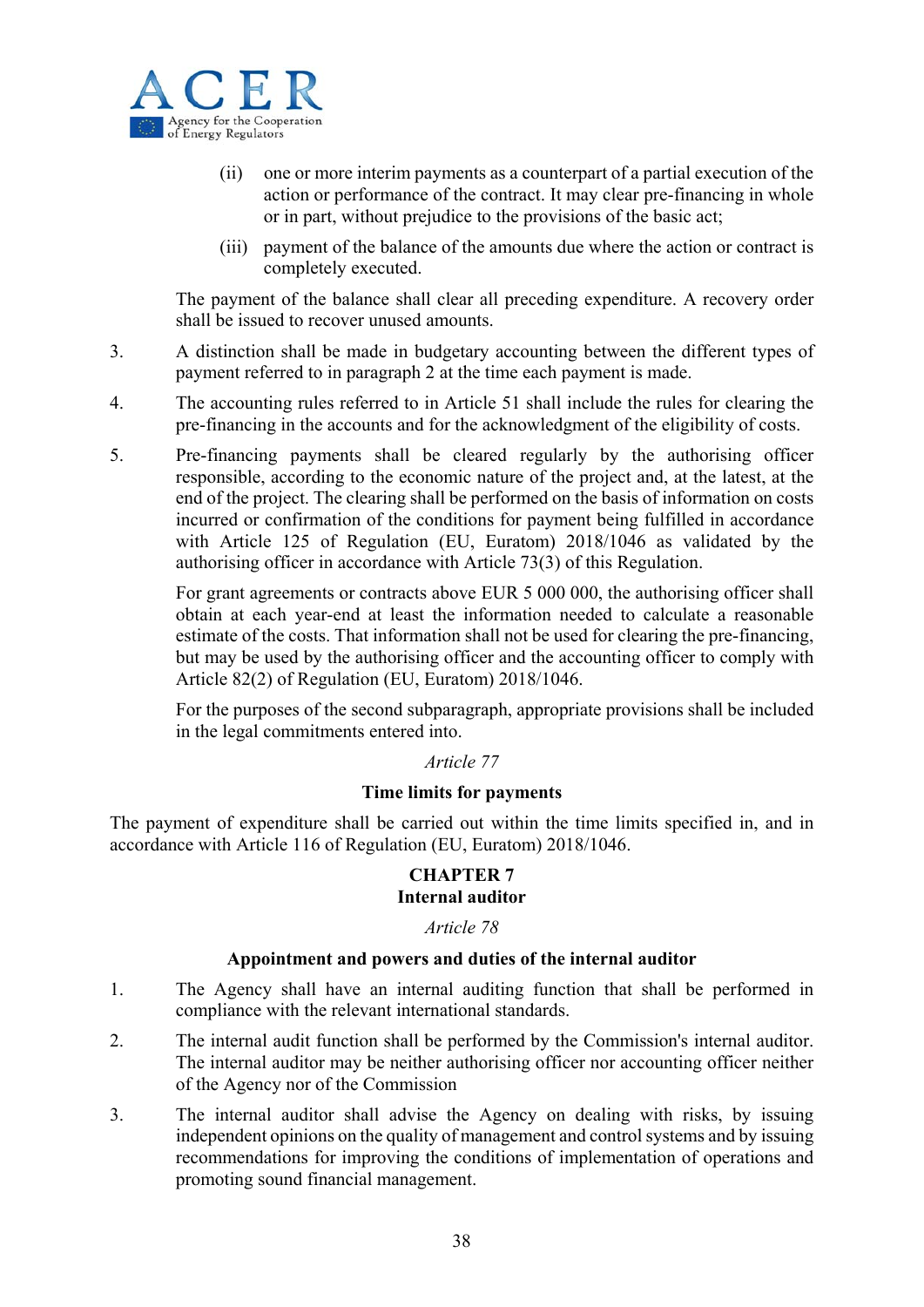

The internal auditor shall be responsible, in particular, for:

- (a) assessing the suitability and effectiveness of internal management systems and the performance of departments in implementing programmes and actions by reference to the risks associated with them;
- (b) assessing the efficiency and effectiveness of the internal control and audit systems applicable to each operation for implementation of the budget of the Agency.
- 4. The internal auditor shall perform his or her duties in relation to all the Agency's activities and departments. He or she shall enjoy full and unlimited access to all information required to perform his or her duties, if necessary on the spot access, including in the Member States and in third countries.
- 5. The internal auditor shall take note of the consolidated annual activity report of the authorising officer and any other pieces of information identified.
- 6. The internal auditor shall report to the management board and the director of the Agency on his or her findings and recommendations. The Agency shall ensure that action is taken with regard to recommendations resulting from audits.
- 7. The internal auditor shall also report in any of the following cases:
	- (a) critical risks and recommendations have not been addressed;
	- (b) there are significant delays in the implementation of the recommendations made in previous years.

The management board or, where the constituent act allows it, the executive board, and the director shall ensure regular monitoring of the implementation of audit recommendations. The management board or, where the constituent act allows it, the executive board shall examine the information referred to in Article 48(1)(a) and whether the recommendations have been fully and timely implemented.

Each Union body shall consider whether the recommendations made in the reports of its internal auditor are suitable for an exchange of best practices with the other Union bodies.

- 8. The Agency shall make available the contact details of the internal auditor to any natural or legal person involved in expenditure operations, for the purposes of confidentially contacting the internal auditor.
- 9. The reports and findings of the internal auditor shall be accessible to the public only after validation by the internal auditor of the action taken for their implementation.

## *Article 79*

## **Independence of the internal auditor**

1. The internal auditor shall enjoy complete independence in the conduct of his or her audits. Special rules applicable to the internal auditor shall be laid down by the Commission and shall be such as to guarantee that the internal auditor is completely independent in the performance of his or her duties, and to establish the internal auditor's responsibility.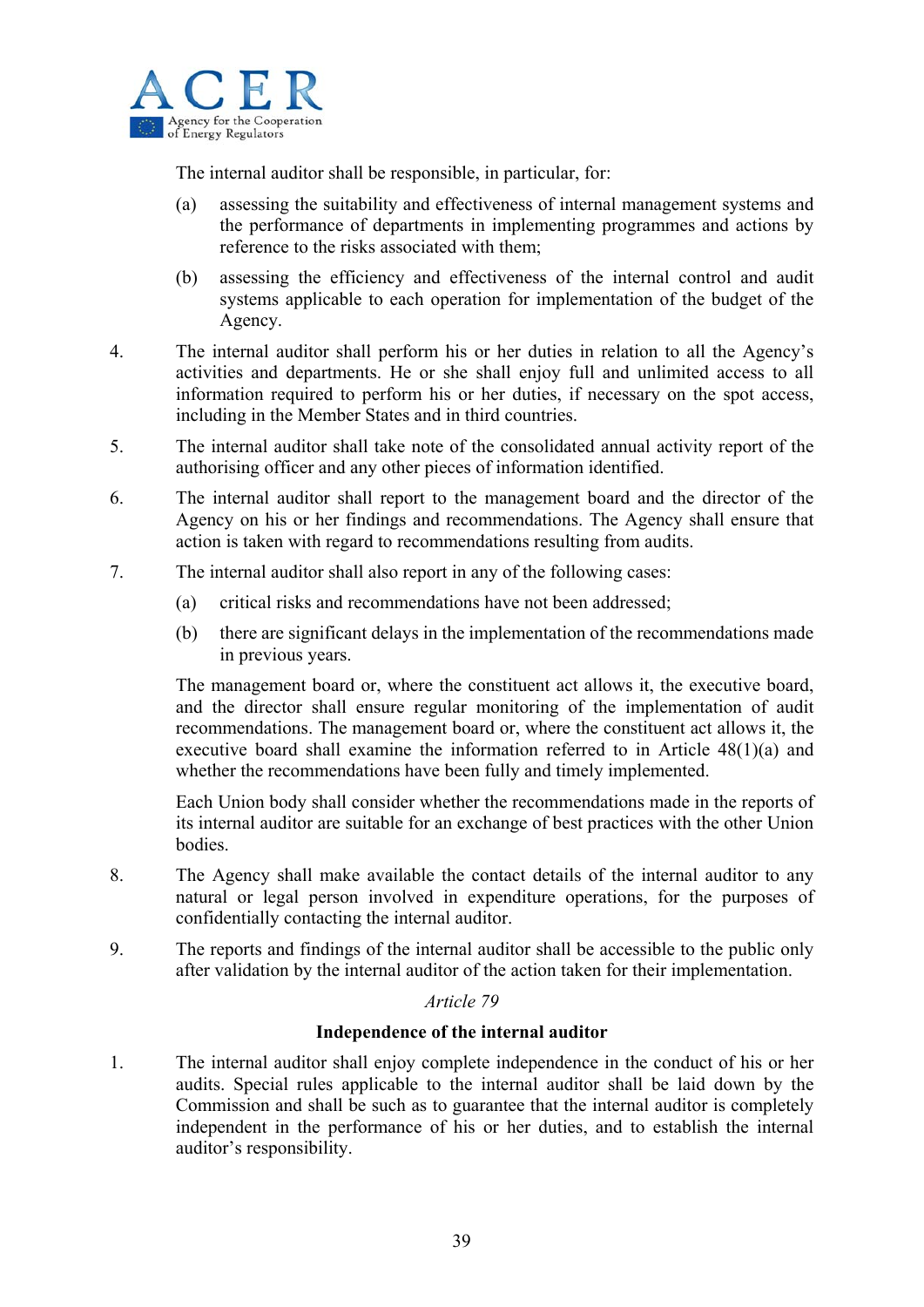

2. The internal auditor may not be given any instructions nor be restricted in any way as regards the performance of the functions which, by virtue of his or her appointment, are assigned to him or her under the Financial Regulation.

## *Article 80*

#### **Establishment of internal audit capability**

1. The management board or, where the constituent act allows it, the executive board may establish, with due regard to cost effectiveness and added value, an internal audit capability that shall perform its duties in compliance with the relevant international standards.

The purpose, authority and responsibility of the internal audit capability shall be provided for in the internal audit charter and shall be subject to the approval of the management board or, where the constituent act allows it, of the executive board.

The annual audit plan of an internal audit capability shall be drawn up by the Head of internal audit capability taking into consideration, inter alia, the director's assessment of risk in the Agency.

It shall be reviewed and approved by the management board or, where the constituent act allows it, by the executive board.

The internal audit capability shall report to the management board and the director on his or her findings and recommendations.

2. If the internal audit capability of a single Union body is not cost-effective or is not able to meet international standards, the Union body may decide to share an internal audit capability with other Union bodies functioning in the same policy area.

In such cases the management board or, where the constituent act allows it, the executive board of the concerned Union bodies shall agree on the practical modalities of the shared internal audit capability.

3. The internal audit actors shall cooperate efficiently through exchanging information and audit reports and, where appropriate, establishing joint risk assessments, and carrying out joint audits.

The management board or, where the constituent act allows it, the executive board, and the director shall ensure regular monitoring of the implementation of internal audit capability's recommendations.

## **TITLE V COMMON RULES**

#### *Article 81*

## **Forms of Union bodies' contributions**

- 1. Union bodies' contributions shall help achieve a Union policy objective and results specified and may take any of the following forms:
	- (a) financing not linked to costs of the relevant operations based on:
		- (i) the fulfilment of conditions set out in sector specific rules or Commission Decisions or;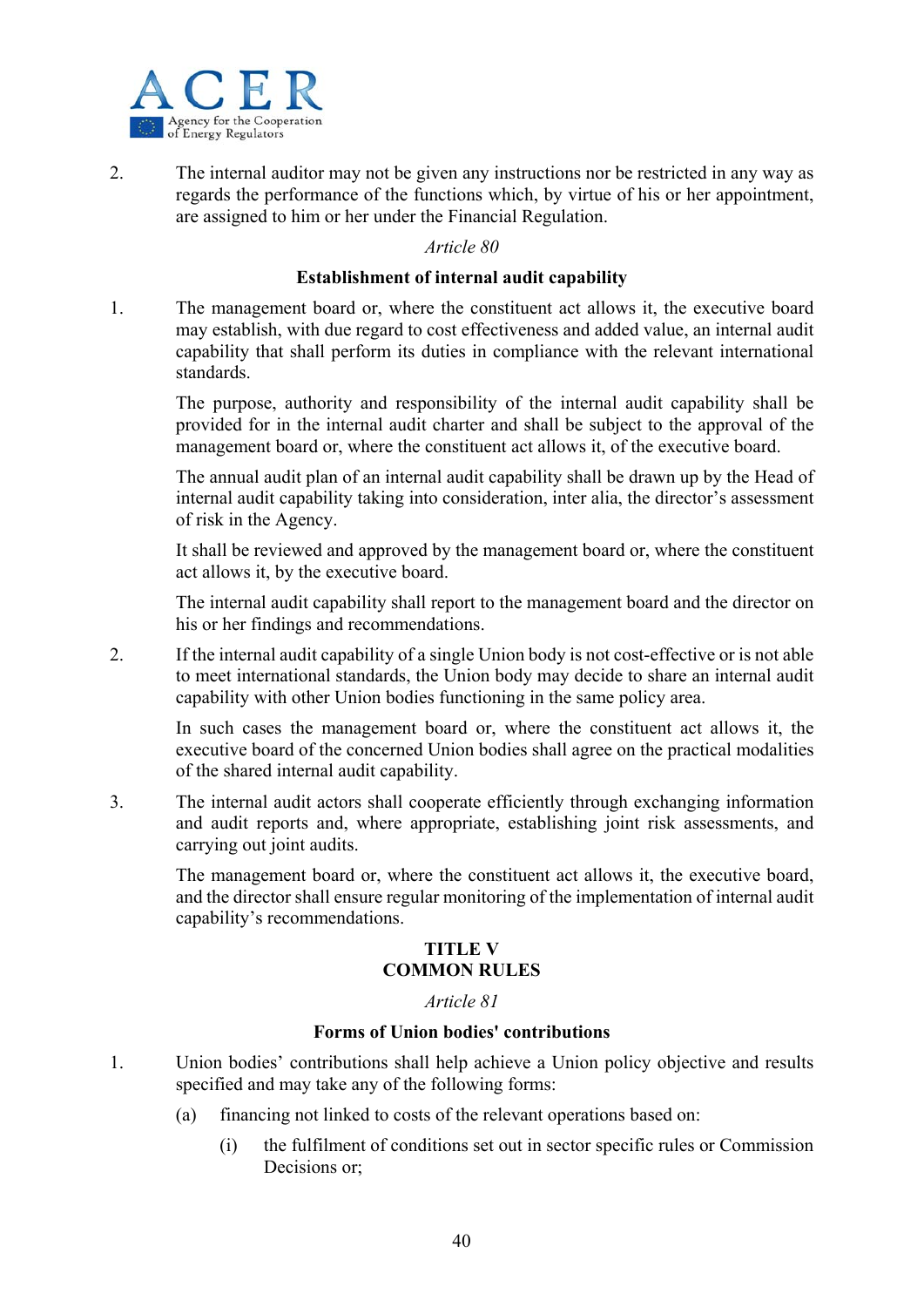

- (ii) the achievement of results measured by reference to previously set milestones or through performance indicators.
- (b) reimbursement of eligible costs actually incurred:
- (c) unit costs, which cover all or certain specific categories of eligible costs which are clearly identified in advance by reference to an amount per unit;
- (d) lump sums, which cover in global terms all or certain specific categories of eligible costs which are clearly identified in advance;
- (e) flat-rate financing, which covers specific categories of eligible costs, which are clearly identified in advance, by applying a percentage;
- (f) a combination of the forms referred to in points (a) to (e).

Union bodies' contributions under points (c), (d) and (e) of the first subparagraph of this paragraph shall be established in accordance with Article 181 of Regulation (EU, Euratom) 2018/1046 or sector specific rules. Union bodies' contributions under point (a) of the first subparagraph of this paragraph shall be established in accordance with Article 181 of Regulation (EU, Euratom) 2018/1046, sector specific rules or a Commission decision.

- 2. When determining the appropriate form of a contribution, the potential recipients' interests and accounting methods shall be taken into account to the greatest extent possible.
- 3. The authorising officer responsible shall report on financing not linked to costs pursuant to points (a) and (f) of the first subparagraph of paragraph 1 of this Article in the annual activity report referred to in Article 48.

## *Article 82*

## **Cross-reliance on assessments**

Article 126 of Regulation (EU, Euratom) 2018/1046 shall apply mutatis mutandis.

*Article 83* 

## **Cross-reliance on audits**

Article 127 of Regulation (EU, Euratom) 2018/1046 shall apply.

*Article 84* 

## **Use of already available information**

Article 128 of Regulation (EU, Euratom) 2018/1046 shall apply.

*Article 85* 

## **Cooperation for protection of the financial interests of the Union**

Article 129 of Regulation (EU, Euratom) 2018/1046 shall apply mutatis mutandis.

*Article 86* 

#### **Information to the Commission on cases of fraud and other financial irregularities**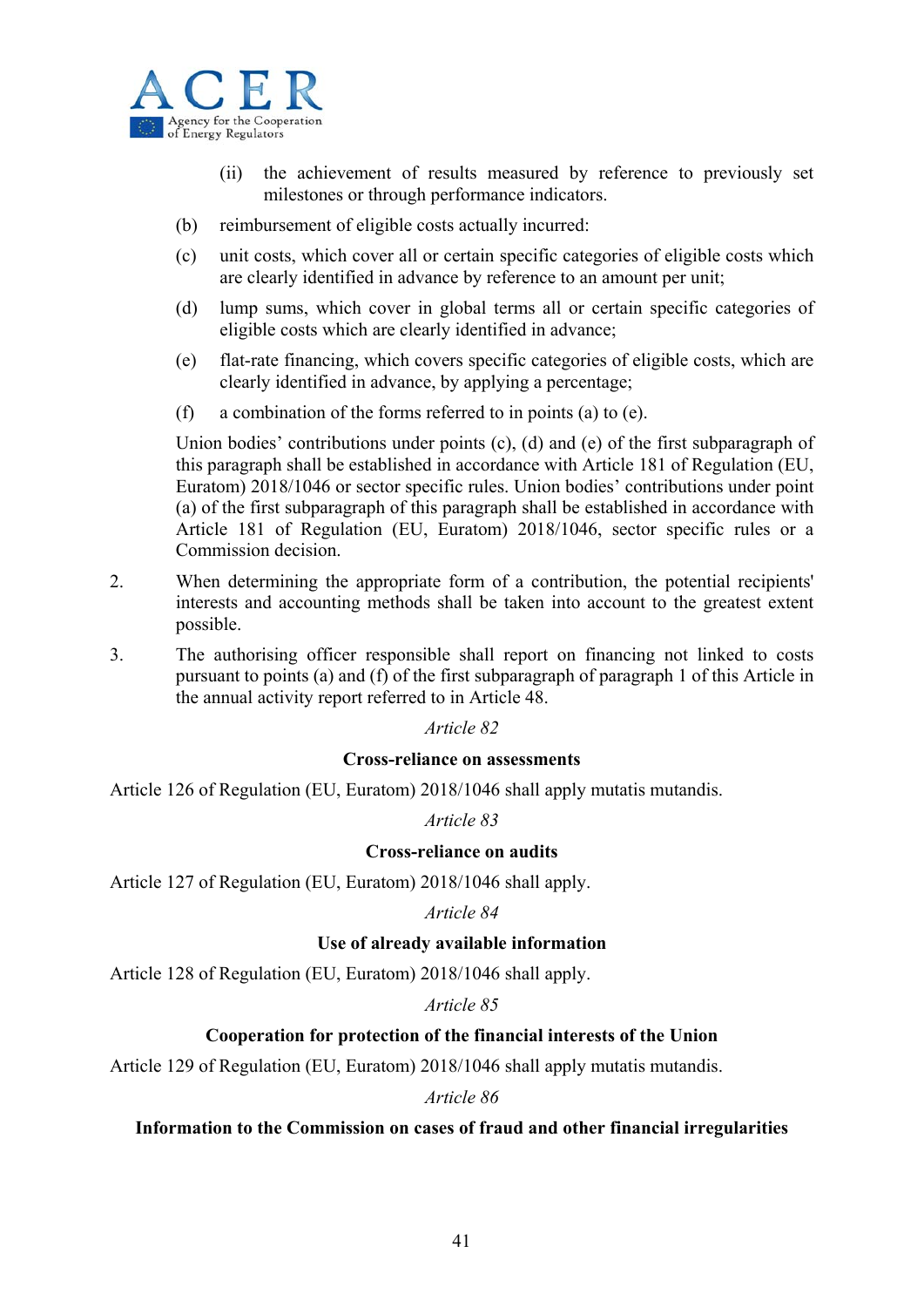

Without prejudice to its obligations pursuant to Article 8(1) of Regulation (EU, Euratom) No  $883/2013^{12}$  and Article 24(1) of Council Regulation (EU) 2017/1939<sup>13</sup>, the Agency shall inform the Commission without delay on cases of presumed fraud and other financial irregularities.

Moreover, it shall inform the Commission of any completed or ongoing investigations by the European Public Prosecutor's Office or the European anti-Fraud Office (OLAF), and of any audits or controls by the Court of Auditors or the Internal Audit Service (IAS), without endangering the confidentiality of the investigations.

Where the Commission's responsibility to implement the Union's budget may be affected or in cases involving a potentially serious reputational risk for the Union, the EPPO and/or OLAF shall inform the Commission without delay of any ongoing or completed investigation, without endangering its confidentiality and effectiveness.

## *Article 87*

## **Early-detection and exclusion system**

Section 2 of Chapter 2 of Title V of Regulation (EU, Euratom) 2018/1046 shall apply.

## *Article 88*

## **Rules on procedures, management and e-government**

Section 1 and section 3 of Chapter 2 and Chapter 3 of Title V of Regulation (EU, Euratom) 2018/1046 shall apply mutatis mutandis.

## **TITLE VI PUBLIC PROCUREMENT AND CONCESSIONS**

## *Article 89*

## **Common provisions**

As regards procurement, Title VII of Regulation (EU, Euratom) 2018/1046 and Annex 1 thereof shall apply, subject to Article 90.

The Agency may be associated, at its request, as contracting authority, in the award of Commission or interinstitutional contracts and with the award of contracts of other Union bodies.

## *Article 90*

## **Procurement procedures**

The Agency may conclude a service level agreement as referred to in paragraph 2 of Article 43 without having recourse to a public procurement procedure.

 $12<sup>12</sup>$ 12 Regulation (EU, Euratom) No 883/2013 of the European Parliament and of the Council of 11 September 2013 concerning investigations conducted by the European Anti-Fraud Office (OLAF) and repealing Regulation (EC) No 1073/1999 of the European Parliament and of the Council and Council Regulation (Euratom) No 1074/1999 (OJ L 248, 18.9.2013, p;1).

<sup>&</sup>lt;sup>13</sup> Council Regulation (EU) 2017/1939 of 12 October 2017 implementing enhanced cooperation on the establishment of the European Public Prosecutor's Office ('the EPPO') (OJ L 283, 31.10.2017, p. 1).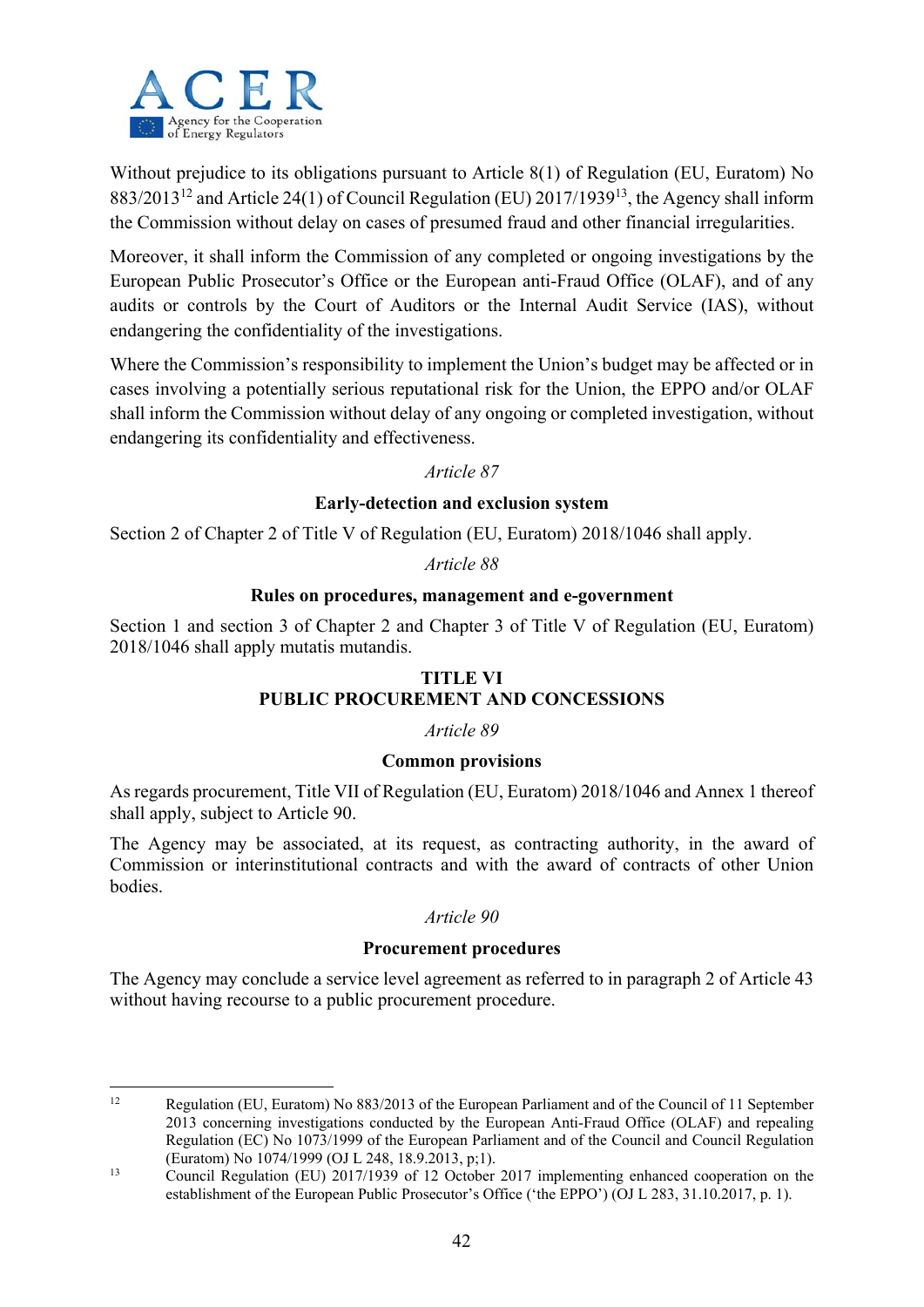

The Agency may use joint procurement procedures with contracting authorities of the host Member State to cover its administrative needs. In such case, Article 165 of Regulation (EU, Euratom) 2018/1046 shall apply.

## **TITLE VII GRANTS AND PRIZES**

## *Article 91*

## **Grants**

Where the Agency may award grants in accordance with the constituent act or by delegation of the Commission pursuant to Article  $62(1)(c)(iv)$  of Regulation (EU, Euratom) 2018/1046, the relevant provisions of Title VIII of Regulation (EU, Euratom) 2018/1046 shall apply.

*Article 92* 

## **Prizes**

Where the Agency may award prizes in accordance with the constituent act or by delegation of the Commission pursuant to Article  $62(1)(c)(iv)$  of Regulation (EU, Euratom) 2018/1046, the relevant provisions of Title IX of Regulation (EU, Euratom) 2018/1046 shall apply.

## **TITLE VIII OTHER BUDGET IMPLEMENTATION INSTRUMENTS**

## *Article 93*

## **Remunerated external experts**

Article 237 of Regulation (EU, Euratom) 2018/1046 shall apply mutatis mutandis.

*Article 94* 

## **Non remunerated experts**

Article 238 of Regulation (EU, Euratom) 2018/1046 shall apply mutatis mutandis.

*Article 95* 

## **Membership fees and other payments of subscriptions**

Article 239 of Regulation (EU, Euratom) 2018/1046 shall apply mutatis mutandis.

*Article 96* 

## **Other instrument**

Article 240 of Regulation (EU, Euratom) 2018/1046 shall apply mutatis mutandis.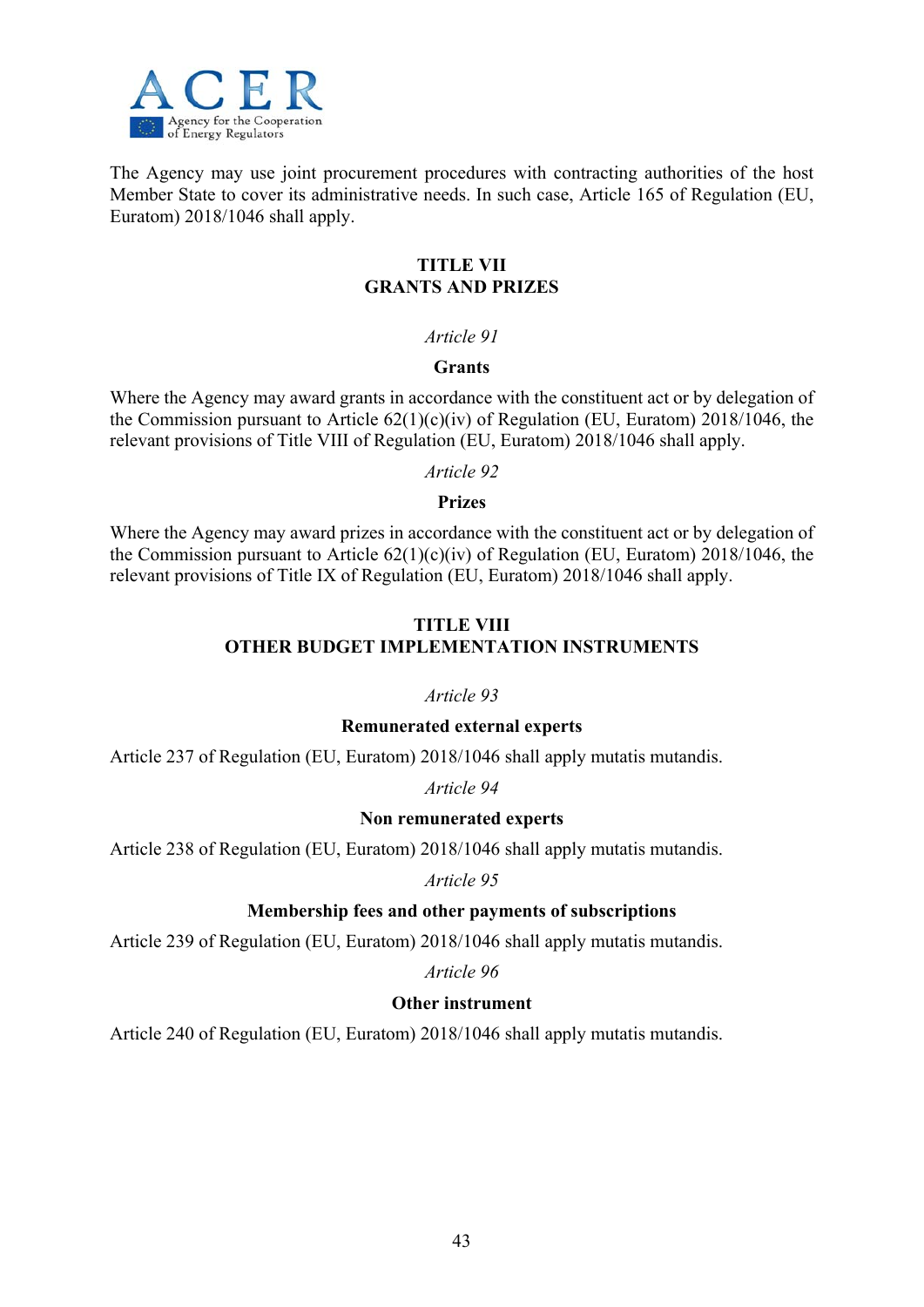

## **TITLE IX ANNUAL ACCOUNTS AND OTHER FINANCIAL REPORTING**

#### **CHAPTER 1 Annual accounts**

#### **SECTION 1 ACCOUNTING FRAMEWORK**

## *Article 97*

#### **Structure of the accounts**

The annual accounts of the Agency shall be prepared for each financial year that shall run from 1 January to 31 December. Those accounts shall comprise the following:

- (a) the financial statements of the Agency;
- (b) the budget implementation reports of the Agency.

#### *Article 98*

#### **Financial statements**

- 1. The financial statements shall be presented in euro and in accordance with the accounting rules referred to in Article 51 of this Regulation and shall comprise the following:
	- (a) the balance sheet which presents all assets and liabilities and the financial situation prevailing on 31 December of the preceding financial year;
	- (b) the statement of financial performance that presents the economic result for the preceding financial year;
	- (c) the cash-flow statement showing amounts collected and disbursed during the financial year and the final treasury position;
	- (d) the statement of changes in net assets presenting an overview of the movements during the year in reserves and accumulated results.
- 2. The financial statements shall present information, including information on accounting policies, in a manner that ensures it is relevant, reliable, comparable and understandable.
- 3. The notes to the financial statements shall supplement and comment on the information presented in the statements referred to in paragraph 1 of this Article and shall supply all the additional information prescribed by the accounting rules referred to in Article 51 of this Regulation and the internationally accepted accounting practice where such information is relevant to the Agency's activities.

The notes shall contain at least the following information:

- (a) accounting principles, rules and methods;
- (b) explanatory notes, supplying additional information not contained in the body of the financial statements, which is necessary for a fair presentation of the accounts.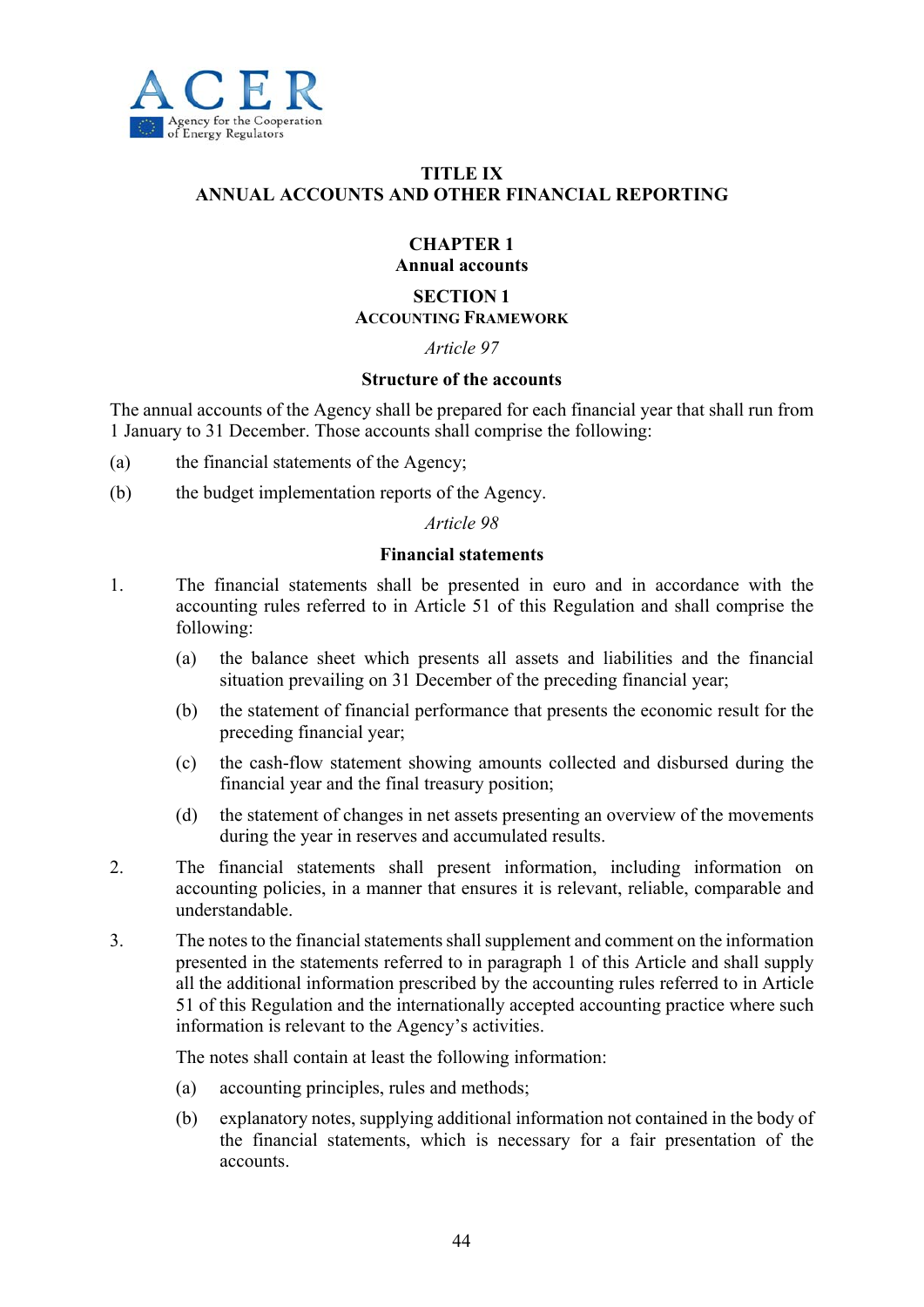

4. The accounting officer shall, after the close of the financial year and up to the date of transmission of the general accounts, make any adjustments that, without involving disbursement or collection in respect of that year, are necessary for a true and fair view of those accounts.

#### *Article 99*

#### **Budget implementation reports**

- 1. The budget implementation reports shall be presented in euro and shall be comparable year by year. They shall consist of:
	- (a) reports which aggregate all budgetary operations for the year in terms of revenue and expenditure;
	- (b) explanatory notes, which shall supplement and comment on the information given in the reports.
- 2. The structure of the budget implementation reports shall be the same as that of the budget of the Agency itself.
- 3. The budget implementation reports shall contain:
	- (a) information on revenue, in particular changes in the revenue estimates, the revenue outturn and entitlements established;
	- (b) information showing changes in the total commitment and payment appropriations available;
	- (c) information showing the use made of the total commitment and payment appropriations;
	- (d) information showing commitments outstanding, those carried over from the preceding financial year and those made during the financial year.
- 4. The budget result shall consist of the difference between:
	- (a) all the revenue collected in respect of that financial year;
	- (b) the amount of payments made against appropriations for that financial year increased by the amount of the appropriations for the same financial year carried over.

The difference referred to in the first subparagraph shall be increased or decreased on the one hand, by the net amount of appropriations carried over from previous financial years that have been cancelled and, on the other hand, by:

- (a) payments made in excess of non-differentiated appropriations carried over from the previous financial year, as a result of change in euro rates;
- (b) the balance resulting from exchange gains and losses during the financial year, both realised and non-realised.

## *Article 100*

## **Supporting documents**

Each entry into the accounts shall be based on appropriate supporting documents in accordance with Article 47 of this Regulation.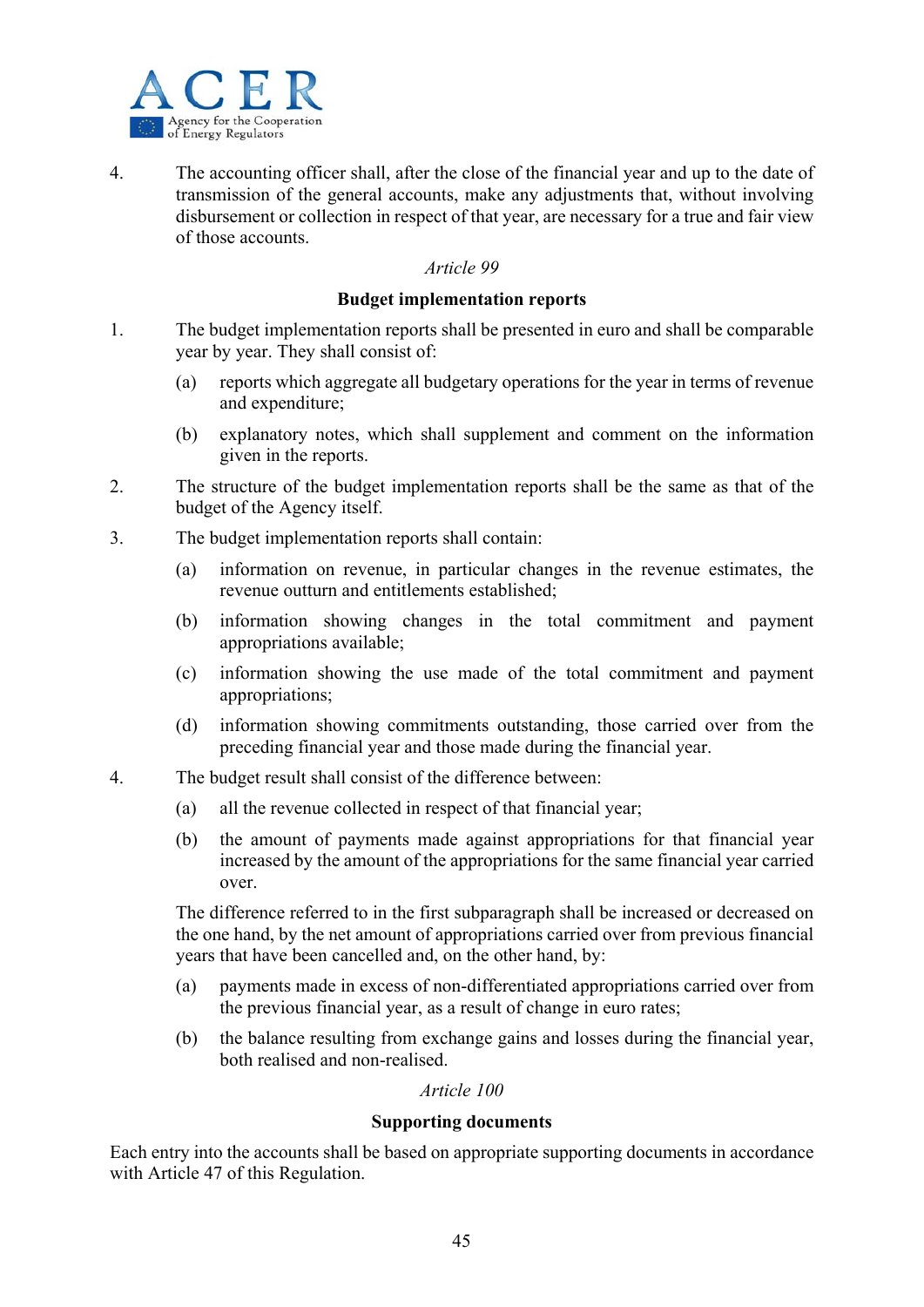

#### **SECTION 2 ANNUAL ACCOUNTS TIMETABLE**

## *Article 101*

## **Provisional accounts**

- 1. The accounting officer of the Agency shall send the provisional accounts to the accounting officer of the Commission and to the Court of Auditors by 1 March of the following year.
- 2. The accounting officer of the Agency shall also provide by 1 March of the following year the required accounting information for consolidation purposes to the accounting officer of the Commission, in the manner and format laid down by the latter.

## *Article 102*

## **Approval of the final accounts**

- 1. In accordance with Article 246 of Regulation (EU, Euratom) 2018/1046, the Court of Auditors shall, by 1 June, make its observations on the provisional accounts of the Agency.
- 2. The accounting officer of the Agency shall provide, by 15 June, the required accounting information to the accounting officer of the Commission, in the manner and format laid down by the Commission, with a view to drawing up the final consolidated accounts.
- 3. On receiving the Court of Auditors' observations on the provisional accounts of the Agency, the accounting officer shall draw up the final accounts of the Agency in accordance with Article 49 of this Regulation. The director shall send them to the management board, which shall give an opinion on these accounts.
- 4. The director shall send the final accounts, together with the opinion of the management board, to the accounting officer of the Commission, the Court of Auditors, the European Parliament and the Council, by 1 July of the following financial year.
- 5. The accounting officer of the Agency shall also send to the Court of Auditors, with a copy to the accounting officer of the Commission, a representation letter covering those final accounts. The representation letter shall be established at the same date at which the final accounts of the Agency are drawn up.

The final accounts shall be accompanied by a note drawn up by the accounting officer, in which the latter declares that the final accounts were prepared in accordance with this Title and with the applicable accounting principles, rules and methods.

A link to the pages of the website where the final accounts of the Agency are disclosed shall be published in the Official Journal of the European Union by 15 November of the following year.

6. The director shall send the Court of Auditors a reply to the observations made in its annual report by 30 September of the following financial year at the latest. The replies of the director shall be sent to the Commission at the same time.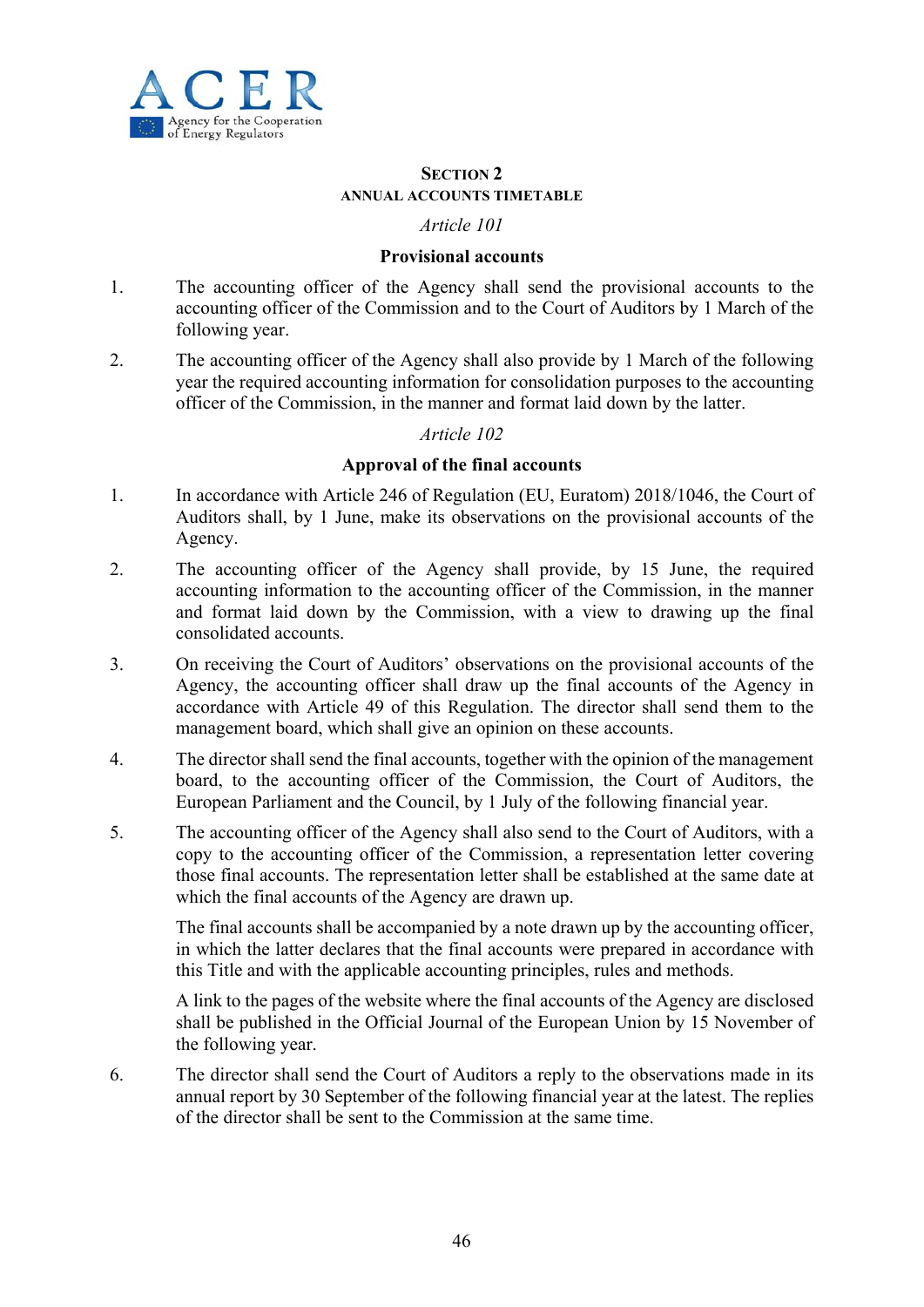

## **CHAPTER 2 Budgetary and other financial reporting**

#### *Article 103*

## **Annual report on budgetary and financial management**

- 1. Each Agency shall prepare a report on budgetary and financial management for the financial year.
- 2. The director shall send the report to the European Parliament, the Council, the Commission and the Court of Auditors, by 31 March of the following financial year.
- 3. The report referred to in paragraph 2 shall give an account, both in absolute terms and expressed as a percentage, at least, of the rate of implementation of appropriations together with summary information on the transfers of appropriations among the various budget items.

## **TITLE X EXTERNAL AUDIT, DISCHARGE AND COMBATTING FRAUD**

## *Article 104*

## **External audit**

1. An independent external auditor shall verify that the annual accounts of the Agency properly present the income, expenditure and financial position of the Agency prior to the consolidation in the final accounts of the Commission.

Unless otherwise provided for in the constituent act, the Court of Auditors shall prepare a specific annual report on the Agency in line with the requirements of Article 287(1) of the Treaty on the Functioning of the European Union.

In preparing that report, the Court of Auditors shall consider the audit work performed by the independent external auditor referred to in the first subparagraph and the action taken in response to the auditor's findings.

- 2. The Agency shall send to the Court of Auditors the budget of the Agency, as finally adopted. It shall inform the Court of Auditors, as soon as possible, of all decisions and acts adopted pursuant to Articles 10, 14, 19 and 23.
- 3. The scrutiny carried out by the Court of Auditors shall be governed by Articles 254 to 259 of Regulation (EU, Euratom) 2018/1046.

## *Article 105*

## **Timetable of the discharge procedure**

- 1. The European Parliament, upon a recommendation from the Council, shall, before 15 May of year N+2 save where otherwise provided in the constituent act, give a discharge to the director in respect of the implementation of the budget for year N. The director shall inform the management board of the observations of the European Parliament contained in the resolution accompanying the discharge decision.
- 2. If the date provided for in paragraph 1 cannot be met, the European Parliament or the Council shall inform the director of the reasons for the postponement.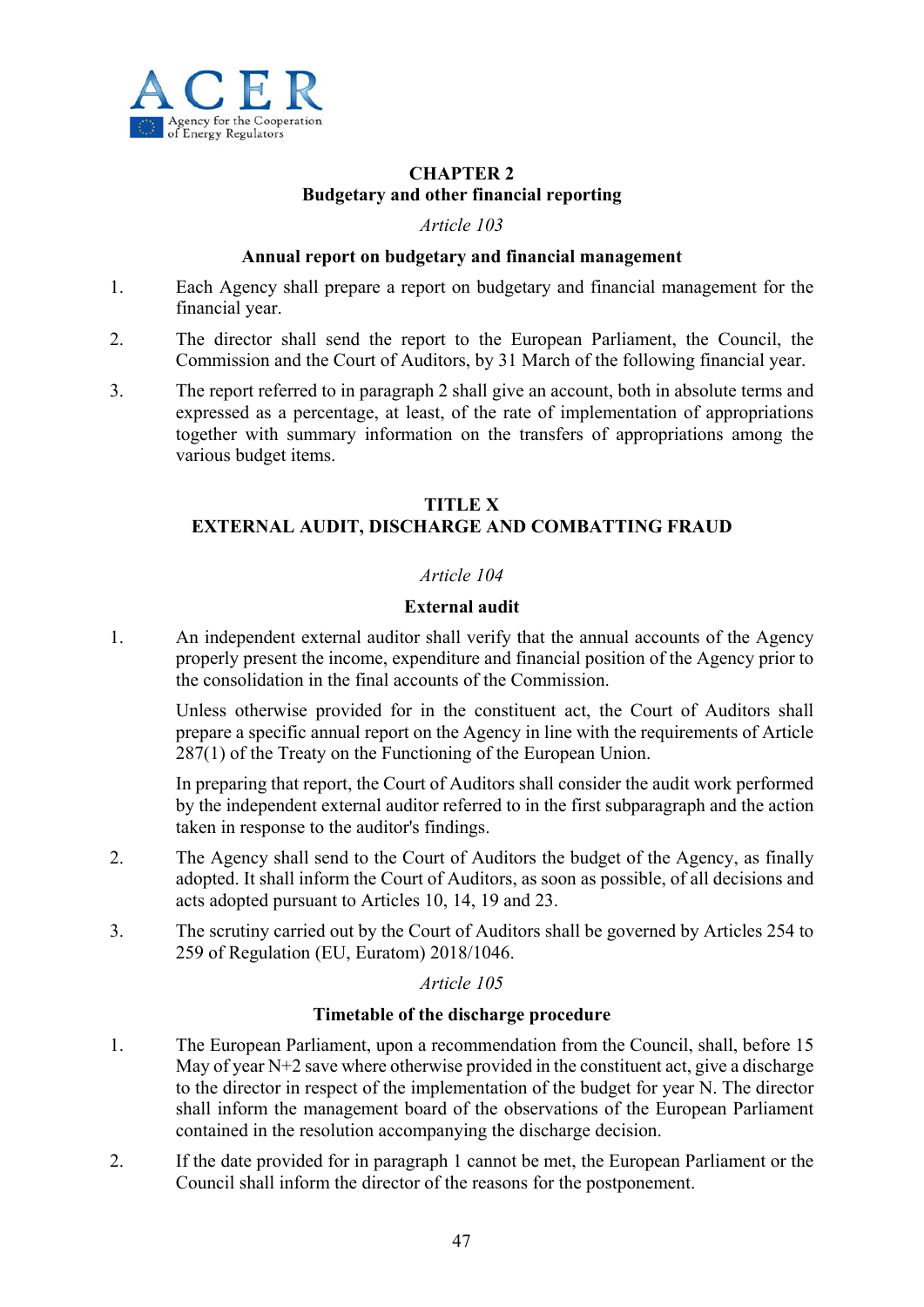

3. If the European Parliament postpones the decision giving a discharge, the director, in cooperation with the management board, shall make every effort to take measures as soon as possible to remove or facilitate removal of the obstacles to that decision.

## *Article 106*

## **The discharge procedure**

- 1. The discharge decision shall cover the accounts of all the revenue and expenditure of the Agency, the budget result and the assets and liabilities of the Agency shown in the financial statement.
- 2. With a view to granting the discharge, the European Parliament shall, after the Council has done so, examine the accounts and financial statements of the Agency. It shall also examine the annual report made by the Court of Auditors, together with the replies of the director of the Agency, any relevant special reports by the Court of Auditors in respect of the financial year concerned and the Court of Auditors' statement of assurance as to the reliability of the accounts and the legality and regularity of the underlying transactions.
- 3. The director shall submit to the European Parliament, at its request, in the same manner as provided for in Article 261(3) of Regulation (EU, Euratom) 2018/1046 any information required for the smooth application of the discharge procedure for the financial year concerned.

## *Article 107*

## **Follow-up measures**

- 1. The director shall take all appropriate steps to act on the observations accompanying the European Parliament's discharge decision and on the comments accompanying the recommendation for discharge adopted by the Council.
- 2. At the request of the European Parliament or the Council, the director shall report on the measures taken in the light of those observations and comments. The director shall send a copy thereof to the Commission and the Court of Auditors.

## *Article 108*

## **On-the-spot checks by the Commission, the Court of Auditors and OLAF**

- 1. The EU body shall grant Commission staff and other persons authorised by it, as well as the Court of Auditors, access to its sites and premises and to all the data and information, including data and information in electronic format, needed in order to conduct their audits.
- 2. The European Anti-Fraud Office may carry out investigations including on-the-spot checks and inspections, in accordance with the provisions and procedures laid down in Regulation (EU, Euratom) No 883/2013 of the European Parliament and of the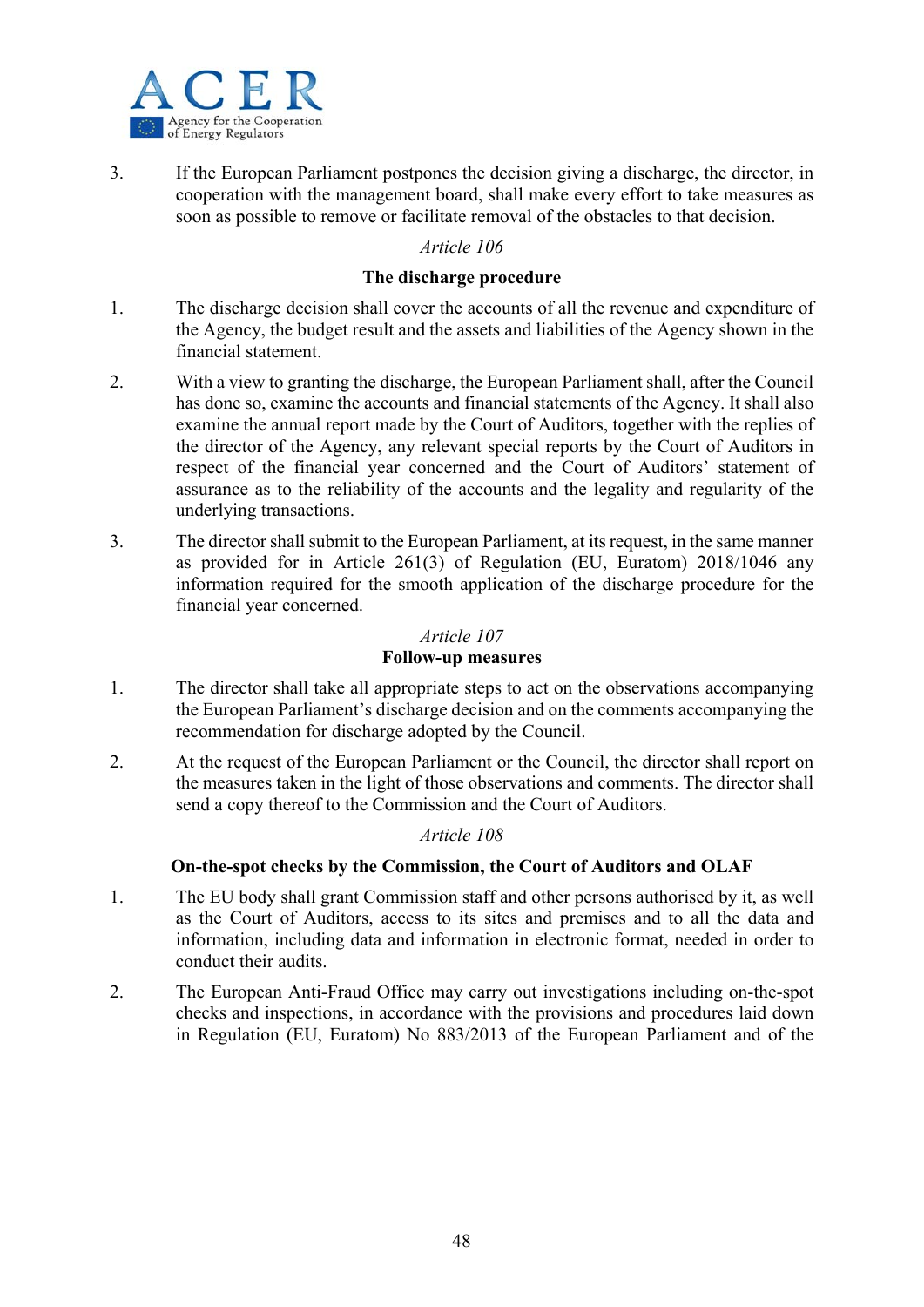

1

Council<sup>14</sup> and Council Regulation (Euratom, EC) No  $2185/96^{15}$  with a view to establishing whether there has been fraud, corruption or any other illegal activity affecting the financial interests of the Union.

## **TITLE XI ADMINISTRATIVE APPROPRIATIONS**

## *Article 109*

## **Administrative appropriations**

- 1. Administrative appropriations shall be non-differentiated appropriations.
- 2. Administrative expenditure arising from contracts covering periods that extend beyond the financial year, either in accordance with local practice or relating to the supply of equipment, shall be charged to the budget of the Agency of the financial year in which it is effected.
- 3. Expenditure which is to be paid in advance pursuant to legal or contractual provisions may give rise to payments from 1 December onwards to be charged to the appropriations for the following financial year. In this case, the limit referred to in Article 11(2) shall not apply.

## *Article 110*

#### **Specific provisions regarding building projects**

Articles 266 and 267 of Regulation (EU, Euratom) 2018/1046 shall apply.

## **TITLE XII TRANSITIONAL AND FINAL PROVISIONS**

## *Article 111*

#### **Information requests by the European Parliament, the Council and the Commission**

The European Parliament, the Council and the Commission shall be entitled to obtain any necessary information or explanations from the Agency regarding budgetary matters within their fields of competence.

#### *Article 112*

#### **Adoption of the new financial regulation of the Agency**

Each body referred to in Article 70 of Regulation 2018/1046 shall adopt new financial rules at the latest by 1 July 2019 or, in any event, within six months of the date on which a body falls within the scope of Article 70 of that Regulation, following the granting of a contribution

<sup>14</sup> Regulation (EU, Euratom) No 883/2013 of the European Parliament and of the Council of 11 September 2013 concerning investigations conducted by the European Anti-Fraud Office (OLAF) and repealing Regulation (EC) No 1073/1999 of the European Parliament and of the Council and Council Regulation (Euratom) No 1074/1999 (OJ L 248, 18.9.2013, p;1).

<sup>&</sup>lt;sup>15</sup> Council Regulation (Euratom, EC) No 2185/96 of 11 November 1996 concerning on-the-spot checks and inspections carried out by the Commission in order to protect the European Communities' financial interests against fraud and other irregularities (OJ L 292, 15.11.1996, p.2).